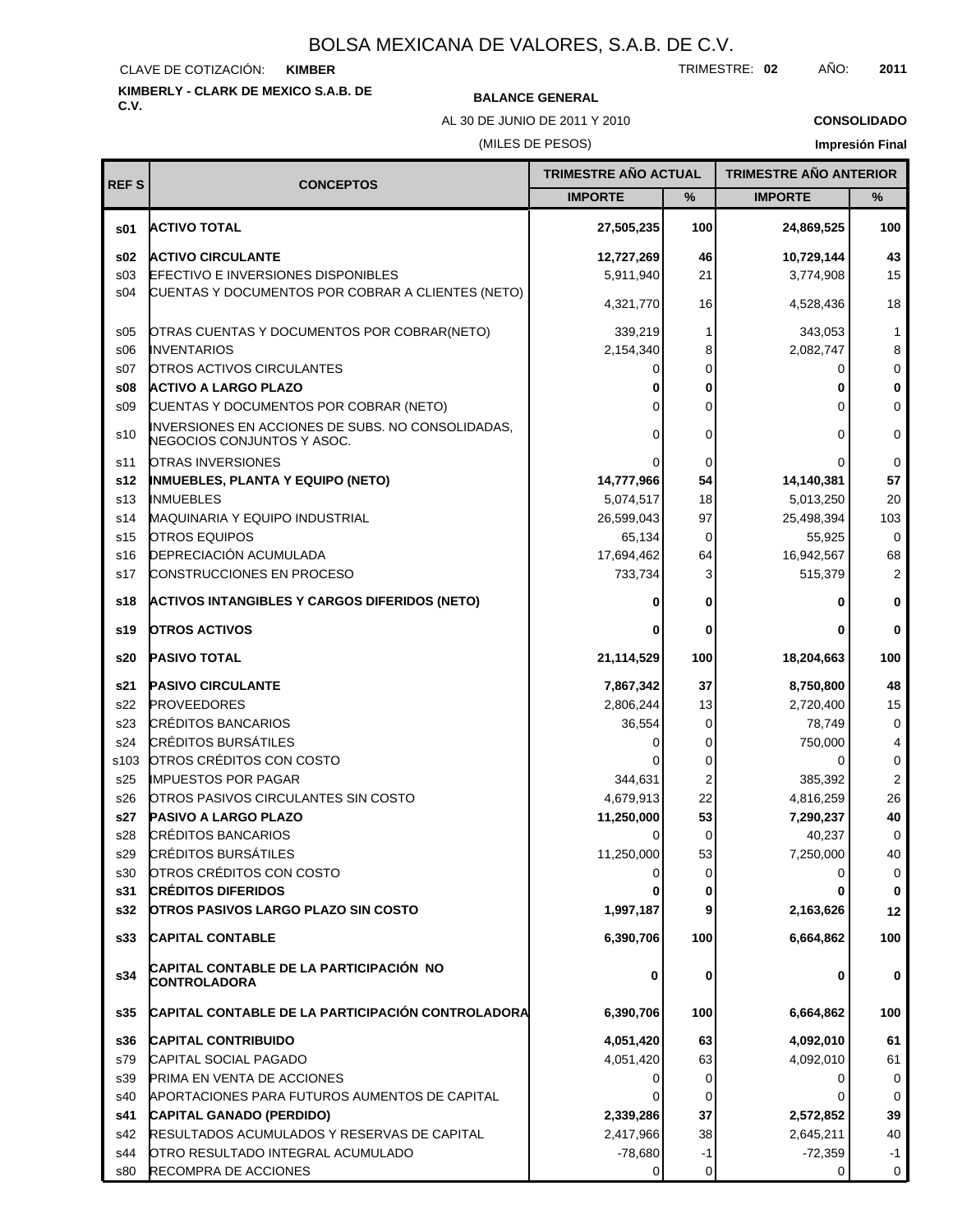## **KIMBERLY - CLARK DE MEXICO S.A.B.** CLAVE DE COTIZACIÓN: **KIMBER**

**BALANCE GENERAL** 

TRIMESTRE: **02** AÑO: **2011**

DESGLOSE DE PRINCIPALES CONCEPTOS

## **CONSOLIDADO**

(MILES DE PESOS)

|  | <b>Impresión Final</b> |
|--|------------------------|
|  |                        |

|                                   |                                                                                                                                                  | TRIMESTRE AÑO ACTUAL                    |                             | <b>TRIMESTRE AÑO ANTERIOR</b>              |                       |
|-----------------------------------|--------------------------------------------------------------------------------------------------------------------------------------------------|-----------------------------------------|-----------------------------|--------------------------------------------|-----------------------|
| <b>REFS</b>                       | <b>CONCEPTOS</b>                                                                                                                                 | <b>IMPORTE</b>                          | %                           | <b>IMPORTE</b>                             | %                     |
| \$03                              | <b>EFECTIVO E INVERSIONES DISPONIBLES</b>                                                                                                        | 5,911,940                               | 100                         | 3,774,908                                  | 100                   |
| s46                               | <b>EFECTIVO</b>                                                                                                                                  | 230,428                                 | 4                           | 161,303                                    | 4                     |
| s47                               | <b>INVERSIONES DISPONIBLES</b>                                                                                                                   | 5,681,512                               | 96                          | 3,613,605                                  | 96                    |
| \$07                              | <b>OTROS ACTIVOS CIRCULANTES</b>                                                                                                                 | 0                                       | 100                         | 0                                          | 100                   |
| s81                               | <b>INSTRUMENTOS FINANCIEROS DERIVADOS</b>                                                                                                        | 0                                       | $\Omega$                    | $\Omega$                                   | 0                     |
| s82                               | OPERACIONES DISCONTINUADAS                                                                                                                       | 0                                       | 0                           | 0                                          | 0                     |
| s83                               | <b>OTROS</b>                                                                                                                                     | 0                                       | $\Omega$                    | 0                                          | $\Omega$              |
| s18                               | <b>ACTIVOS INTANGIBLES Y CARGOS DIFERIDOS (NETO)</b>                                                                                             | 0                                       | 100                         | $\bf{0}$                                   | 100                   |
| s48                               | <b>GASTOS AMORTIZABLES (NETO)</b>                                                                                                                | 0                                       | 0                           | 0                                          | 0                     |
| s49                               | <b>CRÉDITO MERCANTIL</b>                                                                                                                         | 0                                       | 0                           | $\Omega$                                   | 0                     |
| s51                               | <b>OTROS</b>                                                                                                                                     | $\Omega$                                | $\Omega$                    | $\Omega$                                   | $\mathbf 0$           |
| s19                               | <b>OTROS ACTIVOS</b>                                                                                                                             | 0                                       | 100                         | $\bf{0}$                                   | 100                   |
| s85                               | <b>INSTRUMENTOS FINANCIEROS DERIVADOS</b>                                                                                                        | $\Omega$                                | 0                           | $\Omega$                                   | 0                     |
| s50                               | <b>IMPUESTOS DIFERIDOS</b>                                                                                                                       | 0                                       | 0                           | $\Omega$                                   | 0                     |
| s104                              | BENEFICIOS A LOS EMPLEADOS                                                                                                                       | 0                                       | 0                           | 0                                          | $\pmb{0}$             |
| s86                               | OPERACIONES DISCONTINUADAS                                                                                                                       | 0                                       | $\mathbf 0$                 | $\Omega$                                   | 0                     |
| s87                               | <b>OTROS</b>                                                                                                                                     | 0                                       | 0                           | $\Omega$                                   | 0                     |
| s21                               | <b>PASIVO CIRCULANTE</b>                                                                                                                         | 7,867,342                               | 100                         | 8,750,800                                  | 100                   |
| s52                               | PASIVO EN MONEDA EXTRANJERA                                                                                                                      | 1,601,296                               | 20                          | 1,521,122                                  | 17                    |
| s53                               | PASIVO EN MONEDA NACIONAL                                                                                                                        | 6,266,046                               | 80                          | 7,229,678                                  | 83                    |
| s26 l                             | OTROS PASIVOS CIRCULANTES SIN COSTO                                                                                                              | 4,679,913                               | 100                         | 4,816,259                                  | 100                   |
| s88                               | INSTRUMENTOS FINANCIEROS DERIVADOS                                                                                                               | 0                                       | 0                           | 0                                          | $\mathbf 0$           |
| s89                               | <b>INTERESES POR PAGAR</b>                                                                                                                       | 79,160                                  | $\overline{2}$              | 55,717                                     | $\mathbf{1}$          |
| s68                               | <b>PROVISIONES</b>                                                                                                                               | 1,397,247                               | 30                          | 1,662,798                                  | 35                    |
| s90                               | OPERACIONES DISCONTINUADAS                                                                                                                       | 0                                       | 0                           | $\Omega$                                   | $\mathbf 0$           |
| s58                               | OTROS PASIVOS CIRCULANTES                                                                                                                        | 2,726,273                               | 58                          | 2,606,368                                  | 54                    |
| s105                              | BENEFICIOS A LOS EMPLEADOS                                                                                                                       | 477,233                                 | 10                          | 491,376                                    | 10                    |
| s27 l<br>s59<br>s60<br>s31<br>s65 | <b>PASIVO A LARGO PLAZO</b><br>PASIVO EN MONEDA EXTRANJERA<br>PASIVO EN MONEDA NACIONAL<br><b>CRÉDITOS DIFERIDOS</b><br><b>CRÉDITO MERCANTIL</b> | 11,250,000<br>0<br>11,250,000<br>0<br>0 | 100<br>0<br>100<br>100<br>0 | 7,290,237<br>40,237<br>7,250,000<br>0<br>0 | 100<br>99<br>100<br>0 |
| s67                               | <b>OTROS</b>                                                                                                                                     | 0                                       | 0                           | $\Omega$                                   | 0                     |
| s32                               | OTROS PASIVOS LARGO PLAZO SIN COSTO                                                                                                              | 1,997,187                               | 100                         | 2,163,626                                  | 100                   |
| s66                               | <b>IMPUESTOS DIFERIDOS</b>                                                                                                                       | 1,615,832                               | 81                          | 1,730,252                                  | 80                    |
| s91                               | BENEFICIOS A LOS EMPLEADOS                                                                                                                       | 52,459                                  | 3                           | 87,176                                     | 4                     |
| s92                               | OPERACIONES DISCONTINUADAS                                                                                                                       | 0                                       | 0                           | 0                                          | 0                     |
| s69                               | OTROS PASIVOS                                                                                                                                    | 328,896                                 | 16                          | 346,198                                    | 16                    |
| s79 l                             | <b>CAPITAL SOCIAL PAGADO</b>                                                                                                                     | 4,051,420                               | 100                         | 4,092,010                                  | 100                   |
| s37                               | <b>NOMINAL</b>                                                                                                                                   | 8,678                                   | 0                           | 8,765                                      | 0                     |
| s38                               | ACTUALIZACIÓN                                                                                                                                    | 4,042,742                               | 100                         | 4,083,245                                  | 100                   |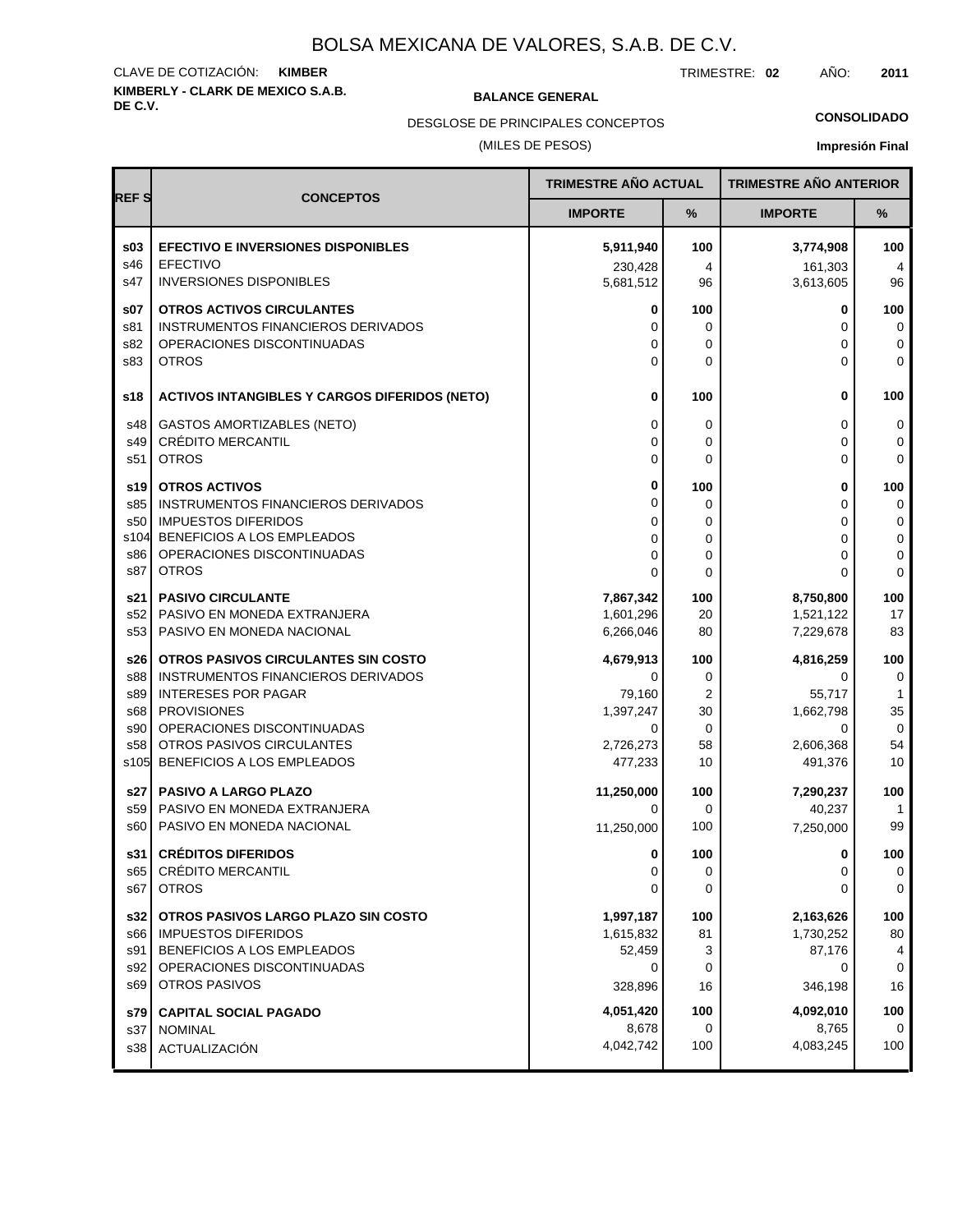## **KIMBERLY - CLARK DE MEXICO S.A.B.** CLAVE DE COTIZACIÓN: **KIMBER**

#### **BALANCE GENERAL**

TRIMESTRE: **02** AÑO: **2011**

#### **CONSOLIDADO**

DESGLOSE DE PRINCIPALES CONCEPTOS

#### (MILES DE PESOS)

| <b>REFS</b>       | <b>CONCEPTOS</b>                                                                              | <b>TRIMESTRE AÑO ACTUAL</b> |               | <b>TRIMESTRE AÑO ANTERIOR</b> |                          |
|-------------------|-----------------------------------------------------------------------------------------------|-----------------------------|---------------|-------------------------------|--------------------------|
|                   |                                                                                               | <b>IMPORTE</b>              | $\frac{9}{6}$ | <b>IMPORTE</b>                | $\%$                     |
| s42               | <b>RESULTADOS ACUMULADOS Y RESERVAS DE CAPITAL</b>                                            | 2,417,966                   | 100           | 2,645,211                     | 100                      |
| s93<br>s43        | <b>RESERVA LEGAL</b><br>RESERVA PARA RECOMPRA DE ACCIONES<br>OTRAS RESERVAS                   | 2,193                       | 0<br>0        | 100,000                       | 4<br>$\mathbf{0}$        |
| s94<br>s95<br>s45 | RESULTADO DE EJERCICIOS ANTERIORES<br>RESULTADO DEL EJERCICIO                                 | 455,105<br>1,960,668        | 0<br>19<br>81 | 479,274<br>2,065,937          | $\mathbf 0$<br>18<br>78  |
| s44               | OTRO RESULTADO INTEGRAL ACUMULADO                                                             | -78,680                     | 100           | $-72,359$                     | 100                      |
| s70<br>s71        | RESULTADO ACUMULADO POR POSICIÓN MONETARIA<br>RESULTADO POR TENENCIA DE ACTIVOS NO MONETARIOS |                             | 0             |                               | $\Omega$<br>$\mathbf{0}$ |
| s96               | EFECTO ACUMULADO POR CONVERSIÓN                                                               | U                           | 0             |                               | $\mathbf{0}$             |
| s97               | EFECTO ACUMULADO POR VALUACIÓN DE INST. FIN.<br><b>DERIVADOS</b>                              | $-78,680$                   | 100           | $-72,359$                     | 100                      |
| s98               | RESULTADO POR IMPUESTOS DIFERIDOS                                                             |                             | 0             |                               | $\mathbf{0}$             |
| s100              | <b>OTROS</b>                                                                                  |                             | 0             |                               | $\mathbf{0}$             |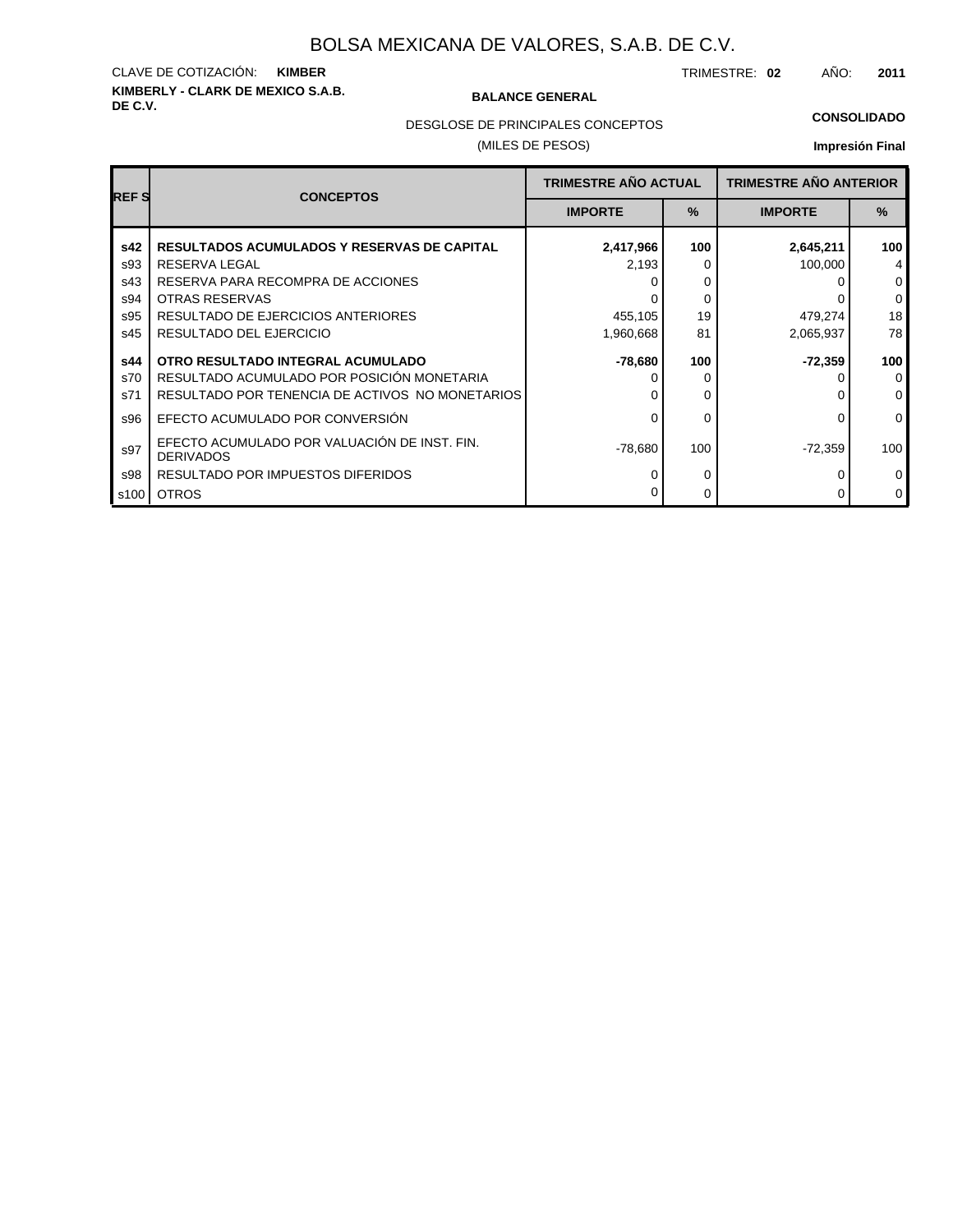## **KIMBERLY - CLARK DE MEXICO S.A.B.** CLAVE DE COTIZACIÓN: **KIMBER**

#### **BALANCE GENERAL**

TRIMESTRE: **02** AÑO: **2011**

#### **CONSOLIDADO**

(MILES DE PESOS) DATOS INFORMATIVOS

#### **Impresión Final**

| <b>REFSI</b> | <b>CONCEPTOS</b>                             | <b>TRIMESTRE AÑO ACTUAL</b> | <b>TRIMESTRE AÑO ANTERIOR</b> |
|--------------|----------------------------------------------|-----------------------------|-------------------------------|
|              |                                              | <b>IMPORTE</b>              | <b>IMPORTE</b>                |
| s72          | CAPITAL DE TRABAJO                           | 4,859,927                   | 1,978,344                     |
| s73          | FONDO PARA PENSIONES Y PRIMA DE ANTIGÜEDAD   | 355,748                     | 339,581                       |
| s74          | NUMERO DE FUNCIONARIOS (*)                   |                             | $\Omega$                      |
| s75          | NUMERO DE EMPLEADOS (*)                      | 2,497                       | 2,443                         |
| s76          | NUMERO DE OBREROS (*)                        | 4.837                       | 4.581                         |
| s77          | NUMERO DE ACCIONES EN CIRCULACIÓN (*)        | 1,058,551,715               | 1,069,157,215                 |
| s78          | NUMERO DE ACCIONES RECOMPRADAS (*)           | 16,524,300                  | 28,607,500                    |
| s101         | EFECTIVO RESTRINGIDO                         |                             | 0                             |
| s102         | DEUDA CON COSTO DE ASOCIADAS NO CONSOLIDADAS |                             | $\mathbf{0}$                  |

(\*) DATOS EN UNIDADES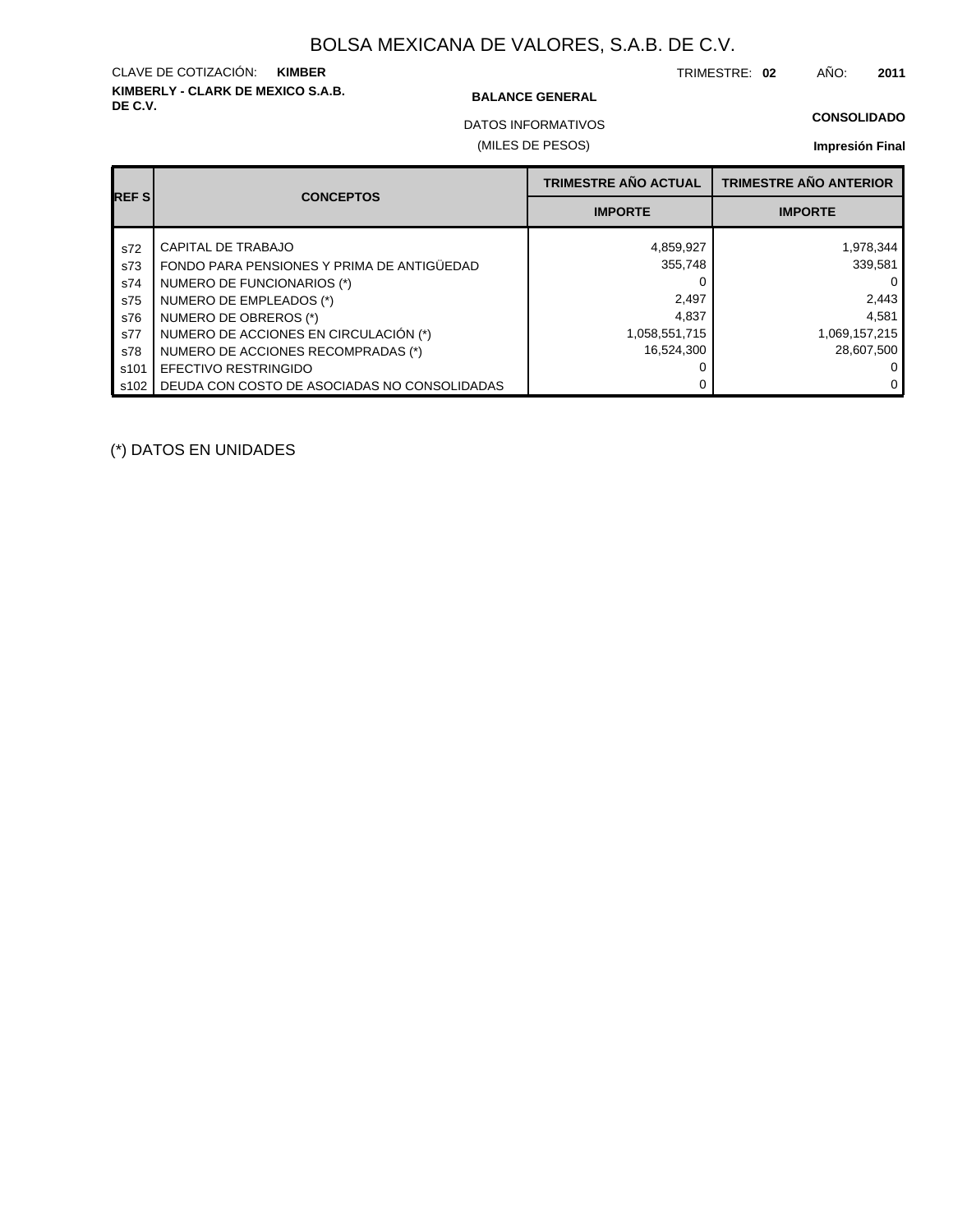#### **KIMBERLY - CLARK DE MEXICO S.A.B.** CLAVE DE COTIZACIÓN: TRIMESTRE: AÑO: **KIMBER 02 2011**

### **DE C.V. ESTADO DE RESULTADOS**

DEL 1 DE ENERO AL 30 DE JUNIO DE 2011 Y 2010 **CONSOLIDADO**

#### (MILES DE PESOS)

| <b>REFR</b> | <b>CONCEPTOS</b>                                                                             | <b>TRIMESTRE AÑO ACTUAL</b> |               | <b>TRIMESTRE AÑO ANTERIOR</b> |                |
|-------------|----------------------------------------------------------------------------------------------|-----------------------------|---------------|-------------------------------|----------------|
|             |                                                                                              | <b>IMPORTE</b>              | $\frac{9}{6}$ | <b>IMPORTE</b>                | $\%$           |
| r01         | <b>VENTAS NETAS</b>                                                                          | 13,062,367                  | 100           | 12,983,871                    | 100            |
| r02         | <b>COSTO DE VENTAS</b>                                                                       | 7,931,611                   | 61            | 7,678,701                     | 59             |
| r03         | UTILIDAD (PÉRDIDA) BRUTA                                                                     | 5,130,756                   | 39            | 5,305,170                     | 41             |
| r04         | <b>GASTOS GENERALES</b>                                                                      | 1,822,977                   | 14            | 1,858,392                     | 14             |
| r05         | UTILIDAD ( PÉRDIDA) DE OPERACIÓN                                                             | 3,307,779                   | 25            | 3,446,778                     | 27             |
| r08         | OTROS INGRESOS Y (GASTOS), NETO.                                                             | $-268,001$                  | $-2$          | $-292,190$                    | $-2$           |
| r06         | RESULTADO INTEGRAL DE FINANCIAMIENTO                                                         | $-254,894$                  | $-2$          | $-203,679$                    | $-2$           |
| r12         | PARTICIPACIÓN EN LOS RESULTADOS DE SUBS. NO<br>CONSOLIDADAS, NEGOCIOS CONJUNTOS Y ASOCIADAS. | $\Omega$                    | $\Omega$      | U                             | $\mathbf 0$    |
| r48         | PARTIDAS NO ORDINARIAS                                                                       | $\Omega$                    | $\Omega$      | 0                             | $\mathbf{0}$   |
| r09         | UTILIDAD (PÉRDIDA) ANTES DE IMPUESTOS A LA UTILIDAD                                          | 2,784,884                   | 21            | 2,950,909                     | 23             |
| r10         | <b>IMPUESTOS A LA UTILIDAD</b>                                                               | 824.216                     | 6             | 884,972                       | $\overline{7}$ |
| r11         | UTILIDAD (PÉRDIDA) ANTES DE LAS OPERACIONES<br><b>DISCONTINUADAS</b>                         | 1,960,668                   | 15            | 2,065,937                     | 16             |
| r14         | OPERACIONES DISCONTINUADAS                                                                   | $\Omega$                    | $\Omega$      | 0                             | $\Omega$       |
| r18         | UTILIDAD (PÉRDIDA) NETA CONSOLIDADA                                                          | 1,960,668                   | 15            | 2,065,937                     | 16             |
| r19         | PARTICIPACIÓN NO CONTROLADORA EN LA UTILIDAD<br>(PÉRDIDA) NETA                               | $\Omega$                    | $\Omega$      | 0                             | $\Omega$       |
| r20         | PARTICIPACIÓN CONTROLADORA EN LA UTILIDAD<br>(PÉRDIDA) NETA                                  | 1,960,668                   | 15            | 2,065,937                     | 16             |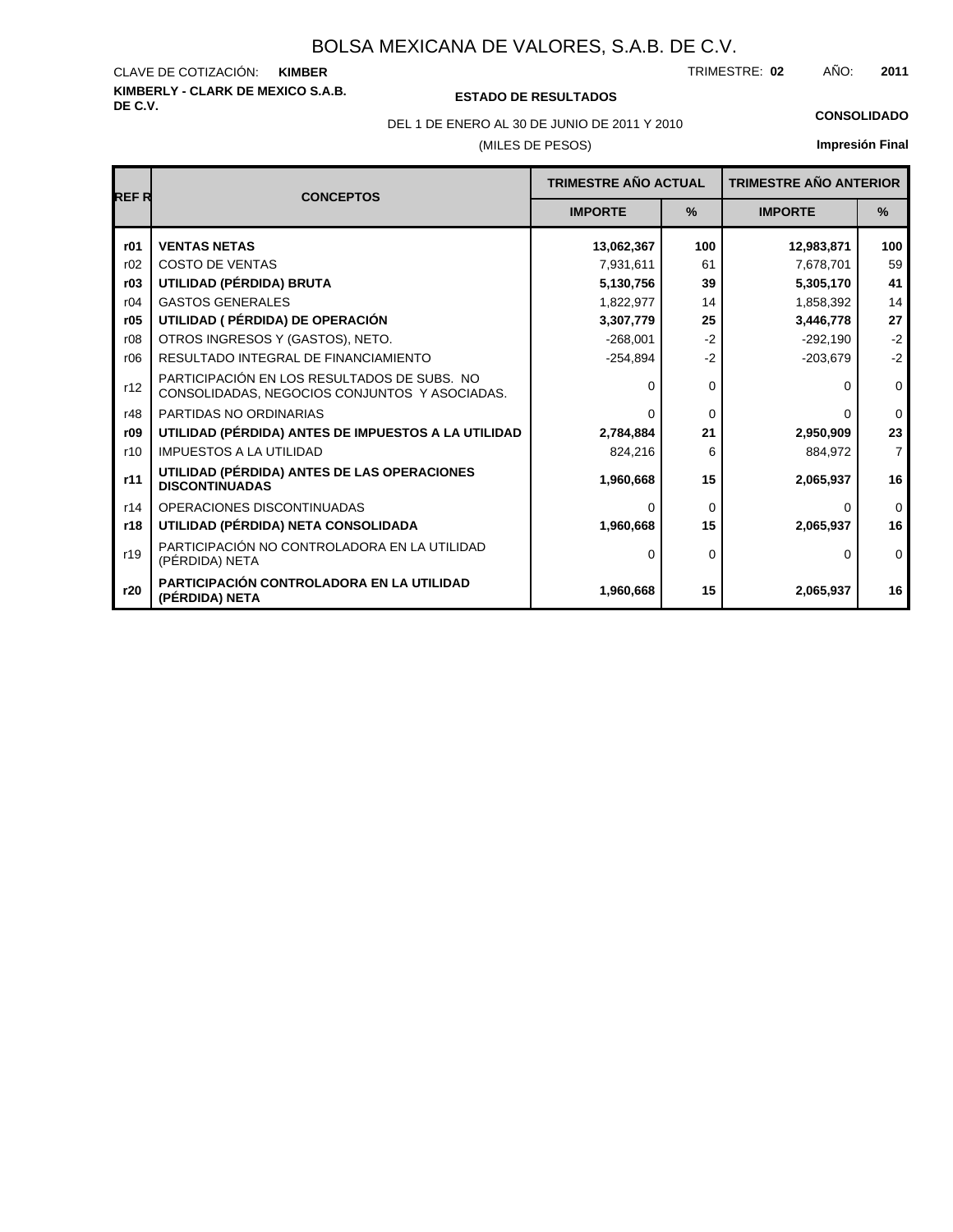## **KIMBERLY - CLARK DE MEXICO S.A.B.** CLAVE DE COTIZACIÓN:

#### **DE C.V. ESTADO DE RESULTADOS**

TRIMESTRE: AÑO: **KIMBER 02 2011**

#### **CONSOLIDADO**

DESGLOSE DE PRINCIPALES CONCEPTOS

#### (MILES DE PESOS)

### **Impresión Final**

|       |                                             | <b>TRIMESTRE AÑO ACTUAL</b> |          | <b>TRIMESTRE AÑO ANTERIOR</b> |             |
|-------|---------------------------------------------|-----------------------------|----------|-------------------------------|-------------|
| REF R | <b>CONCEPTOS</b>                            | <b>IMPORTE</b>              | $\%$     | <b>IMPORTE</b>                | $\%$        |
| r01   | <b>VENTAS NETAS</b>                         | 13,062,367                  | 100      | 12,983,871                    | 100         |
| r21   | <b>NACIONALES</b>                           | 12,298,996                  | 94       | 12,290,830                    | 95          |
| r22   | <b>EXTRANJERAS</b>                          | 763,371                     | 6        | 693,041                       | 5           |
| r23   | CONVERSIÓN EN DÓLARES (***)                 | 64,433                      | $\Omega$ | 54,554                        | $\mathbf 0$ |
| r08   | OTROS INGRESOS Y (GASTOS), NETO.            | $-268,001$                  | 100      | $-292,190$                    | 100         |
| r49   | OTROS INGRESOS Y (GASTOS), NETO.            | 3,155                       | $-1$     | 6,801                         | $-2$        |
| r34   | P.T.U. CAUSADA                              | 292,103                     | $-109$   | 240,991                       | $-82$       |
| r35   | P.T.U. DIFERIDA                             | $-20,947$                   | 8        | 58,000                        | $-20$       |
| r06   | RESULTADO INTEGRAL DE FINANCIAMIENTO        | $-254,894$                  | 100      | $-203,679$                    | 100         |
| r24   | <b>INTERESES PAGADOS</b>                    | 400,650                     | $-157$   | 353,025                       | $-173$      |
| r42   | UTILIDAD (PÉRDIDA) EN ACTUALIZACIÓN DE UDIS |                             | $\Omega$ |                               | 0           |
| r45   | OTROS GASTOS FINANCIEROS                    |                             | $\Omega$ |                               | $\Omega$    |
| r26   | <b>INTERESES GANADOS</b>                    | 93,664                      | $-37$    | 131,612                       | $-65$       |
| r46   | OTROS PRODUCTOS FINANCIEROS                 | $\Omega$                    | $\Omega$ | 0                             | $\mathbf 0$ |
| r25   | UTILIDAD (PÉRDIDA) EN CAMBIOS NETO          | 52,092                      | $-20$    | 17,734                        | -9          |
| r28   | RESULTADO POR POSICIÓN MONETARIA            | 0                           | $\Omega$ | 0                             | 0           |
| r10   | <b>IMPUESTOS A LA UTILIDAD</b>              | 824,216                     | 100      | 884,972                       | 100         |
| r32   | <b>IMPUESTO CAUSADO</b>                     | 925,468                     | 112      | 832,972                       | 94          |
| r33   | <b>IMPUESTO DIFERIDO</b>                    | $-101,252$                  | $-12$    | 52,000                        | 6           |

(\*\*\*) DATOS EN MILES DE DOLARES AL TIPO DE CAMBIO DE CIERRE DEL TRIMESTRE QUE SE REPORTA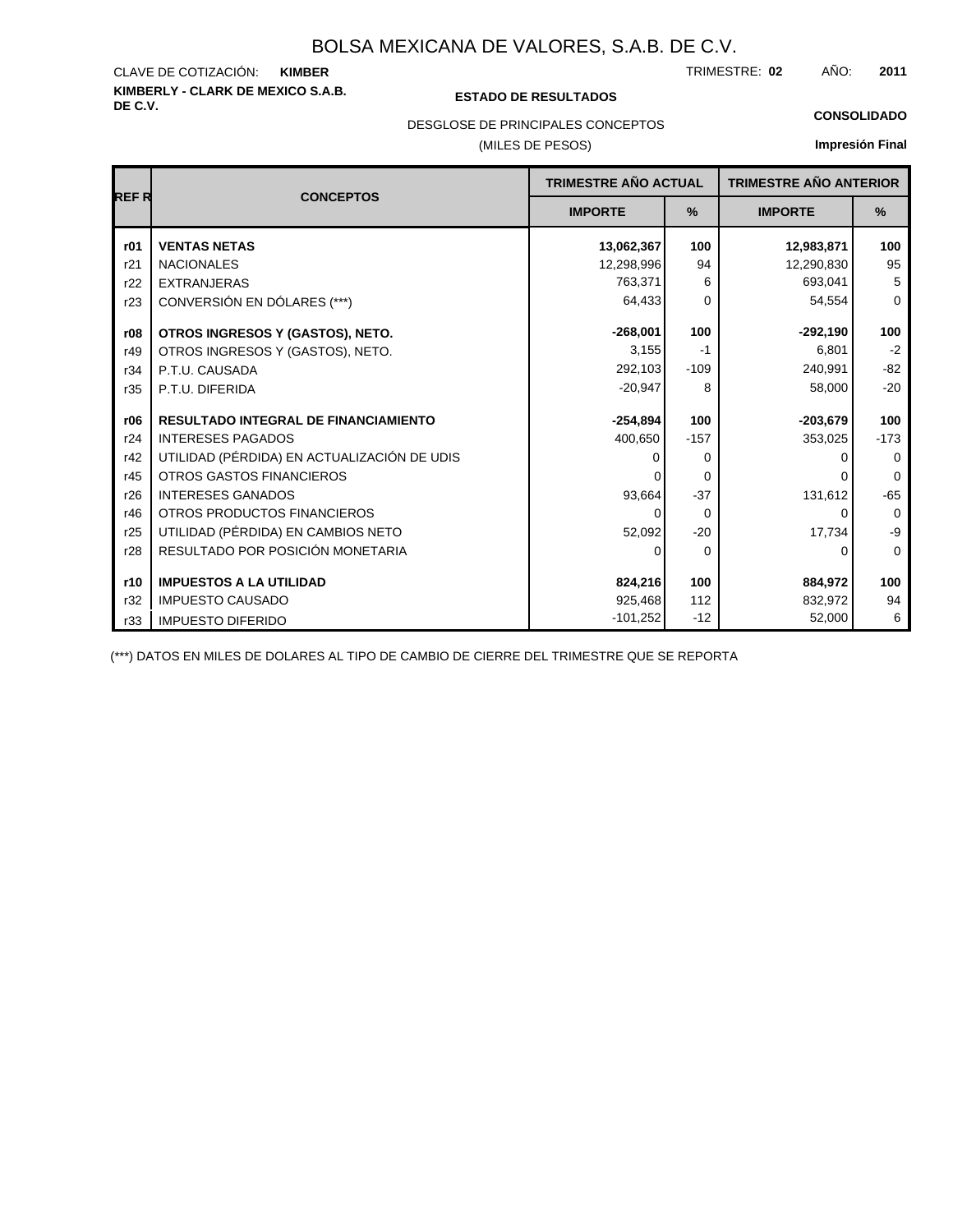**KIMBERLY - CLARK DE MEXICO S.A.B.** CLAVE DE COTIZACIÓN:

#### **DE C.V. ESTADO DE RESULTADOS**

TRIMESTRE: AÑO: **KIMBER 02 2011**

#### **CONSOLIDADO**

OTROS CONCEPTOS DE RESULTADOS

#### (MILES DE PESOS)

#### **Impresión Final**

|       |                                                                 | <b>TRIMESTRE AÑO ACTUAL</b> | <b>TRIMESTRE AÑO ANTERIOR</b> |
|-------|-----------------------------------------------------------------|-----------------------------|-------------------------------|
| REF R | <b>CONCEPTOS</b>                                                | <b>IMPORTE</b>              | <b>IMPORTE</b>                |
| r36   | <b>VENTAS TOTALES</b>                                           | 17,600,366                  | 17,179,937                    |
| r37   | RESULTADO FISCAL DEL EJERCICIO                                  | 3,329,099                   | 3,456,598                     |
| r38   | <b>VENTAS NETAS (**)</b>                                        | 26,275,015                  | 25,418,743                    |
| r39   | RESULTADO DE OPERACIÓN (**)                                     | 6,742,056                   | 6,949,150                     |
| r40   | PARTICIPACIÓN CONTROLADORA EN LA UTILIDAD<br>(PÉRDIDA) NETA(**) | 4,117,676                   | 4,261,111                     |
| r41   | UTILIDAD (PÉRDIDA) NETA CONSOLIDADA (**)                        | 4,117,676                   | 4,261,111                     |
| r47   | DEPRECIACIÓN Y AMORTIZACIÓN OPERATIVA                           | 635,735                     | 615.164                       |

(\*\*) INFORMACIÓN ÚLTIMOS DOCE MESES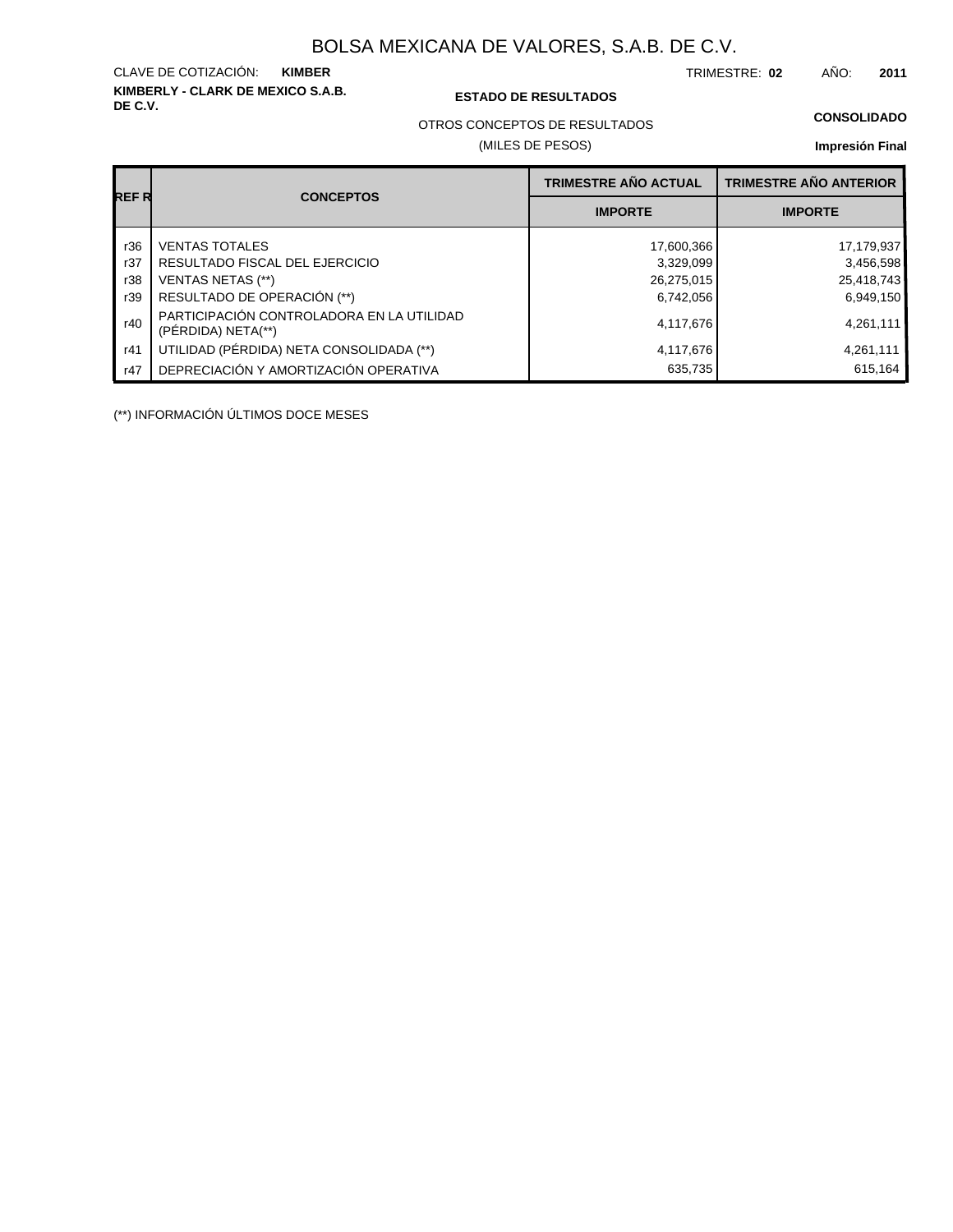**KIMBERLY - CLARK DE MEXICO S.A.B.** CLAVE DE COTIZACIÓN: TRIMESTRE: AÑO: **KIMBER 02 2011**

### **ESTADO DE RESULTADOS TRIMESTRAL**

DEL 1 DE ABRIL AL 30 DE JUNIO DE 2011 **CONSOLIDADO**

#### (MILES DE PESOS)

| <b>REF</b>       |                                                                                              | <b>TRIMESTRE AÑO ACTUAL</b> |      | <b>TRIMESTRE AÑO ANTERIOR</b> |                |
|------------------|----------------------------------------------------------------------------------------------|-----------------------------|------|-------------------------------|----------------|
| <b>RT</b>        | <b>CONCEPTOS</b>                                                                             | <b>IMPORTE</b>              | $\%$ | <b>IMPORTE</b>                | $\frac{9}{6}$  |
| rt <sub>01</sub> | <b>IVENTAS NETAS</b>                                                                         | 6,412,756                   | 100  | 6,626,550                     | 100            |
| rt02             | <b>ICOSTO DE VENTAS</b>                                                                      | 3,897,368                   | 61   | 3,874,039                     | 58             |
| rt <sub>03</sub> | UTILIDAD (PÉRDIDA) BRUTA                                                                     | 2,515,388                   | 39   | 2,752,511                     | 42             |
| rt04             | <b>GASTOS GENERALES</b>                                                                      | 863,176                     | 13   | 930,953                       | 14             |
| rt05             | UTILIDAD ( PÉRDIDA) DE OPERACIÓN                                                             | 1,652,212                   | 26   | 1,821,558                     | 27             |
| rt <sub>08</sub> | OTROS INGRESOS Y (GASTOS), NETO.                                                             | $-127,347$                  | $-2$ | $-152.650$                    | $-2$           |
| rt <sub>06</sub> | <b>IRESULTADO INTEGRAL DE FINANCIAMIENTO</b>                                                 | $-142,930$                  | $-2$ | $-140,546$                    | $-2$           |
| rt12             | PARTICIPACIÓN EN LOS RESULTADOS DE SUBS. NO<br>CONSOLIDADAS, NEGOCIOS CONJUNTOS Y ASOCIADAS. | $\Omega$                    | 0    | 0                             | 0              |
| rt48             | <b>IPARTIDAS NO ORDINARIAS</b>                                                               | $\Omega$                    | 0    | 0                             | $\Omega$       |
| rt <sub>09</sub> | UTILIDAD (PÉRDIDA) ANTES DE IMPUESTOS A LA UTILIDAD                                          | 1,381,935                   | 22   | 1,528,362                     | 23             |
| rt10             | <b>IIMPUESTOS A LA UTILIDAD</b>                                                              | 401,588                     | 6    | 446,301                       | $\overline{7}$ |
| rt11             | UTILIDAD (PÉRDIDA) ANTES DE LAS OPERACIONES<br><b>DISCONTINUADAS</b>                         | 980,347                     | 15   | 1,082,061                     | 16             |
| rt14             | <b>IOPERACIONES DISCONTINUADAS</b>                                                           | $\Omega$                    | 0    | 0                             | $\mathbf 0$    |
| rt18             | UTILIDAD (PÉRDIDA) NETA CONSOLIDADA                                                          | 980,347                     | 15   | 1,082,061                     | 16             |
| rt19             | PARTICIPACIÓN NO CONTROLADORA EN LA UTILIDAD<br>(PÉRDIDA) NETA                               | $\Omega$                    | 0    | 0                             | $\Omega$       |
| rt20             | PARTICIPACIÓN CONTROLADORA EN LA UTILIDAD<br>(PÉRDIDA) NETA                                  | 980,347                     | 15   | 1,082,061                     | 16             |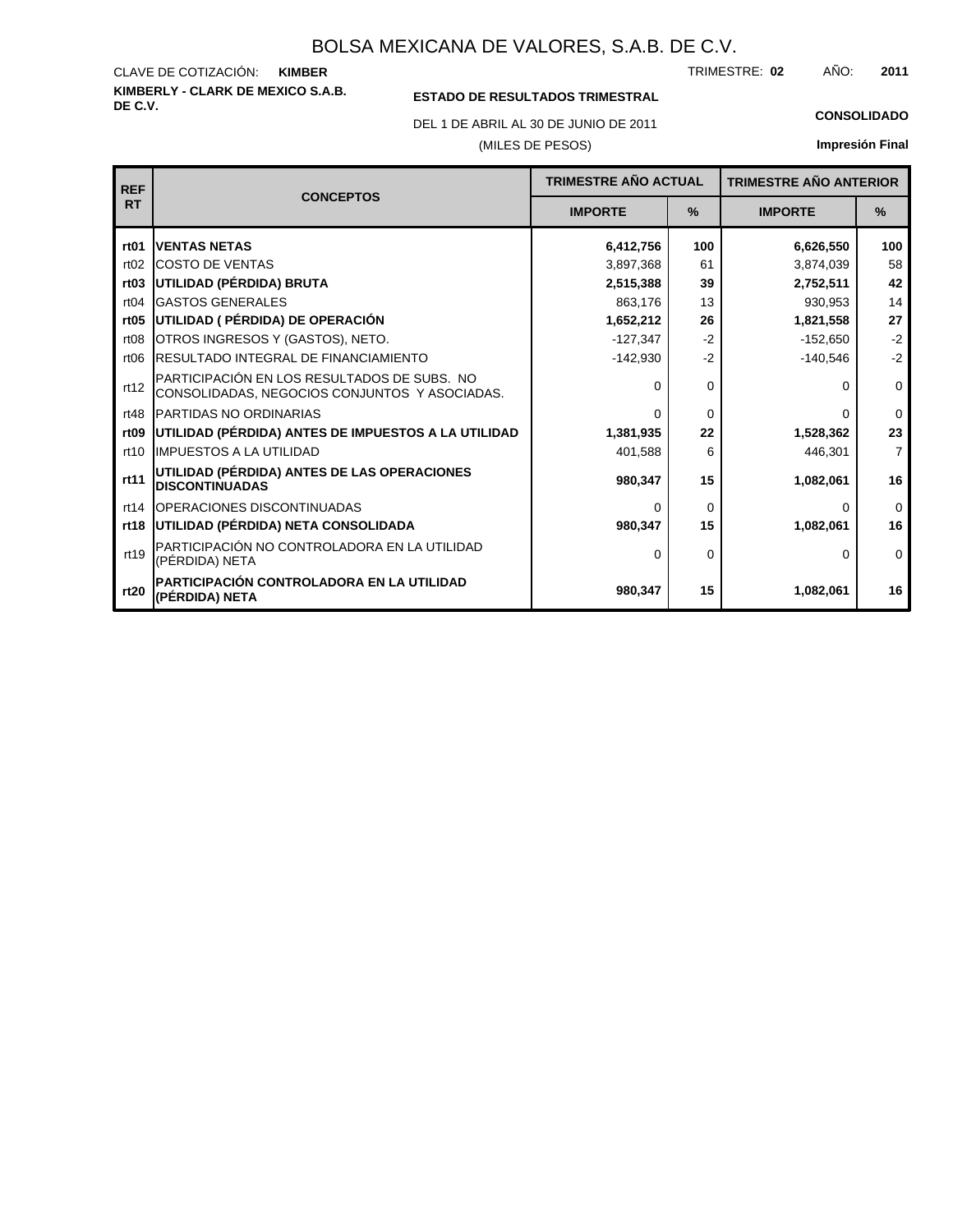#### **KIMBERLY - CLARK DE MEXICO S.A.B.** CLAVE DE COTIZACIÓN: TRIMESTRE: AÑO: **KIMBER 02 2011**

#### **ESTADO DE RESULTADOS TRIMESTRAL**

DESGLOSE DE PRINCIPALES CONCEPTOS

#### (MILES DE PESOS)

#### **CONSOLIDADO**

**Impresión Final**

| <b>REF</b>       | <b>CONCEPTOS</b>                            | TRIMESTRE AÑO ACTUAL |          | <b>TRIMESTRE AÑO ANTERIOR</b> |             |
|------------------|---------------------------------------------|----------------------|----------|-------------------------------|-------------|
| <b>RT</b>        |                                             | <b>IMPORTE</b>       | $\%$     | <b>IMPORTE</b>                | $\%$        |
| rt0              | <b>VENTAS NETAS</b>                         | 6,412,756            | 100      | 6,626,550                     | 100         |
| rt21             | <b>NACIONALES</b>                           | 5,992,112            | 93       | 6,259,473                     | 94          |
| rt22             | <b>EXTRANJERAS</b>                          | 420,644              | 7        | 367,077                       | 6           |
| rt23             | CONVERSIÓN EN DÓLARES (***)                 | 36,032               |          | 29,036                        | $\Omega$    |
| rt <sub>08</sub> | OTROS INGRESOS Y (GASTOS), NETO.            | $-127,347$           | 100      | $-152,650$                    | 100         |
| rt49             | OTROS INGRESOS Y (GASTOS), NETO.            | 1,660                | $-1$     | 2,206                         | $-1$        |
| rt34             | P.T.U. CAUSADA                              | 129,007              | $-101$   | 78,856                        | $-52$       |
| rt35             | P.T.U. DIFERIDA                             | 0                    | 0        | 76,000                        | $-50$       |
|                  |                                             |                      |          |                               |             |
| rt <sub>06</sub> | <b>RESULTADO INTEGRAL DE FINANCIAMIENTO</b> | $-142,930$           | 100      | $-140,546$                    | 100         |
| rt24             | <b>INTERESES PAGADOS</b>                    | 200,297              | $-140$   | 161,157                       | $-115$      |
| rt42             | UTILIDAD (PÉRDIDA) EN ACTUALIZACIÓN DE UDIS | 0                    | 0        |                               | $\Omega$    |
| rt45             | OTROS GASTOS FINANCIEROS                    |                      | 0        |                               | $\Omega$    |
| rt26             | <b>INTERESES GANADOS</b>                    | 51,832               | $-36$    | 55,950                        | $-40$       |
| rt46             | OTROS PRODUCTOS FINANCIEROS                 | 0                    | $\Omega$ | 0                             | $\Omega$    |
| rt25             | UTILIDAD (PÉRDIDA) EN CAMBIOS NETO          | 5,535                | $-4$     | $-35,339$                     | 25          |
| rt28             | RESULTADO POR POSICIÓN MONETARIA            | 0                    | 0        | 0                             | $\mathbf 0$ |
| rt10             | <b>IMPUESTOS A LA UTILIDAD</b>              | 401,588              | 100      | 446,301                       | 100         |
|                  |                                             |                      |          |                               |             |
| rt32             | <b>IMPUESTO CAUSADO</b>                     | 417,588              | 104      | 344.301                       | 77          |
| rt33             | <b>IMPUESTO DIFERIDO</b>                    | $-16,000$            | -4       | 102,000                       | 23          |

(\*\*\*) DATOS EN MILES DE DOLARES AL TIPO DE CAMBIO DE CIERRE DEL TRIMESTRE QUE SE REPORTA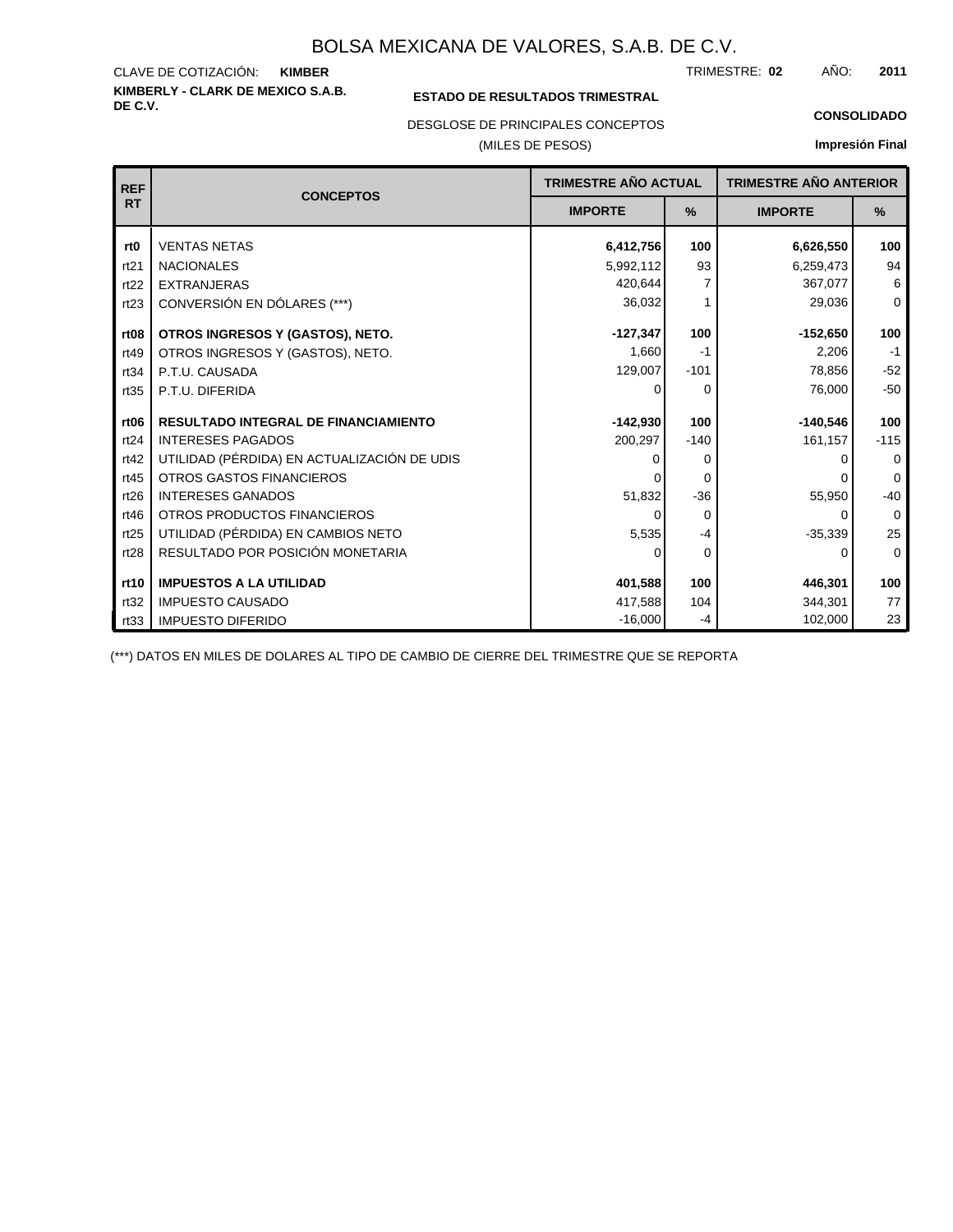TRIMESTRE: **02** AÑO: **2011**

**KIMBERLY - CLARK DE MEXICO S.A.B.** CLAVE DE COTIZACIÓN: **KIMBER**

**ESTADO DE RESULTADOS TRIMESTRAL** 

#### OTROS CONCEPTOS DE RESULTADOS

(MILES DE PESOS)

#### **CONSOLIDADO**

| REF <sup>'</sup> | <b>CONCEPTOS</b>                      | <b>TRIMESTRE AÑO ACTUAL</b> | <b>TRIMESTRE AÑO ANTERIOR</b> |
|------------------|---------------------------------------|-----------------------------|-------------------------------|
| I RT             |                                       | <b>IMPORTE</b>              | <b>IMPORTE</b>                |
| rt47             | DEPRECIACIÓN Y AMORTIZACIÓN OPERATIVA | 320.994                     | 310.108                       |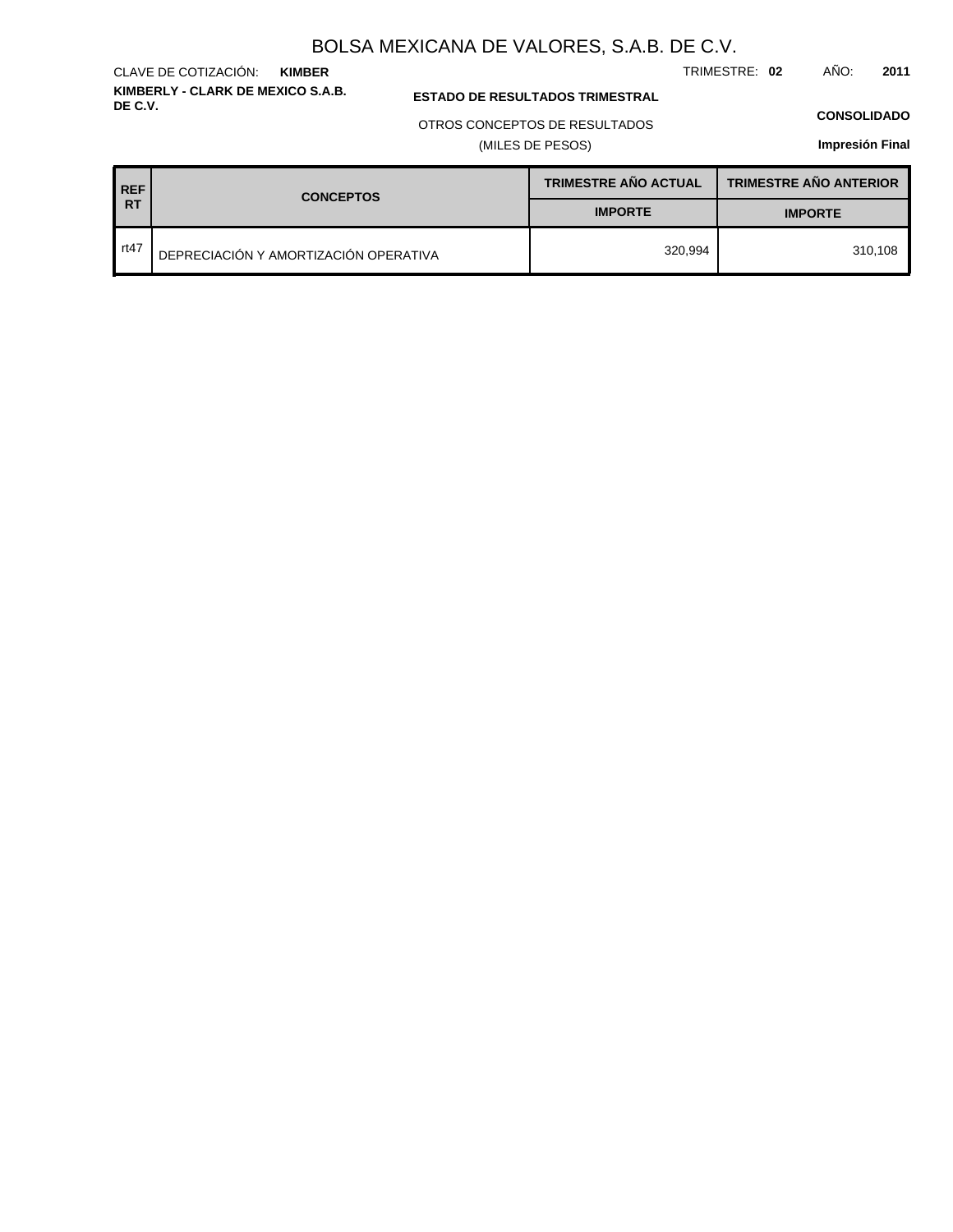CLAVE DE COTIZACIÓN: **KIMBER**

**KIMBERLY - CLARK DE MEXICO S.A.B. DE C.V.**

#### **ESTADO DE FLUJO DE EFECTIVO (MÉTODO INDIRECTO)**

**Impresión Final**

## PRINCIPALES CONCEPTOS

#### (MILES DE PESOS)

**CONSOLIDADO**

| REF EI          | <b>CONCEPTOS</b>                                                                       | <b>TRIMESTRE AÑO</b><br><b>ACTUAL</b> | <b>TRIMESTRE AÑO</b><br><b>ANTERIOR</b> |
|-----------------|----------------------------------------------------------------------------------------|---------------------------------------|-----------------------------------------|
|                 |                                                                                        | <b>IMPORTE</b>                        | <b>IMPORTE</b>                          |
|                 | <b>ACTIVIDADES DE OPERACIÓN</b>                                                        |                                       |                                         |
| e <sub>01</sub> | UTILIDAD (PÉRDIDA) ANTES DE IMPUESTOS A LA UTILIDAD                                    | 2,784,884                             | 2,950,909                               |
| e02             | +(-) PARTIDAS SIN IMPACTO EN EL EFECTIVO                                               | 271,156                               | 298,991                                 |
| e03             | +(-) PARTIDAS RELACIONADAS CON ACTIVIDADES DE INVERSIÓN                                | 538,916                               | 476,751                                 |
| e04             | +(-) PARTIDAS RELACIONADAS CON ACTIVIDADES DE FINANCIAMIENTO                           | 348,558                               | 335,291                                 |
| e05             | <b>FLUJO DERIVADO DEL RESULTADO ANTES DE IMPUESTOS A LA UTILIDAD</b>                   | 3,943,514                             | 4,061,942                               |
| e06             | FLUJOS GENERADOS O UTILIZADOS EN LA OPERACIÓN                                          | $-1,525,235$                          | $-2,428,284$                            |
| e07             | <b>FLUJOS NETOS DE EFECTIVO DE ACTIVIDADES DE OPERACIÓN</b>                            | 2,418,279                             | 1,633,658                               |
|                 | <b>ACTIVIDADES DE INVERSIÓN</b>                                                        |                                       |                                         |
| e08             | FLUJOS NETOS DE EFECTIVO DE ACTIVIDADES DE INVERSIÓN                                   | $-1,266,998$                          | 138,000                                 |
| e09             | EFECTIVO EXCEDENTE (REQUERIDO) PARA APLICAR EN ACTIVIDADES DE<br><b>FINANCIAMIENTO</b> | 1,151,281                             | 1,771,658                               |
|                 | <b>ACTIVIDADES DE FINANCIAMIENTO</b>                                                   |                                       |                                         |
| e10             | FLUJOS NETOS DE EFECTIVO DE ACTIVIDADES DE FINANCIAMIENTO                              | $-1,544,608$                          | $-4,456,422$                            |
| e11             | INCREMENTO (DISMINUCIÓN) NETO DE EFECTIVO Y DEMÁS EQUIVALENTES DE<br><b>EFECTIVO</b>   | $-393,327$                            | $-2,684,764$                            |
| e <sub>12</sub> | DIFERENCIA EN CAMBIOS EN EL EFECTIVO Y EQUIVALENTES DE EFECTIVO                        | $-1,705$                              | $-823$                                  |
| e13             | EFECTIVO Y EQUIVALENTES DE EFECTIVO AL PRINCIPIO DEL PERIODO                           | 6,306,972                             | 6,460,495                               |
| e14             | EFECTIVO Y EQUIVALENTES DE EFECTIVO AL FINAL DEL PERIODO                               | 5,911,940                             | 3,774,908                               |

TRIMESTRE: **02** AÑO: **2011**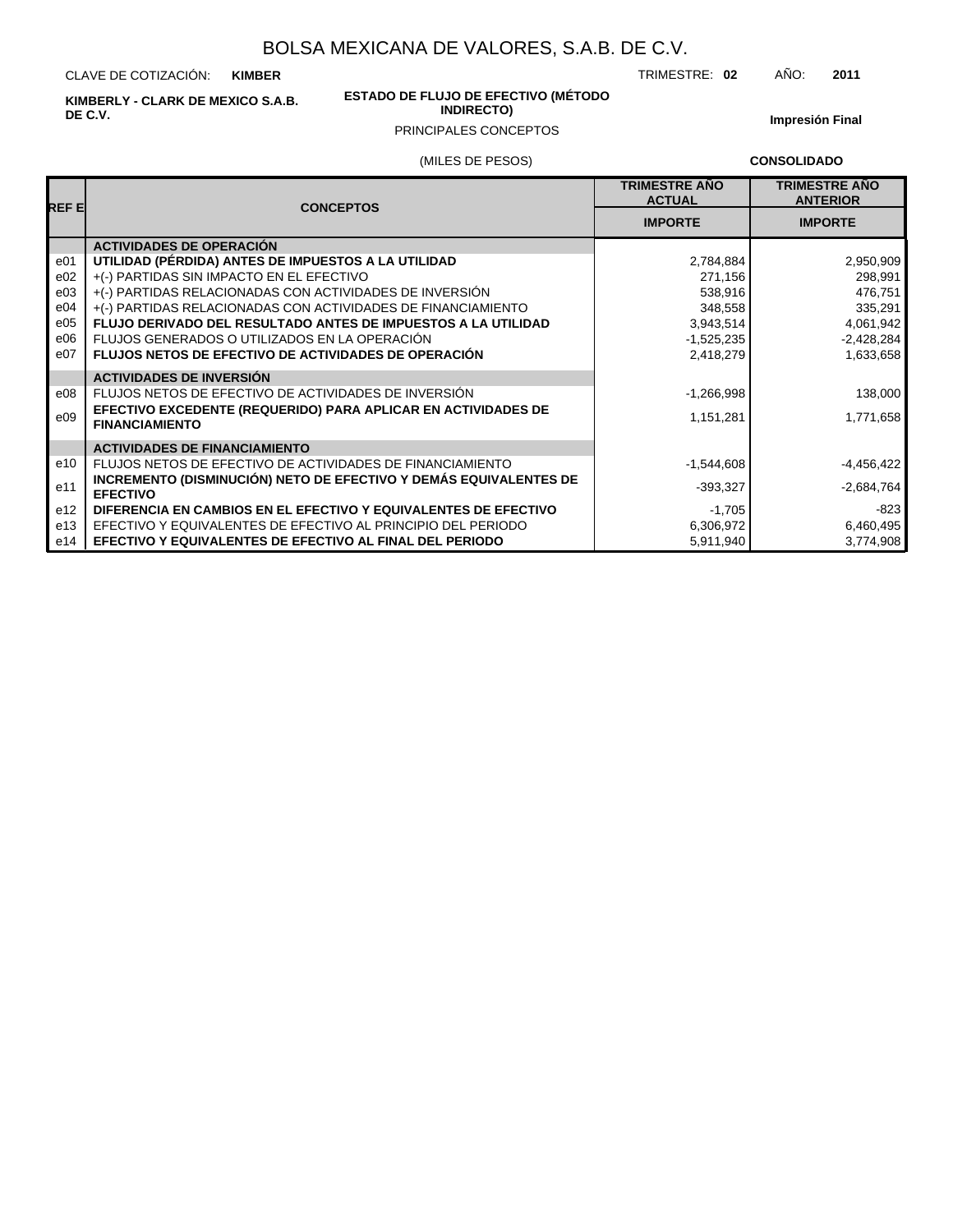CLAVE DE COTIZACIÓN: **KIMBER**

**KIMBERLY - CLARK DE MEXICO S.A.B. DE C.V.**

#### **ESTADO DE FLUJO DE EFECTIVO (MÉTODO INDIRECTO)**

DESGLOSE DE PRINCIPALES CONCEPTOS

TRIMESTRE: **02** AÑO: **2011**

**Impresión Final**

#### (MILES DE PESOS)

**CONSOLIDADO**

| REF E           |                                                                                                 | <b>TRIMESTRE AÑO</b><br><b>ACTUAL</b> | <b>TRIMESTRE AÑO</b><br><b>ANTERIOR</b> |
|-----------------|-------------------------------------------------------------------------------------------------|---------------------------------------|-----------------------------------------|
|                 | <b>CONCEPTOS</b>                                                                                | <b>IMPORTE</b>                        | <b>IMPORTE</b>                          |
| e02             | +(-) PARTIDAS SIN IMPACTO EN EL EFECTIVO                                                        | 271,156                               | 298,991                                 |
| e15             | +ESTIMACIÓN DEL EJERCICIO                                                                       | 0                                     | 0                                       |
| e16             | +PROVISIÓN DEL EJERCICIO                                                                        | 271,156                               | 298,991                                 |
| e17             | + (-) OTRAS PARTIDAS NO REALIZADAS                                                              | 0                                     | 0                                       |
| e03             | +(-) PARTIDAS RELACIONADAS CON ACTIVIDADES DE INVERSIÓN                                         | 538,916                               | 476,751                                 |
| e18             | + DEPRECIACIÓN Y AMORTIZACIÓN DEL EJERCICIO *                                                   | 635,735                               | 615,164                                 |
| e19             | (-) + UTILIDAD O PÉRDIDA EN VENTA DE INMUEBLES, MAQUINARIA Y EQUIPO                             | $-3,155$                              | $-6,801$                                |
| e20             | + PÉRDIDA POR DETERIORO                                                                         | 0                                     | 0                                       |
| e21             | (-)+PARTICIPACIÓN EN ASOCIADAS Y NEGOCIOS CONJUNTOS                                             | 0                                     | 0                                       |
| e22             | (-)DIVIDENDOS COBRADOS                                                                          | 0                                     | 0                                       |
| e23             | (-)INTERESES A FAVOR                                                                            | $-93,664$                             | $-131,612$                              |
| e24             | (-) +OTRAS PARTIDAS                                                                             | $\Omega$                              | 0                                       |
| e04             | +(-) PARTIDAS RELACIONADAS CON ACTIVIDADES DE FINANCIAMIENTO                                    | 348,558                               | 335,291                                 |
| e25             | +INTERESES DEVENGADOS                                                                           | 400,650                               | 353,025                                 |
| e26             | + (-) OTRAS PARTIDAS                                                                            | $-52,092$                             | $-17,734$                               |
| e06             | <b>FLUJOS GENERADOS O UTILIZADOS EN LA OPERACIÓN</b>                                            | $-1,525,235$                          | $-2,428,284$                            |
| e27             | + (-) DECREMENTO (INCREMENTO) EN CUENTAS POR COBRAR                                             | 83                                    | $-621,601$                              |
| e28             | + (-) DECREMENTO (INCREMENTO) EN INVENTARIOS                                                    | $-238,963$                            | $-401, 115$                             |
| e29             | + (-) DECREMENTO (INCREMENTO) EN OTRAS CUENTAS POR COBRAR Y OTROS<br><b>ACTIVOS</b>             | 0                                     | 0                                       |
| e30             | + (-) INCREMENTO (DECREMENTO) EN PROVEEDORES                                                    | 175,735                               | 125,828                                 |
| e31             | + (-) INCREMENTO (DECREMENTO) EN OTROS PASIVOS                                                  | $-660,163$                            | $-245.812$                              |
| e32             | + (-)IMPUESTOS A LA UTILIDAD PAGADOS O DEVUELTOS                                                | $-801,927$                            | $-1,285,584$                            |
| e08             | FLUJOS NETOS DE EFECTIVO DE ACTIVIDADES DE INVERSIÓN                                            | $-1,266,998$                          | 138,000                                 |
| e33             | - INVERSIÓN DE ACCS. CON CARÁCTER PERMANENTE                                                    | 0                                     | 0                                       |
| e34             | +DISPOSICIÓN DE ACCIONES CON CARÁCTER PERMANENTE                                                | 0                                     | 0                                       |
| e35             | -INVERSIÓN EN INMUEBLES, PLANTA Y EQUIPO                                                        | $-1,360,662$                          | $-390,784$                              |
| e36             | +VENTA DE INMUEBLES, PLANTA Y EQUIPO                                                            | 0                                     | 0                                       |
| e37             | -INVERSIÓN EN ACTIVOS INTANGIBLES                                                               | 0                                     | 0                                       |
| e38             | +DISPOSICIÓN DE ACTIVOS INTANGIBLES                                                             | 0                                     | 0                                       |
| e39             | -OTRAS INVERSIONES CON CARÁCTER PERMANENTE                                                      | 0                                     | 0                                       |
| e40<br>e41      | +DISPOSICIÓN DE OTRAS INVERSIONES CON CARÁCTER PERMANENTE<br>+DIVIDENDOS COBRADOS               | 0<br>$\Omega$                         | 0<br>$\mathbf{0}$                       |
| e42             | <b>+INTERESES COBRADOS</b>                                                                      | 93,664                                | 111,414                                 |
| e43             | +(-) DECREMENTO (INCREMENTO) ANTICIPOS Y PRESTAMOS A TERCEROS                                   | 0                                     | 417,370                                 |
| e44             | + (-) OTRAS PARTIDAS                                                                            | $\Omega$                              | 0                                       |
| e10             | FLUJOS NETOS DE EFECTIVO DE ACTIVIDADES DE FINANCIAMIENTO                                       | $-1,544,608$                          | $-4,456,422$                            |
| e45             | + FINANCIAMIENTOS BANCARIOS                                                                     | 0                                     | 18,180                                  |
| e46             | + FINANCIAMIENTOS BURSÁTILES                                                                    |                                       | $\mathsf 0$                             |
| e47             | + OTROS FINANCIAMIENTOS                                                                         | $\Omega$                              | 0                                       |
| e48             | (-) AMORTIZACIÓN DE FINANCIAMIENTOS BANCARIOS                                                   | $-22,568$                             | $-35,784$                               |
| e49             | (-) AMORTIZACIÓN DE FINANCIAMIENTOS BURSÁTILES                                                  | 0                                     | $-2,700,000$                            |
| e50<br>e51      | (-) AMORTIZACIÓN DE OTROS FINANCIAMIENTOS<br>+ (-) INCREMENTO (DECREMENTO) EN EL CAPITAL SOCIAL | 0<br>0                                | 0<br>0                                  |
| e <sub>52</sub> | (-) DIVIDENDOS PAGADOS                                                                          | $-901,070$                            | $-871,281$                              |
| e <sub>53</sub> | + PRIMA EN VENTA DE ACCIONES                                                                    | 0                                     | 0                                       |
| e54             | + APORTACIONES PARA FUTUROS AUMENTOS DE CAPITAL                                                 | 0                                     | 0                                       |
| e <sub>55</sub> | -INTERESES PAGADOS                                                                              | $-397,180$                            | $-353,124$                              |
| e56             | -RECOMPRA DE ACCIONES                                                                           | $-223,790$                            | $-514,413$                              |
| e57             | + (-) OTRAS PARTIDAS                                                                            | 0                                     | 0                                       |

\* EN CASO DE QUE DICHO IMPORTE SEA DIFERENTE A LA CUENTA R47 DEBERÁ EXPLICAR EN NOTAS.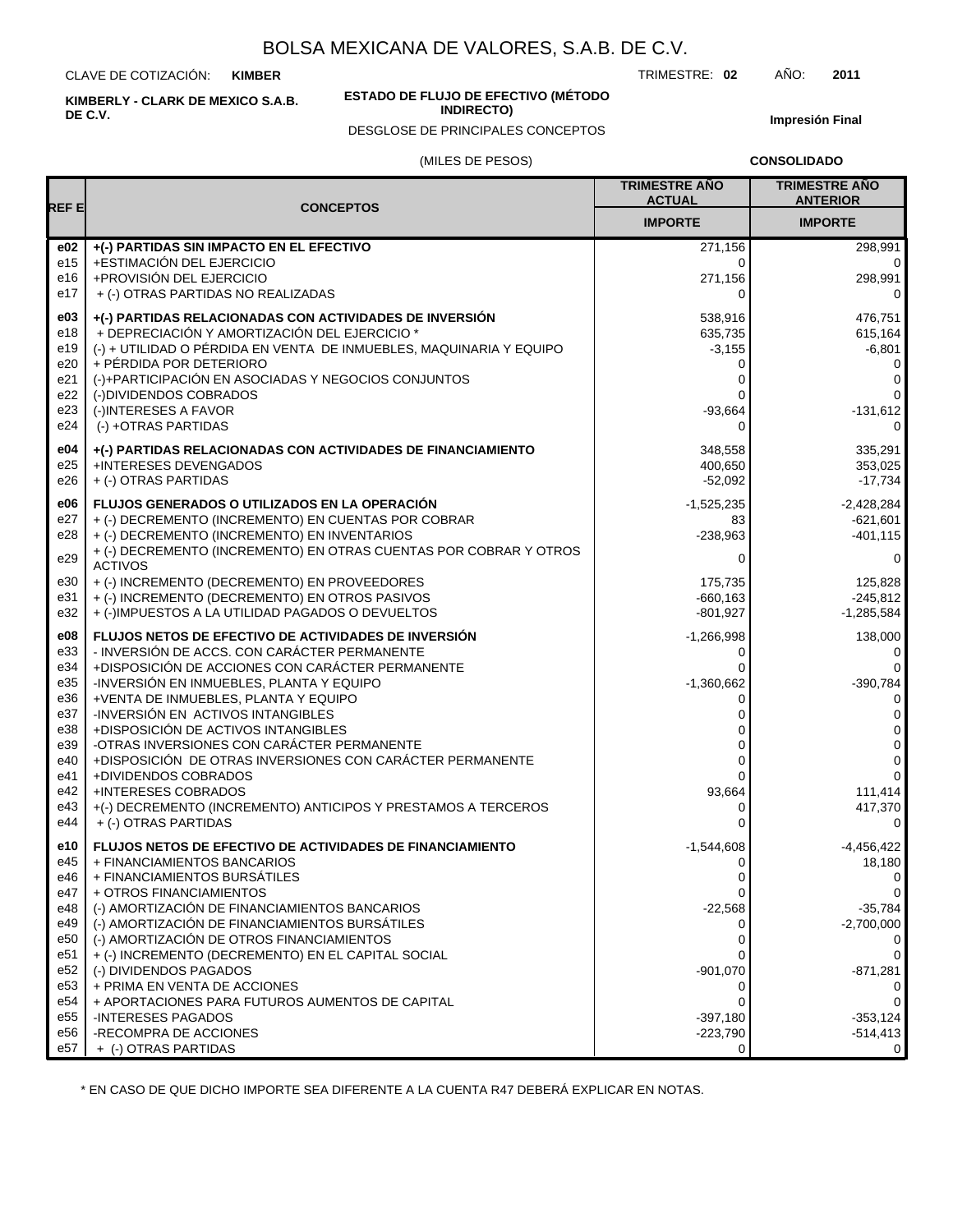**KIMBERLY - CLARK DE MEXICO S.A.B.** CLAVE DE COTIZACIÓN: TRIMESTRE: **02** AÑO: **2011 KIMBER**

#### **DE C.V. DATOS POR ACCIÓN**

### **Impresión Final CONSOLIDADO**

|                 |                                                                                     | <b>TRIMESTRE AÑO ACTUAL</b> |            | <b>TRIMESTRE AÑO ANTERIOR</b> |             |               |  |
|-----------------|-------------------------------------------------------------------------------------|-----------------------------|------------|-------------------------------|-------------|---------------|--|
| <b>REF D</b>    | <b>CONCEPTOS</b>                                                                    | <b>IMPORTE</b>              |            | <b>IMPORTE</b>                |             |               |  |
| d <sub>01</sub> | UTILIDAD BÁSICA POR ACCIÓN ORDINARIA (**)                                           | \$<br>3.87                  |            | \$                            | 3.95        |               |  |
| d02             | UTILIDAD BÁSICA POR ACCIÓN PREFERENTE (**)                                          | \$<br>0.00                  |            | \$                            | 0.00        |               |  |
| d03             | UTILIDAD DILUIDA POR ACCIÓN (**)                                                    | \$<br>0                     |            | \$                            | 0.00        |               |  |
| d04             | UTILIDAD (PÉRDIDA) ANTES DE OPERACIONES<br>DISCONTINUADAS POR ACCIÓN ORDINARIA (**) | \$<br>3.87                  |            | \$                            | 3.95        |               |  |
| d05             | EFECTO DE OPERACIONES DISCONTINUADAS SOBRE LA<br>UTILIDAD (PÉRDIDA) POR ACCIÓN (**) | \$<br>$\Omega$              |            | \$                            | 0.00        |               |  |
| d08             | VALOR EN LIBROS POR ACCIÓN                                                          | \$<br>6.04                  |            | \$                            | 6.23        |               |  |
| d09             | DIVIDENDO EN EFECTIVO ACUMULADO POR ACCIÓN                                          | \$<br>0.85                  |            | \$                            | 0.80        |               |  |
| d10             | DIVIDENDO EN ACCIONES POR ACCIÓN                                                    |                             | 0 acciones |                               |             | 0.00 acciones |  |
| d11             | PRECIO DE MERCADO (ULTIMO HECHO) A VALOR EN<br>LIBROS.                              | 12.75                       | veces      |                               | 12.00       | veces         |  |
| d12             | PRECIO DE MERCADO (ULTIMO HECHO) A UTILIDAD<br>BÁSICA POR ACCIÓN ORDINARIA (**)     | 19.90                       | veces      |                               | 18.92 veces |               |  |
| d13             | PRECIO DE MERCADO (ULTIMO HECHO) A UTILIDAD<br>BÁSICA POR ACCIÓN PREFERENTE (**)    | 0.00                        | veces      |                               | 0.00        | veces         |  |

(\*\*) INFORMACIÓN ULTIMOS DOCE MESES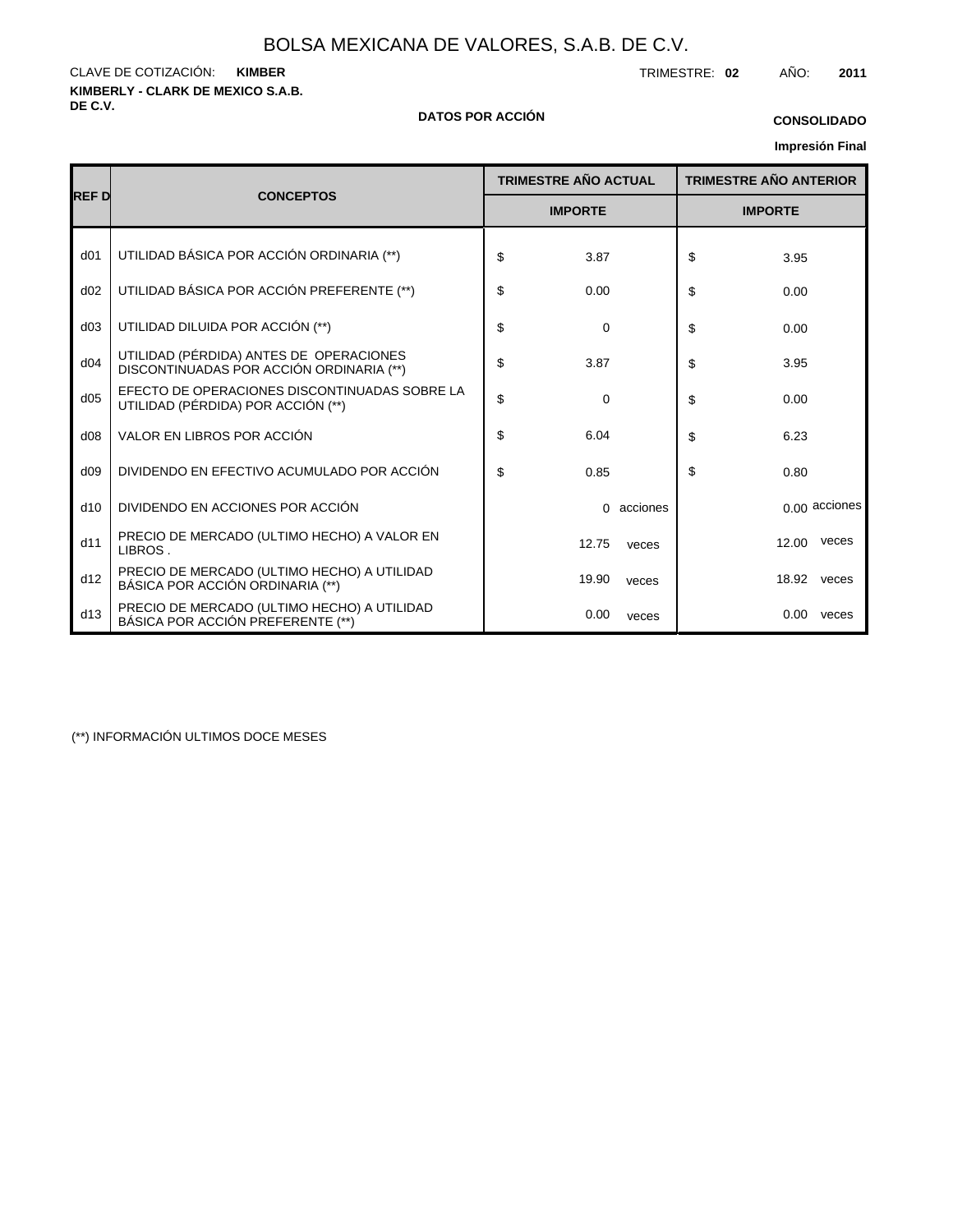**KIMBERLY - CLARK DE MEXICO S.A.B. DE C.V.** CLAVE DE COTIZACIÓN: TRIMESTRE: **02** AÑO: **2011 KIMBER**

#### **RAZONES Y PROPORCIONES**

#### **CONSOLIDADO**

**Impresión Final**

| REF P | <b>CONCEPTOS</b>                                                          | <b>TRIMESTRE AÑO ACTUAL</b> |       | <b>TRIMESTRE AÑO ANTERIOR</b> |       |  |  |  |
|-------|---------------------------------------------------------------------------|-----------------------------|-------|-------------------------------|-------|--|--|--|
|       | <b>RENDIMIENTO</b>                                                        |                             |       |                               |       |  |  |  |
| p01   | UTILIDAD (PÉRDIDA) NETA CONSOLIDADA A VENTAS NETAS                        | 15.01                       | $\%$  | 15.91                         | %     |  |  |  |
| p02   | UTILIDAD (PÉRDIDA) NETA CONSOLIDADA A CAPITAL<br>CONTABLE (**)            | 64.43                       | $\%$  | 63.93                         | %     |  |  |  |
| p03   | UTILIDAD (PÉRDIDA) NETA CONSOLIDADA A ACTIVO TOTAL (**)                   | 14.97                       | ℅     | 17.13                         | %     |  |  |  |
| p04   | DIVIDENDOS EN EFECTIVO A RESULTADO NETO DEL<br>EJERCICIO ANTERIOR         | 21.34                       | %     | 20.99                         | %     |  |  |  |
| p05   | RESULTADO POR POSICIÓN MONETARIA A UTILIDAD<br>(PÉRDIDA) NETA CONSOLIDADA | 0.00                        | $\%$  | 0.00                          | $\%$  |  |  |  |
|       | <b>ACTIVIDAD</b>                                                          |                             |       |                               |       |  |  |  |
| p06   | VENTAS NETAS A ACTIVO TOTAL (**)                                          | 0.96                        | veces | 1.02                          | veces |  |  |  |
| p07   | VENTAS NETAS A INMUEBLES, PLANTA Y EQUIPO (NETO) (**)                     | 1.78                        | veces | 1.80                          | veces |  |  |  |
| p08   | ROTACIÓN DE INVENTARIOS(**)                                               | 7.80                        | veces | 8.20                          | veces |  |  |  |
| p09   | DÍAS DE VENTAS POR COBRAR                                                 | 51                          | dias  | 54                            | dias  |  |  |  |
| p10   | INTERESES PAGADOS A PASIVO TOTAL CON COSTO (**)                           | 6.98                        | $\%$  | 7.07                          | %     |  |  |  |
|       | <b>APALACAMIENTO</b>                                                      |                             |       |                               |       |  |  |  |
| p11   | PASIVO TOTAL A ACTIVO TOTAL                                               | 76.77                       | %     | 73.20                         | %     |  |  |  |
| p12   | PASIVO TOTAL A CAPITAL CONTABLE                                           | 3.30                        | veces | 2.73                          | veces |  |  |  |
| p13   | PASIVO EN MONEDA EXTRANJERA A PASIVO TOTAL                                | 7.58                        | $\%$  | 8.58                          | $\%$  |  |  |  |
| p14   | PASIVO A LARGO PLAZO A INMUEBLES, PLANTA Y EQUIPO<br>(NETO)               | 76.13                       | ℅     | 51.56                         | %     |  |  |  |
| p15   | UTILIDAD (PÉRDIDA) DESPUÉS DE GTOS. GRALES. A<br><b>INTERESES PAGADOS</b> | 8.26                        | veces | 9.76                          | veces |  |  |  |
| p16   | VENTAS NETAS A PASIVO TOTAL (**)                                          | 1.24                        | veces | 1.40                          | veces |  |  |  |
|       | <b>LIQUIDEZ</b>                                                           |                             |       |                               |       |  |  |  |
| p17   | ACTIVO CIRCULANTE A PASIVO CIRCULANTE                                     | 1.62                        | veces | 1.23                          | veces |  |  |  |
| p18   | ACTIVO CIRCULANTE MENOS INVENTARIOS A PASIVO<br><b>CIRCULANTE</b>         | 1.34                        | veces | 0.99                          | veces |  |  |  |
| p19   | ACTIVO CIRCULANTE A PASIVO TOTAL                                          | 0.60                        | veces | 0.59                          | veces |  |  |  |
| p20   | EFECTIVO E INVERSIONES TEMPORALES A PASIVO<br><b>CIRCULANTE</b>           | 75.15                       | %     | 43.14                         | $\%$  |  |  |  |

(\*\*) INFORMACIÓN ULTIMOS DOCE MESES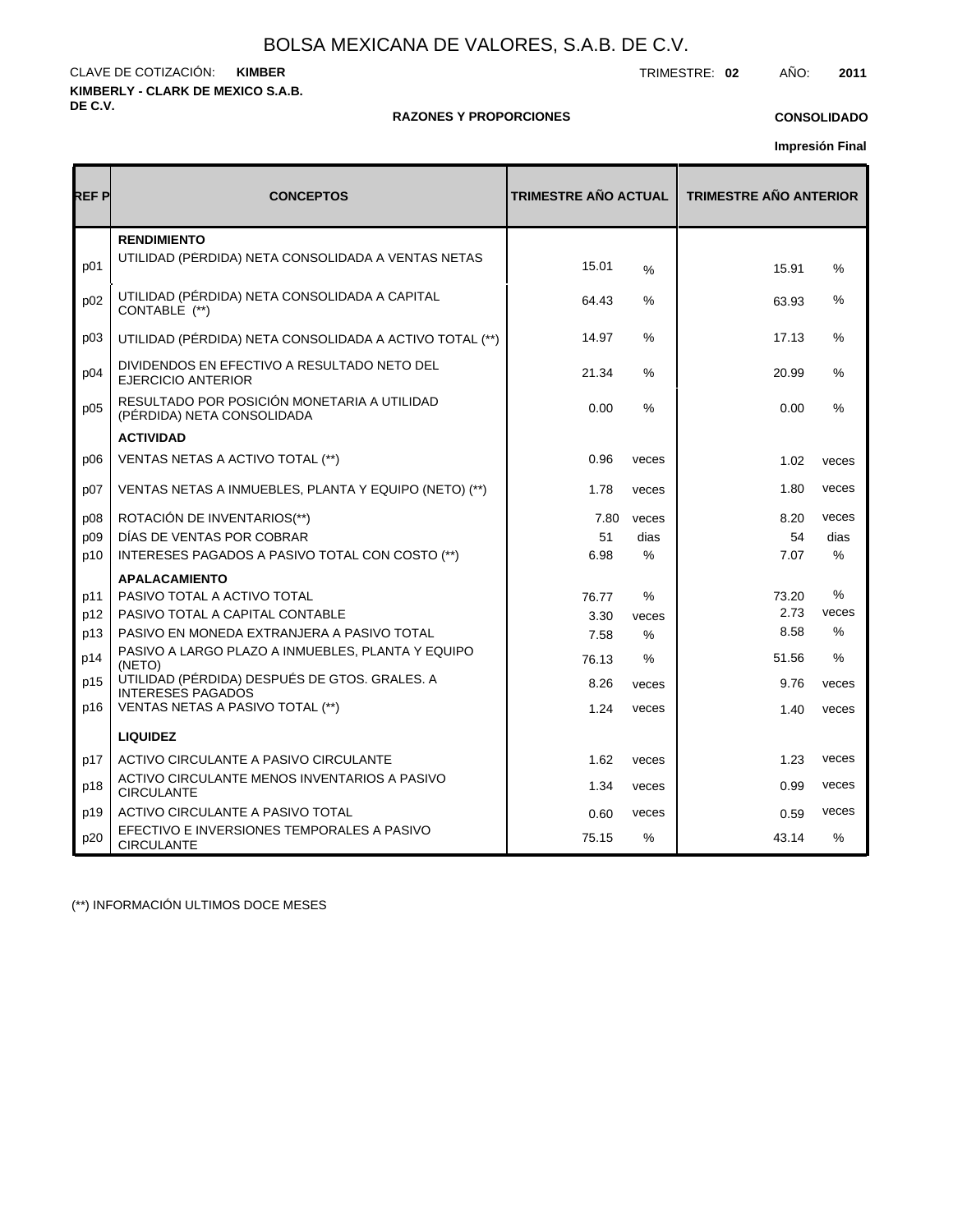**KIMBERLY - CLARK DE MEXICO**

#### **COMENTARIOS Y ANALISIS DE LA ADMINISTRACIÓN SOBRE LOS RESULTADOS DE S.A.B. DE C.V.** PAGINA / 1 **OPERACIÓN Y SITUACIÓN FINANCIERA DE LA COMPAÑÍA**

TRIMESTRE: **02** AÑO: **2011**

 $1/1$ **CONSOLIDADO Impresión Final**

PUNTOS SOBRESALIENTES:

- INVERSIÓN EN CAPEX MAYOR A \$1,300 MILLONES EN EL SEMESTRE.
- EFECTIVO AL FINAL DEL TRIMESTRE \$5.9 MIL MILLONES DE PESOS.
- VENTAS NETAS 3 POR CIENTO POR DEBAJO DEL AÑO ANTERIOR EN EL SEGUNDO TRIMESTRE.
- DECREMENTO EN UTILIDAD DE OPERACIÓN DEL 9 POR CIENTO Y EBITDA DEL 7 POR CIENTO.

LOS RESULTADOS DEL SEGUNDO TRIMESTRE NO FUERON BUENOS EN TÉRMINOS GENERALES. AUNADOS A UNA DIFÍCIL COMPARACIÓN CONTRA EL AÑO ANTERIOR, HUBO CIERTOS FACTORES QUE AFECTARON LOS RESULTADOS. POR EL LADO DE LAS VENTAS, NOS ENFRENTAMOS A UN MERCADO DOMÉSTICO DE ABARROTES QUE CONTINUA LENTO. ADEMÁS, EN EL TRIMESTRE SE REDUJO SIGNIFICATIVAMENTE LA ACTIVIDAD PROMOCIONAL POR PARTE DE LOS CLIENTES Y SE MANIFESTÓ UNA CLARA Y MARCADA TENDENCIA POR PARTE DE LOS MISMOS A REDUCIR SUS INVENTARIOS FRENTE AL DESEMPEÑO DEL MERCADO Y EL RIESGO DE LA CARTERA. POR EL LADO DE LOS COSTOS, LAS PRINCIPALES MATERIAS PRIMAS CONTINUARON AL ALZA.

EN ESTE COMPLICADO ENTORNO REPORTAMOS UNA DISMINUCIÓN EN VENTAS NETAS DE 3 PORCIENTO, 5 PORCIENTO POR MENOR VOLUMEN Y 2 PORCIENTO POR MEJORES PRECIOS Y MEZCLA.

EL MAYOR EFECTO DE DISMINUCIÓN DE VOLUMEN SE DIO EN PRODUCTOS AL CONSUMIDOR, NO OBSTANTE LO CUAL, HUBO CATEGORÍAS QUE TUVIERON UN MUY BUEN DESEMPEÑO, COMO ES EL CASO DE PROTECCIÓN FEMENINA, TOALLAS DE COCINA, PRODUCTOS DE INCONTINENCIA Y TOALLITAS HÚMEDAS. EN LAS DIVISIONES DE PROFESIONAL Y EXPORTACIÓN LOS CRECIMIENTOS EN VENTAS FUERON BUENOS.

LA TENDENCIA DE IMPORTANTES Y CONSTANTES INCREMENTOS EN LOS PRECIOS DE ALGUNOS INSUMOS CONTINUÓ EN EL TRIMESTRE. LAS CELULOSAS Y FIBRAS PARA RECICLAR HAN ALCANZADO NIVELES HISTÓRICOS EN SUS COTIZACIONES. ADICIONALMENTE, LOS MATERIALES DERIVADOS DEL PETRÓLEO TAMBIÉN HAN REFLEJADO INCREMENTOS IMPORTANTES, ASÍ COMO EL COSTO DE LA ENERGÍA. ANTE ESTE ESCENARIO, EL MAYOR PRECIO LOGRADO, AUNADO A LOS ESFUERZOS INTERNOS EN PROGRAMAS DE REDUCCIÓN Y CONTENCIÓN DE COSTOS, NO FUERON SUFICIENTES PARA COMPENSAR EL TOTAL DE LOS IMPACTOS EN COSTOS.

ES POR ELLO QUE LA UTILIDAD DE OPERACIÓN Y LA UTILIDAD NETA FUERON 9 POR CIENTO MENOR AL AÑO ANTERIOR.

DURANTE EL TRIMESTRE, GENERAMOS EBITDA POR \$1,974 MILLONES DE PESOS. HEMOS INVERTIDO EN LOS ÚLTIMOS DOCE MESES \$2,614 MILLONES DE PESOS (\$1,836 EN ACTIVOS FIJOS O CAPEX Y \$778 EN LA RECOMPRA DE ACCIONES PROPIAS) Y SE PAGÓ UN DIVIDENDO A NUESTROS ACCIONISTAS POR \$3,486 MILLONES DE PESOS.

AL 30 DE JUNIO DE 2011 TERMINAMOS CON EFECTIVO POR \$5,912 MILLONES DE PESOS.

EN EL SEMESTRE NUESTRA INVERSIÓN EN ACTIVOS FIJOS (CAPEX) SUPERÓ LOS \$1,300 MILLONES DE PESOS QUE INCLUYEN LA ADQUISICIÓN DE CIERTOS ACTIVOS PRODUCTIVOS QUE NOS DARÁN MÁS CAPACIDAD DE CONVERSIÓN DE PRODUCTOS PARA EL HOGAR. DICHOS ACTIVOS YA SE ENCUENTRAN INTEGRADOS A NUESTRA PLATAFORMA PRODUCTIVA.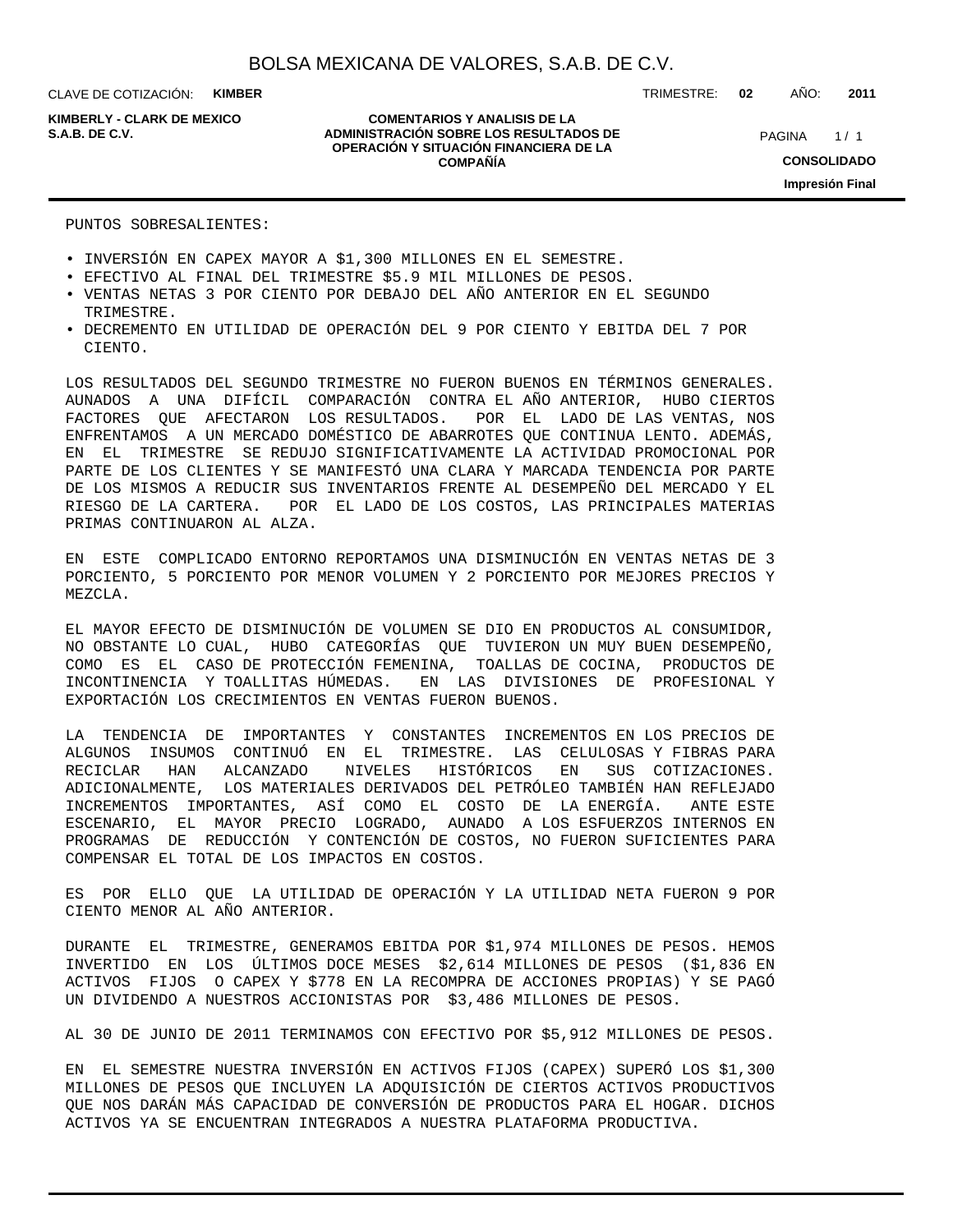**KIMBER**

**KIMBERLY - CLARK DE MEXICO**

**NOTAS COMPLEMENTARIAS A LA INFORMACIÓN FINANCIERA S.A.B. DE C.V.** PAGINA 1/5

CLAVE DE COTIZACIÓN: TRIMESTRE: **02** AÑO: **2011**

**CONSOLIDADO Impresión Final**

OPERACIONES

-----------

KIMBERLY-CLARK DE MÉXICO, S. A. B. DE C. V. Y SUBSIDIARIAS (LA "COMPAÑÍA") SE DEDICA A LA MANUFACTURA Y COMERCIALIZACIÓN DE PRODUCTOS DESECHABLES PARA EL CONSUMIDOR DE USO DIARIO DENTRO Y FUERA DEL HOGAR, COMO SON: PAÑALES Y PRODUCTOS PARA BEBÉ, TOALLAS FEMENINAS, PRODUCTOS PARA INCONTINENCIA, PAPEL HIGIÉNICO, SERVILLETAS, PAÑUELOS, TOALLAS PARA MANOS Y COCINA, TOALLITAS HÚMEDAS Y PRODUCTOS PARA EL CUIDADO DE LA SALUD. ENTRE SUS PRINCIPALES MARCAS SE ENCUENTRAN: HUGGIES®, KLEENBEBÉ®, KLEENEX®, KIMLARK®, PÉTALO®, COTTONELLE®, DEPEND® Y KOTEX®.

BASES DE PRESENTACION DE ESTADOS FINANCIEROS

--------------------------------------------

UNIDAD MONETARIA DE LOS ESTADOS FINANCIEROS - LOS ESTADOS FINANCIEROS Y NOTAS AL 30 DE JUNIO DE 2011 Y 2010 Y POR LOS PERIODOS QUE TERMINARON EN ESAS FECHAS INCLUYEN SALDOS Y TRANSACCIONES DE PESOS DE DIFERENTE PODER ADQUISITIVO.

CONSOLIDACIÓN - LOS ESTADOS FINANCIEROS CONSOLIDADOS INCLUYEN LAS CIFRAS DE KIMBERLY-CLARK DE MÉXICO, S. A. B. DE C. V. Y DE LAS SIGUIENTES SUBSIDIARIAS, DE LAS CUALES POSEE LA TOTALIDAD DE LAS ACCIONES:

- CRISOBA INDUSTRIAL, S. A. DE C. V. PROPORCIONA SERVICIOS DE RENTA DE INMUEBLES, EQUIPO Y OTROS A KIMBERLY-CLARK DE MÉXICO, S. A. B. DE C. V.
- PAPER PRODUCTS TRADE CORPORATION. EMPRESA COMERCIALIZADORA ESTABLECIDA EN EL EXTERIOR PARA PROMOVER LAS EXPORTACIONES DE LOS PRODUCTOS DE LA COMPAÑÍA, LA CUAL FUE LIQUIDADA DURANTE 2010.
- SERVICIOS EMPRESARIALES SORAN, S. A. DE C. V. PROPORCIONA FINANCIAMIENTO Y A TRAVES DE SUS COMPAÑÍAS SUBSIDIARIAS, SERVICIOS DE DISTRIBUCIÓN Y OTROS A KIMBERLY-CLARK DE MÉXICO, S. A. B. DE C. V.
- TAXI AÉREO DE MÉXICO, S. A. PROPORCIONA SERVICIO DE TRANSPORTE AÉREO A PERSONAL DE KIMBERLY-CLARK DE MÉXICO, S. A. B. DE C. V., SUS SUBSIDIARIAS Y AL PÚBLICO EN GENERAL.
- OTRAS SUBSIDIARIAS CUYA ACTIVIDAD ES EL ARRENDAMIENTO DE INMUEBLES A OTRAS SUBSIDIARIAS DE KIMBERLY-CLARK DE MÉXICO, S. A. B. DE C. V.

LAS OPERACIONES Y SALDOS INTERCOMPAÑÍAS HAN SIDO ELIMINADOS EN LA CONSOLIDACIÓN.

RESUMEN DE POLÍTICAS CONTABLES SIGNIFICATIVAS ---------------------------------------------

LOS ESTADOS FINANCIEROS CONSOLIDADOS CUMPLEN CON LAS NORMAS DE INFORMACIÓN FINANCIERA "NIF". SU PREPARACIÓN REQUIERE QUE LA ADMINISTRACIÓN EFECTÚE CIERTAS ESTIMACIONES Y UTILICE DETERMINADOS SUPUESTOS PARA VALUAR ALGUNAS DE LAS PARTIDAS DE LOS ESTADOS FINANCIEROS Y PARA EFECTUAR LAS REVELACIONES QUE SE CONSIDEREN ADECUADAS EN LAS CIRCUNSTANCIAS. LAS PRINCIPALES POLÍTICAS CONTABLES SON LAS SIGUIENTES: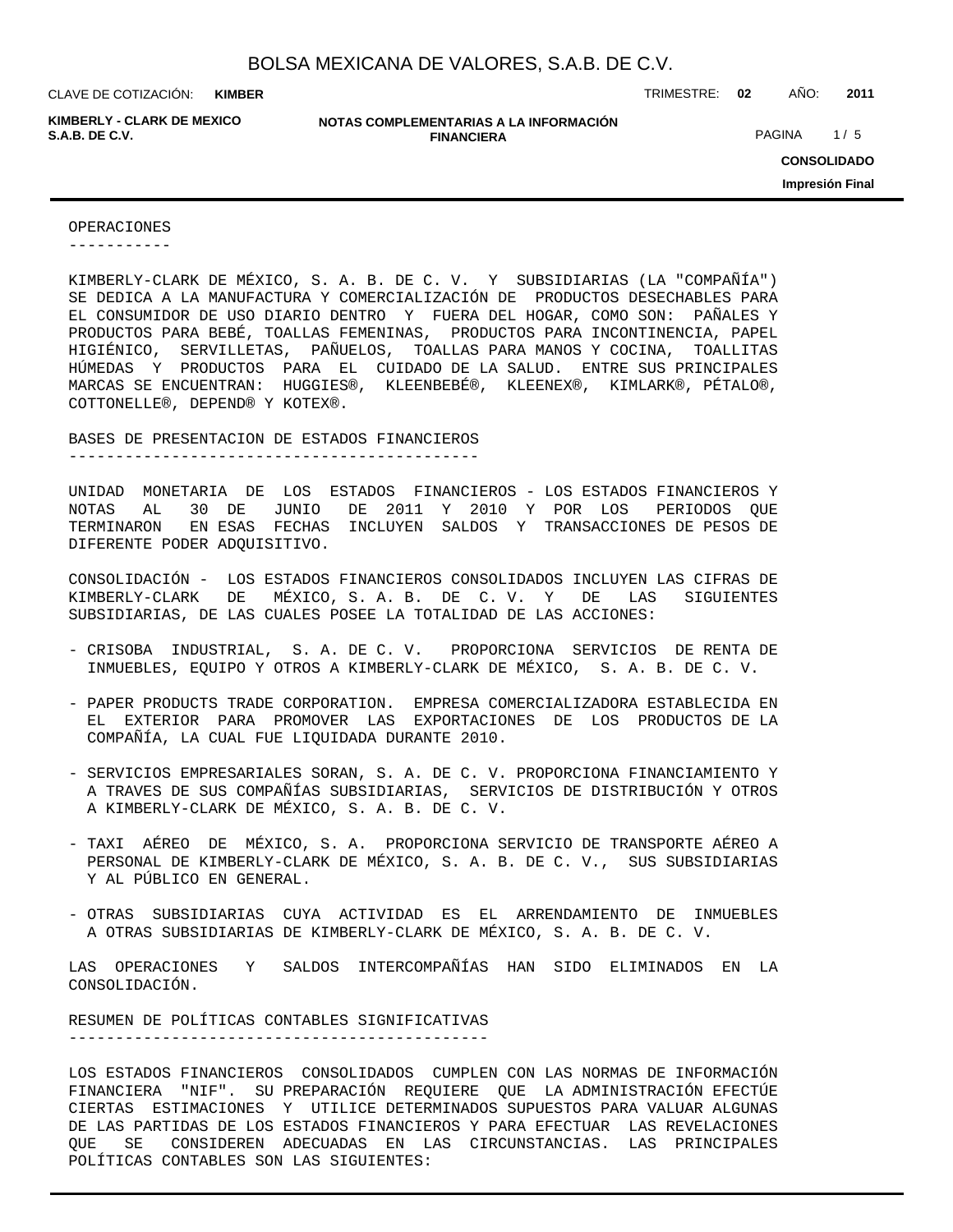**KIMBER**

CLAVE DE COTIZACIÓN: TRIMESTRE: **02** AÑO: **2011**

**KIMBERLY - CLARK DE MEXICO**

#### **NOTAS COMPLEMENTARIAS A LA INFORMACIÓN FINANCIERA S.A.B. DE C.V.** PAGINA 2 / 5

**CONSOLIDADO**

**Impresión Final**

RECONOCIMIENTO DE LOS EFECTOS DE LA INFLACIÓN - DE ACUERDO CON LA NIF B-10 EFECTOS DE LA INFLACIÓN, SE CONSIDERA QUE EXISTEN DOS ENTORNOS ECONOMICOS: A) INFLACIONARIO, CUANDO LA INFLACIÓN ACUMULADA DE LOS TRES EJERCICIOS ANUALES ANTERIORES ES IGUAL O SUPERIOR A 26%, CASO EN EL CUAL REQUIERE EL RECONOCIMIENTO DE LOS EFECTOS DE LA INFLACIÓN, Y B) NO INFLACIONARIO, CUANDO EN EL MISMO PERIODO LA INFLACIÓN ES MENOR A 26%, EN ESTE ÚLTIMO CASO, NO SE DEBEN RECONOCER LOS EFECTOS DE LA INFLACIÓN EN LOS ESTADOS FINANCIEROS.

DEBIDO A QUE LA INFLACIÓN ACUMULADA DE LOS TRES AÑOS ANTERIORES FUÉ DE 14.48%; EL ENTORNO ECONÓMICO CALIFICA COMO NO INFLACIONARIO.

POR LO TANTO DESDE EL 1 DE ENERO DE 2008, LA COMPAÑÍA SUSPENDIÓ EL RECONOCIMIENTO DE LOS EFECTOS DE LA INFLACIÓN EN LOS ESTADOS FINANCIEROS; SIN EMBARGO, LOS ACTIVOS, PASIVO Y CAPITAL CONTABLE INCLUYEN LOS EFECTOS DE REEXPRESION RECONOCIDOS HASTA EL 31 DE DICIEMBRE DE 2007.

EQUIVALENTES DE EFECTIVO - CONSISTE EN INVERSIONES DIARIAS DE EXCEDENTES DE EFECTIVO E INVERSIONES EN VALORES FÁCILMENTE CONVERTIBLES EN EFECTIVO Y SUJETOS A RIESGOS POCO SIGNIFICATIVOS DE CAMBIOS EN VALOR.

INVENTARIOS Y COSTO DE VENTAS - LOS INVENTARIOS SE VALÚAN AL MENOR DE SU COSTO O VALOR DE REALIZACIÓN, UTILIZANDO EL MÉTODO DE PRIMERAS ENTRADAS PRIMERAS SALIDAS.

INMUEBLES, MAQUINARIA Y EQUIPO - SE REGISTRAN AL COSTO DE ADQUISICIÓN. LOS SALDOS QUE PROVIENEN DE ADQUISICIONES DE PROCEDENCIA NACIONAL REALIZADAS HASTA EL 31 DE DICIEMBRE DE 2007 SE ACTUALIZARON APLICANDO FACTORES DERIVADOS DEL INPC (ÍNDICE NACIONAL DE PRECIOS AL CONSUMIDOR), HASTA ESA FECHA. EN EL CASO DE ACTIVOS FIJOS DE ORIGEN EXTRANJERO SU COSTO DE ADQUISICIÓN SE ACTUALIZÓ HASTA ESA MISMA FECHA, CON LA INFLACIÓN DEL PAÍS DE ORIGEN Y SE CONSIDERÓ LA FLUCTUACIÓN DEL PESO MEXICANO CON RELACIÓN A LA MONEDA DE DICHO PAÍS DE ORIGEN.

LA DEPRECIACIÓN DE LOS INMUEBLES, MAQUINARIA Y EQUIPO SE CALCULA CONFORME AL MÉTODO DE LÍNEA RECTA Y CON BASE EN LAS VIDAS ÚTILES ESTIMADAS DE LOS ACTIVOS, COMO SIGUE:

|                      | AÑOS     |
|----------------------|----------|
|                      | PROMEDIO |
|                      |          |
| EDIFICIOS            | 45       |
| MAOUINARIA Y EOUIPO  | 15 A 25  |
| EOUIPO DE TRANSPORTE | 12 Y 25  |

CAPITALIZACIÓN DEL RESULTADO INTEGRAL DE FINANCIAMIENTO - EL RESULTADO INTEGRAL DE FINANCIAMIENTO INCURRIDO Y ATRIBUIBLE AL PERÍODO DURANTE EL CUAL SE LLEVÓ A CABO LA CONSTRUCCIÓN E INSTALACIÓN DE PROYECTOS MAYORES DE INVERSIÓN EN INMUEBLES, MAQUINARIA Y EQUIPO SE CAPITALIZA Y SE ACTUALIZÓ HASTA EL 31 DE DICIEMBRE DE 2007 APLICANDO EL INPC.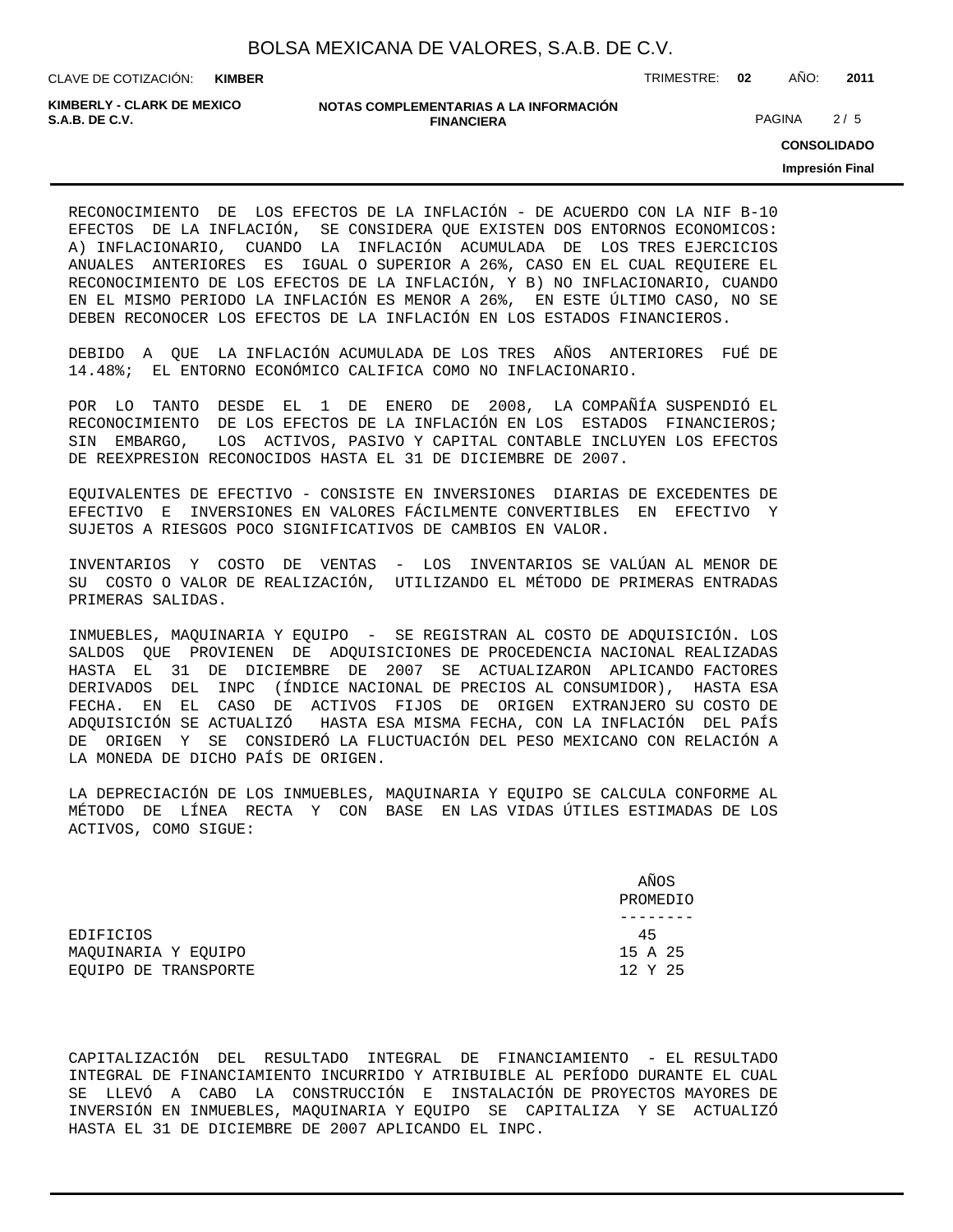| BOLSA MEXICANA DE VALORES, S.A.B. DE C.V. |  |  |
|-------------------------------------------|--|--|
|                                           |  |  |

CLAVE DE COTIZACIÓN: TRIMESTRE: **02** AÑO: **2011 KIMBER**

**KIMBERLY - CLARK DE MEXICO**

#### **NOTAS COMPLEMENTARIAS A LA INFORMACIÓN FINANCIERA S.A.B. DE C.V.** PAGINA 3 / 5

**CONSOLIDADO**

**Impresión Final**

DETERIORO DE ACTIVOS DE LARGA DURACIÓN EN USO - ANUALMENTE SE REVISA EL VALOR EN LIBROS DE LOS ACTIVOS DE LARGA DURACIÓN EN USO, PARA DETECTAR LA PRESENCIA DE ALGÚN INDICIO DE DETERIORO. AL 30 DE JUNIO DE 2011 Y 2010 NO EXISTEN INDICIOS DE DETERIORO.

BENEFICIOS A LOS EMPLEADOS - INCLUYEN LAS PRESTACIONES QUE SE DEVENGAN A FAVOR DE LOS EMPLEADOS POR BENEFICIOS DIRECTOS, BENEFICIOS POR TERMINACIÓN Y AL RETIRO. DENTRO DE ESTOS BENEFICIOS SE INCLUYE EL PLAN DE COMPENSACIÓN PARA FUNCIONARIOS Y EMPLEADOS CLAVE, DENOMINADO "PLAN DE ASIGNACIÓN DE UNIDADES VIRTUALES", CUYO COSTO SE REGISTRA CON CARGO A LOS RESULTADOS DE CADA AÑO. PARA HACER FRENTE A ESTA OBLIGACION LA COMPAÑÍA TIENE ESTABLECIDO UN FIDEICOMISO.

INSTRUMENTOS FINANCIEROS DERIVADOS - SE VALÚAN A SU VALOR RAZONABLE Y SUS EFECTOS SE RECONOCEN EN LOS RESULTADOS DEL PERÍODO Y EN EL CAPITAL CONTABLE. ESTOS INSTRUMENTOS SE UTILIZAN PARA REDUCIR LOS RIESGOS DE LOS EFECTOS DE LAS VARIACIONES EN LAS TASAS DE INTERÉS, LOS TIPOS DE CAMBIO DE MONEDA EXTRANJERA Y EL PRECIO DE CIERTOS INSUMOS.

TRANSACCIONES EN MONEDA EXTRANJERA - LAS TRANSACCIONES EN MONEDA EXTRANJERA SE REGISTRAN AL TIPO DE CAMBIO VIGENTE A LA FECHA DE SU CELEBRACIÓN. LOS ACTIVOS Y PASIVOS MONETARIOS EN MONEDA EXTRANJERA SE VALÚAN EN MONEDA NACIONAL AL TIPO DE CAMBIO VIGENTE A LA FECHA DE LOS ESTADOS FINANCIEROS. LAS FLUCTUACIONES CAMBIARIAS SE REGISTRAN EN EL RESULTADO INTEGRAL DE FINANCIAMIENTO DEL PERÍODO EN QUE OCURREN.

RECONOCIMIENTO DE INGRESOS - LOS INGRESOS SE RECONOCEN EN EL PERÍODO EN QUE SE TRANSFIERE LA PROPIEDAD Y/O RESPONSABILIDAD DE LOS INVENTARIOS A LOS CLIENTES QUE LOS ADQUIEREN.

PARTICIPACIÓN DE LOS TRABAJADORES EN LAS UTILIDADES "PTU" - LA PTU SE REGISTRA EN LOS RESULTADOS DEL AÑO EN QUE SE CAUSA Y SE PRESENTA EN EL RUBRO DE OTROS GASTOS EN LOS ESTADOS DE RESULTADOS CONSOLIDADOS. SE RECONOCE LA PTU DIFERIDA PROVENIENTE DE LAS DIFERENCIAS TEMPORALES QUE RESULTAN DE LA COMPARACIÓN DE LOS VALORES CONTABLES Y FISCALES DE LOS ACTIVOS Y PASIVOS, CUANDO SE PUEDA PRESUMIR RAZONABLEMENTE QUE VAN A PROVOCAR UN PASIVO O BENEFICIO, Y NO EXISTA ALGÚN INDICIO DE QUE VAYA A CAMBIAR ESA SITUACIÓN, DE TAL MANERA QUE LOS PASIVOS O LOS BENEFICIOS NO SE MATERIALICEN.

IMPUESTOS A LA UTILIDAD - EL IMPUESTO SOBRE LA RENTA ("ISR"), SE REGISTRA EN LOS RESULTADOS DEL AÑO EN QUE SE CAUSA, RECONOCIÉNDOSE LOS EFECTOS DIFERIDOS ORIGINADOS POR LAS DIFERENCIAS TEMPORALES, CORRESPONDIENTES A OPERACIONES Y OTROS EVENTOS ECONÓMICOS RECONOCIDOS EN LOS ESTADOS FINANCIEROS EN PERÍODOS DIFERENTES AL CONSIDERADO EN LAS DECLARACIONES DEL IMPUESTO SOBRE LA RENTA DE LAS EMPRESAS. DICHOS EFECTOS SE REGISTRAN CONSIDERANDO TODAS LAS DIFERENCIAS TEMPORALES QUE SE DETERMINAN MEDIANTE LA COMPARACIÓN DE LOS VALORES CONTABLES Y FISCALES DE LOS ACTIVOS Y PASIVOS.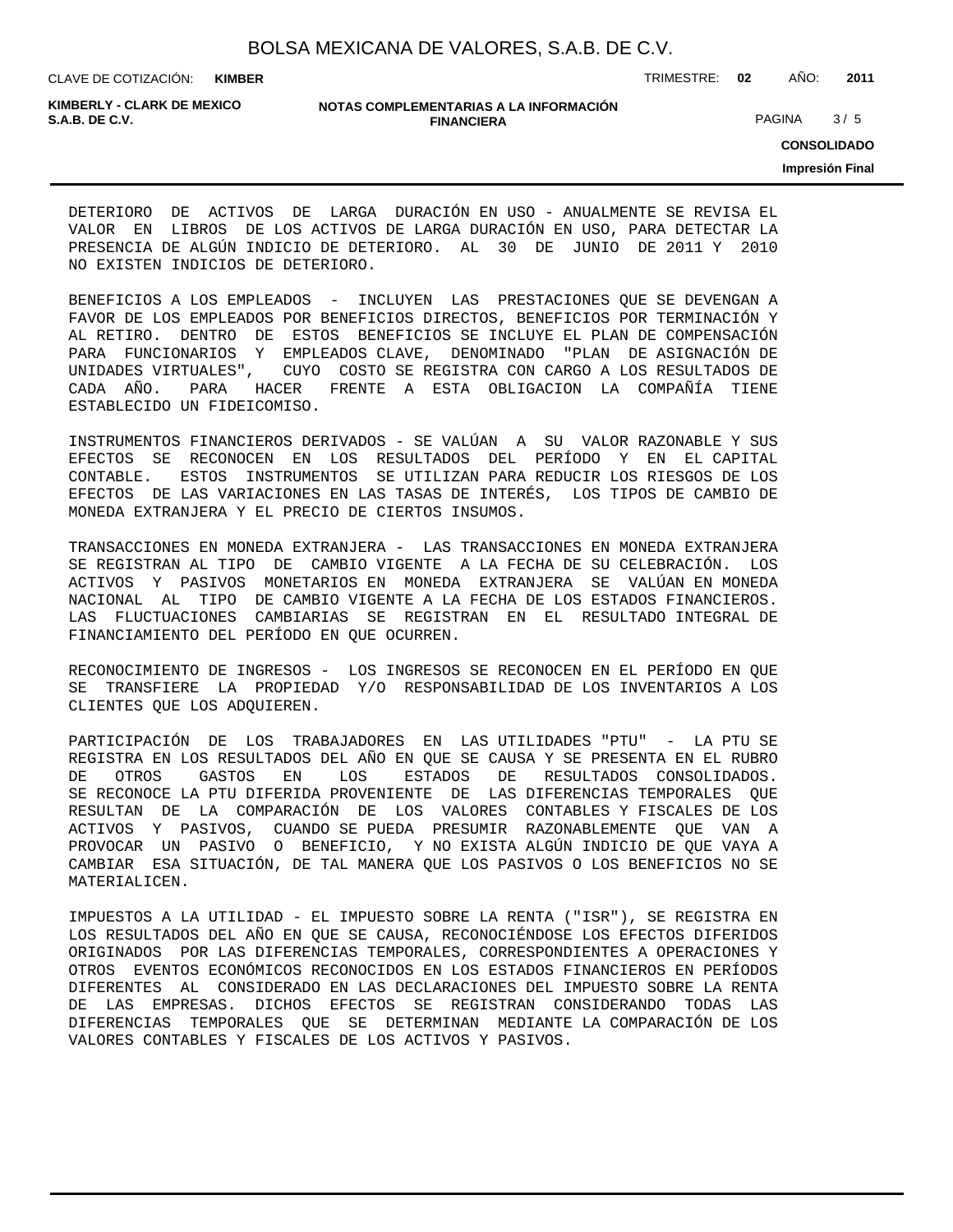**KIMBER**

CLAVE DE COTIZACIÓN: TRIMESTRE: **02** AÑO: **2011**

**KIMBERLY - CLARK DE MEXICO**

#### **NOTAS COMPLEMENTARIAS A LA INFORMACIÓN FINANCIERA**

**PAGINA** 4/5

**CONSOLIDADO**

**Impresión Final**

CUENTAS POR COBRAR A CLIENTES -----------------------------

|                                                                              | 2011                                      | 2010                                                |
|------------------------------------------------------------------------------|-------------------------------------------|-----------------------------------------------------|
| CLIENTES<br>ESTIMACION PARA CUENTAS DE COBRO DUDOSO                          | \$<br>(120, 467)                          | $4,442,237$ $\frac{2}{3}$ $4,655,957$<br>(127, 521) |
| NETO                                                                         | \$<br>============                        | 4,321,770 \$ 4,528,436<br>============              |
| <b>INVENTARIOS</b>                                                           |                                           |                                                     |
|                                                                              | 2011                                      | 2010                                                |
| PRODUCTOS TERMINADOS<br>PRODUCCION EN PROCESO<br>MATERIA PRIMA Y REFACCIONES | \$<br>248,168<br>1,152,245                | 753,927 \$ 743,251<br>245,300<br>1,094,196          |
| TOTAL                                                                        | $$2,154,340 \t$2,082,747$<br>============ | =============                                       |

INFORMACIÓN POR SEGMENTOS -------------------------

LA PROPORCIÓN EN LAS VENTAS NETAS Y EN LA UTILIDAD DE OPERACIÓN MAS DEPRECIACIÓN Y AMORTIZACIÓN (EBITDA) POR SEGMENTO DEL SEGUNDO TRIMESTRE DE 2011 Y 2010 SE RESUME COMO SIGUE:

|                            | 2011        |              | 2010        |              |  |  |  |  |
|----------------------------|-------------|--------------|-------------|--------------|--|--|--|--|
|                            | VENTA<br>ిన | EBITDA<br>နွ | VENTA<br>٩, | EBITDA<br>ిన |  |  |  |  |
| CONSUMIDOR<br>PROFESSIONAL | 84<br>9     | 90<br>⇁      | 87<br>⇁     | 92<br>6      |  |  |  |  |
| EXPORTACIÓN<br>TOTAL       | 100         | 100          | 6<br>100    | 2<br>100     |  |  |  |  |
|                            |             |              |             |              |  |  |  |  |

BENEFICIOS AL RETIRO Y POR TERMINACIÓN LABORAL

----------------------------------------------

EL PASIVO Y EL COSTO ANUAL POR PRIMAS DE ANTIGÜEDAD LEGAL, PLAN DE PENSIONES PARA PERSONAL QUE REÚNA CIERTOS REQUISITOS E INDEMNIZACIONES AL TÉRMINO DE LA RELACIÓN LABORAL, ES CALCULADO POR ACTUARIO INDEPENDIENTE CON BASE EN EL MÉTODO DE CRÉDITO UNITARIO PROYECTADO. PARA HACER FRENTE A ESTAS OBLIGACIONES, LA COMPAÑÍA TIENE ESTABLECIDOS FONDOS EN ADMINISTRACIÓN.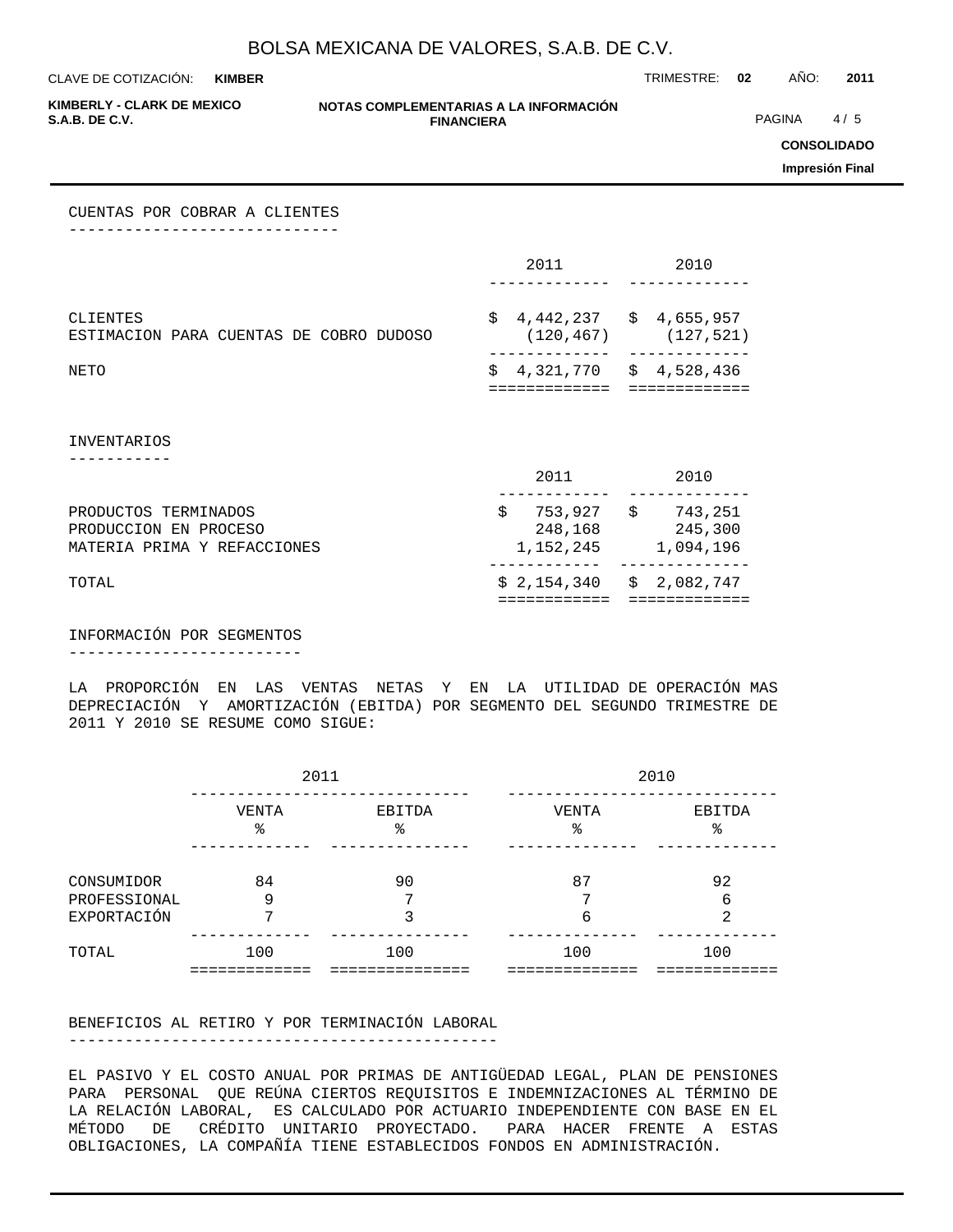**KIMBER**

CLAVE DE COTIZACIÓN: TRIMESTRE: **02** AÑO: **2011**

**KIMBERLY - CLARK DE MEXICO**

**NOTAS COMPLEMENTARIAS A LA INFORMACIÓN FINANCIERA S.A.B. DE C.V.** PAGINA 5 / 5

**CONSOLIDADO**

**Impresión Final**

INTERPRETACIÓN A LAS NORMAS DE INFORMACIÓN FINANCIERA 19 --------------------------------------------------------

LA COMPAÑÍA HA DECIDIDO ADOPTAR A PARTIR DEL 1 DE ENERO DE 2012 COMO BASE PARA LA ELABORACIÓN DE SUS ESTADOS FINANCIEROS LA NORMATIVIDAD INCLUIDA EN LAS NORMAS INTERNACIONALES DE INFORMACIÓN FINANCIERA.

A LA FECHA DE LOS ESTADOS FINANCIEROS SE ESTÁ EN EL PROCESO DE CUANTIFICAR LOS IMPACTOS DE DICHA ADOPCIÓN.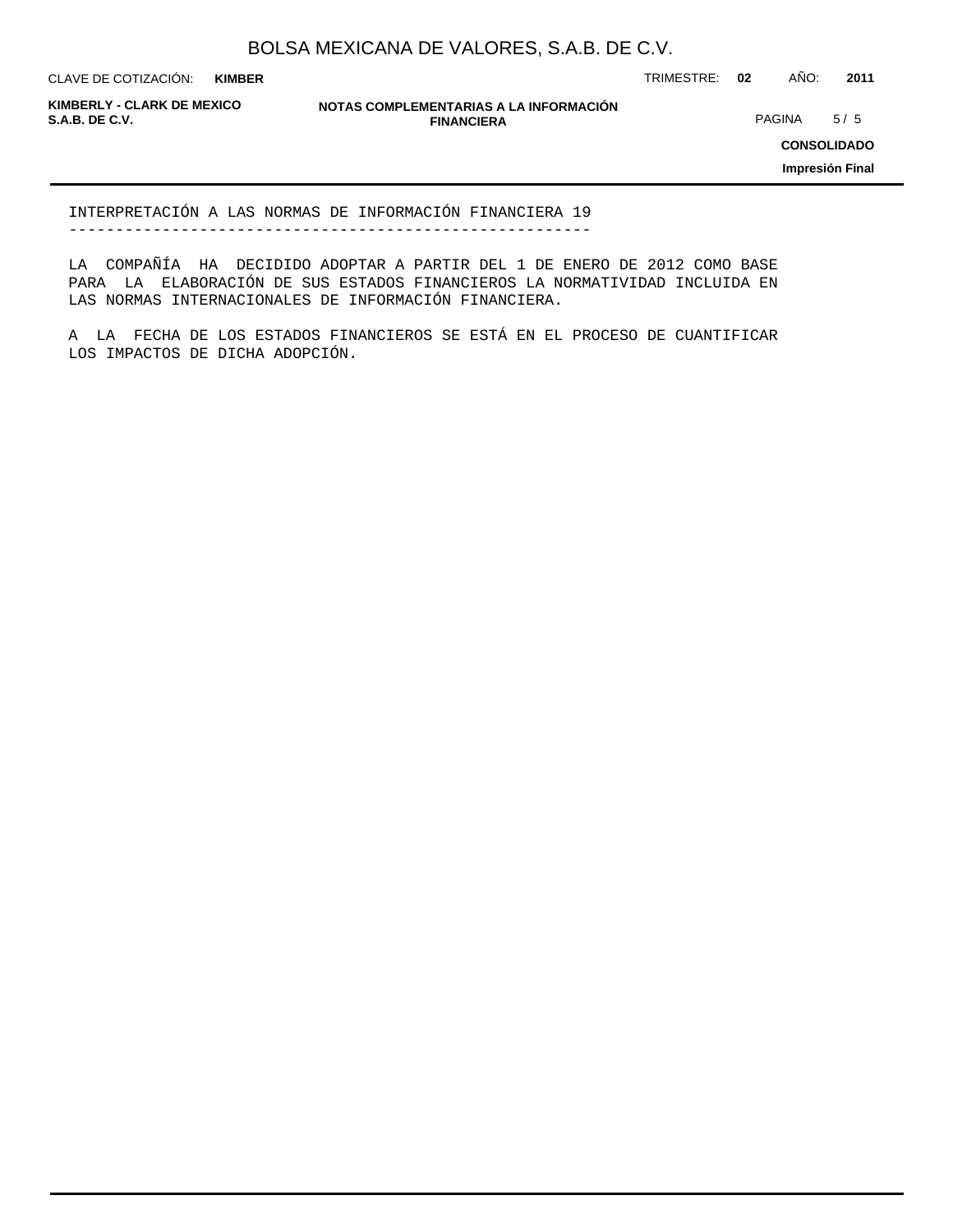CLAVE DE COTIZACIÓN TRIMESTRE **02** AÑO **2011 KIMBER**

**KIMBERLY - CLARK DE MEXICO S.A.B. DE C.V.**

## **RELACIÓN DE INVERSIÓN EN ACCIONES**

## **CONSOLIDADO**

#### SUBSIDIARIAS

| <b>NOMBRE DE LA EMPRESA</b>                           | <b>ACTIVIDAD PRINCIPAL</b>                       | <b>NO. DE ACCIONES</b> | % DE TEN |  |  |
|-------------------------------------------------------|--------------------------------------------------|------------------------|----------|--|--|
| CRISOBA INDUSTRIAL, S.A. DE C.V.                      | SERVICIOS DE RENTA DE EQUIPO Y<br><b>OTROS</b>   | 790,601,970            | 100.00   |  |  |
| <b>SERVICIOS EMPRESARIALES</b><br>SORAN, S.A. DE C.V. | SERVICIOS DE DISTRIB. Y<br><b>FINANCIAMIENTO</b> | 1,500,200,000          | 100.00   |  |  |
| TAXI AEREO DE MEXICO, S.A.                            | <b>TRANSPORTE AEREO</b>                          | 105,002,055            | 100.00   |  |  |
| SIETE SUBSIDIARIAS                                    | ARREND. DE INMB. Y EQ. Y OTROS                   |                        | 100.00   |  |  |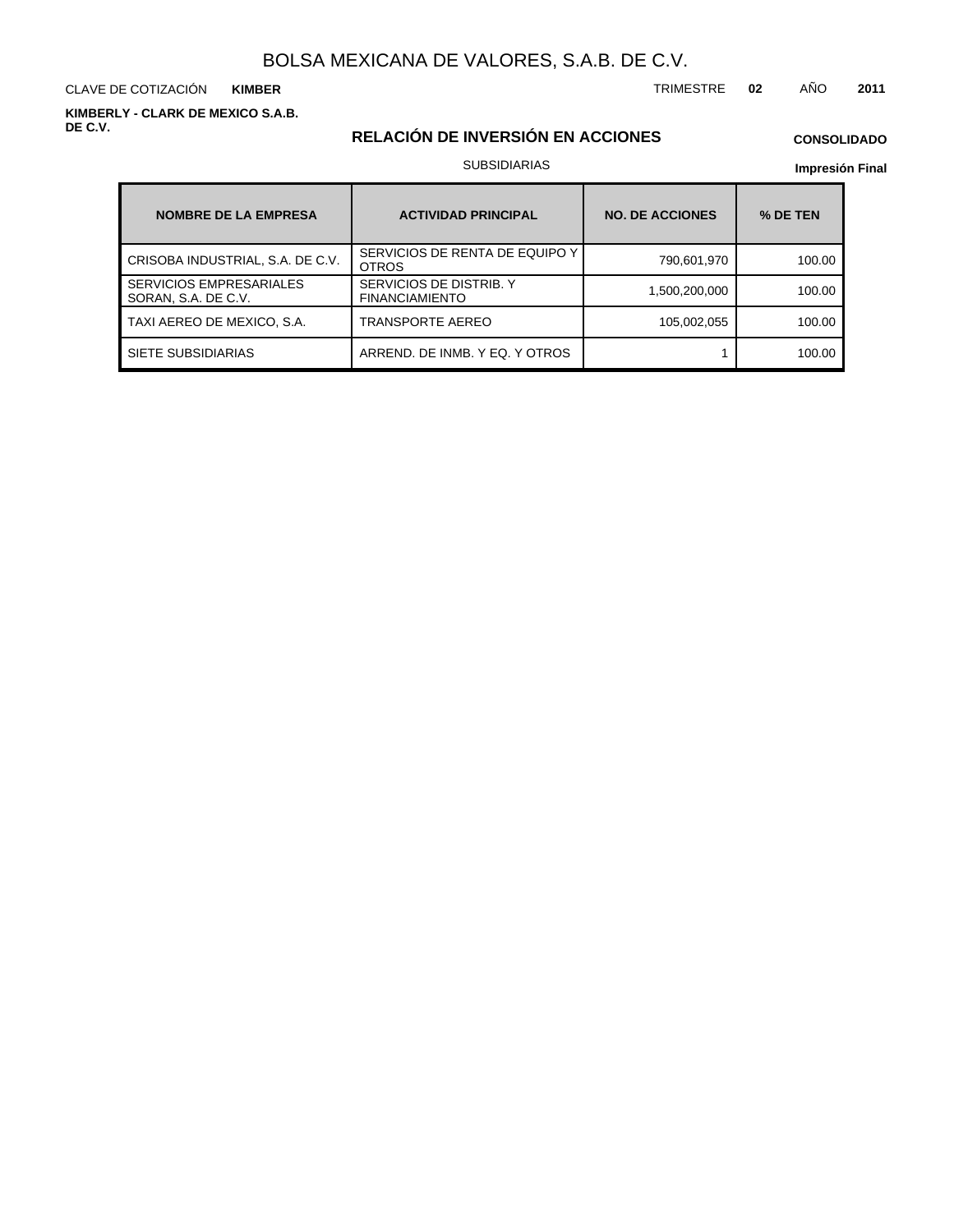#### **KIMBERLY - CLARK DE MEXICO S.A.B. DE C.V.** CLAVE DE COTIZACIÓN **KIMBER**

## **DESGLOSE DE CRÉDITOS**

### (MILES DE PESOS)

**CONSOLIDADO**

TRIMESTRE **02** AÑO **2011**

|                               | <b>CON</b><br><b>INSTITUCIÓN</b><br><b>EXTRANJERA</b> | <b>FECHA DE FIRMA /</b><br><b>CONTRATO</b> |                                       | <b>TASA DE</b><br><b>INTERÉS Y/O</b><br><b>SOBRETASA</b> | VENCTOS. O AMORT. DENOMINADOS EN MONEDA NACIONAL |                    |                            |                     |                     |                                     |            | VENCTOS. O AMORT. DENOMINADOS EN MONEDA EXTRANJERA |                     |                     |                     |                                     |  |
|-------------------------------|-------------------------------------------------------|--------------------------------------------|---------------------------------------|----------------------------------------------------------|--------------------------------------------------|--------------------|----------------------------|---------------------|---------------------|-------------------------------------|------------|----------------------------------------------------|---------------------|---------------------|---------------------|-------------------------------------|--|
| TIPO DE CRÉDITO / INSTITUCIÓN |                                                       |                                            | <b>FECHA DE</b><br><b>VENCIMIENTO</b> |                                                          |                                                  |                    | <b>INTERVALO DE TIEMPO</b> |                     |                     | <b>INTERVALO DE TIEMPO</b>          |            |                                                    |                     |                     |                     |                                     |  |
|                               |                                                       |                                            |                                       |                                                          | AÑO ACTUAL                                       | <b>HASTA 1 AÑO</b> | <b>HASTA 2 AÑOS</b>        | <b>HASTA 3 AÑOS</b> | <b>HASTA 4 AÑOS</b> | <b>HASTA 5 AÑOS O</b><br><b>MÁS</b> | AÑO ACTUAL | <b>HASTA 1 AÑO</b>                                 | <b>HASTA 2 AÑOS</b> | <b>HASTA 3 AÑOS</b> | <b>HASTA 4 AÑOS</b> | <b>HASTA 5 AÑOS O</b><br><b>MÁS</b> |  |
| <b>BANCARIOS</b>              |                                                       |                                            |                                       |                                                          |                                                  |                    |                            |                     |                     |                                     |            |                                                    |                     |                     |                     |                                     |  |
| <b>COMERCIO EXTERIOR</b>      |                                                       |                                            |                                       |                                                          |                                                  |                    |                            |                     |                     |                                     |            |                                                    |                     |                     |                     |                                     |  |
| DEUTSCHE BANK                 | SI                                                    | 16/08/2001                                 | 02/04/2012                            | 0.71                                                     |                                                  |                    |                            |                     |                     |                                     | 29,019     |                                                    |                     |                     |                     |                                     |  |
| <b>BANK OF AMERICA</b>        | SI                                                    | 30/04/2001                                 | 30/09/2011                            | 0.90                                                     |                                                  |                    |                            |                     |                     |                                     | 7,535      |                                                    |                     |                     |                     | $\overline{0}$                      |  |
| <b>CON GARANTÍA</b>           |                                                       |                                            |                                       |                                                          |                                                  |                    |                            |                     |                     |                                     |            |                                                    |                     |                     |                     |                                     |  |
| <b>BANCA COMERCIAL</b>        |                                                       |                                            |                                       |                                                          |                                                  |                    |                            |                     |                     |                                     |            |                                                    |                     |                     |                     |                                     |  |
| <b>OTROS</b>                  |                                                       |                                            |                                       |                                                          |                                                  |                    |                            |                     |                     |                                     |            |                                                    |                     |                     |                     |                                     |  |
| <b>TOTAL BANCARIOS</b>        |                                                       |                                            |                                       |                                                          |                                                  |                    |                            |                     |                     |                                     | 36,554     |                                                    |                     |                     |                     |                                     |  |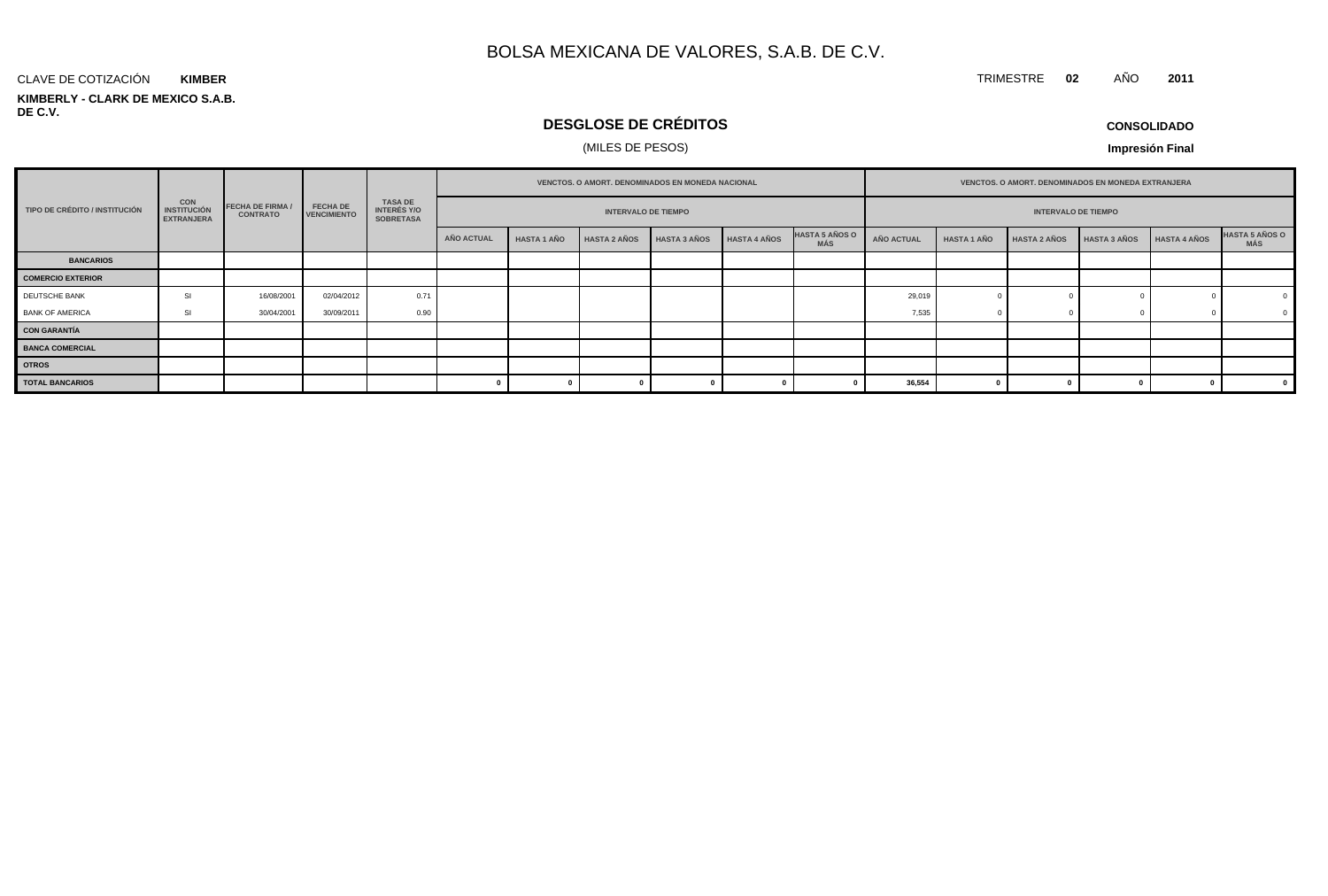#### CLAVE DE COTIZACIÓN TRIMESTRE **02** AÑO **2011 KIMBER**

#### **KIMBERLY - CLARK DE MEXICO S.A.B. DE C.V.**

## **DESGLOSE DE CRÉDITOS**

#### (MILES DE PESOS)

|                                                            | <b>CON</b><br><b>INSTITUCIÓN</b><br><b>EXTRANJERA</b> | <b>FECHA DE FIRMA /</b><br><b>CONTRATO</b> | <b>FECHA DE</b><br><b>VENCIMIENTO</b> |                                                          |                            |                    | <b>VENCTOS, O AMORT, DENOMINADOS EN MONEDA NACIONAL</b> |                     |                     | <b>VENCTOS, O AMORT, DENOMINADOS EN MONEDA EXTRANJERA</b> |            |                            |                     |                     |                     |                                     |
|------------------------------------------------------------|-------------------------------------------------------|--------------------------------------------|---------------------------------------|----------------------------------------------------------|----------------------------|--------------------|---------------------------------------------------------|---------------------|---------------------|-----------------------------------------------------------|------------|----------------------------|---------------------|---------------------|---------------------|-------------------------------------|
| TIPO DE CRÉDITO / INSTITUCIÓN                              |                                                       |                                            |                                       | <b>TASA DE</b><br><b>INTERÉS Y/O</b><br><b>SOBRETASA</b> | <b>INTERVALO DE TIEMPO</b> |                    |                                                         |                     |                     |                                                           |            | <b>INTERVALO DE TIEMPO</b> |                     |                     |                     |                                     |
|                                                            |                                                       |                                            |                                       |                                                          | AÑO ACTUAL                 | <b>HASTA 1 AÑO</b> | <b>HASTA 2 AÑOS</b>                                     | <b>HASTA 3 AÑOS</b> | <b>HASTA 4 AÑOS</b> | <b>HASTA 5 AÑOS O</b><br>MÁS                              | AÑO ACTUAL | <b>HASTA 1 AÑO</b>         | <b>HASTA 2 AÑOS</b> | <b>HASTA 3 AÑOS</b> | <b>HASTA 4 AÑOS</b> | <b>HASTA 5 AÑOS O</b><br><b>MÁS</b> |
| <b>BURSÁTILES</b>                                          |                                                       |                                            |                                       |                                                          |                            |                    |                                                         |                     |                     |                                                           |            |                            |                     |                     |                     |                                     |
| <b>LISTADAS EN BOLSA (MÉXICO Y/O</b><br><b>EXTRANJERO)</b> |                                                       |                                            |                                       |                                                          |                            |                    |                                                         |                     |                     |                                                           |            |                            |                     |                     |                     |                                     |
| <b>QUIROGRAFARIOS</b>                                      |                                                       |                                            |                                       |                                                          |                            |                    |                                                         |                     |                     |                                                           |            |                            |                     |                     |                     |                                     |
| CERTIFICADOS BURSÁTILES                                    | <b>NA</b>                                             | 18/06/2003                                 | 05/06/2013                            | 8.95                                                     |                            | $^{\circ}$         | 1,250,000                                               |                     |                     | $\sqrt{ }$                                                |            |                            |                     |                     |                     |                                     |
| CERTIFICADOS BURSÁTILES                                    | <b>NA</b>                                             | 05/07/2007                                 | 26/06/2017                            | 4.76                                                     |                            | $\Omega$           |                                                         |                     |                     | 2,500,000                                                 |            |                            |                     |                     |                     |                                     |
| CERTIFICADOS BURSÁTILES                                    | <b>NA</b>                                             | 30/03/2009                                 | 22/03/2016                            | 9.98                                                     |                            |                    |                                                         |                     |                     | 800,000                                                   |            |                            |                     |                     |                     |                                     |
| CERTIFICADOS BURSÁTILES                                    | <b>NA</b>                                             | 06/10/2009                                 | 02/10/2014                            | 5.79                                                     |                            |                    |                                                         |                     | 2,300,000           | - 0                                                       |            |                            |                     |                     |                     |                                     |
| CERTIFICADOS BURSÁTILES                                    | <b>NA</b>                                             | 06/10/2009                                 | 26/09/2019                            | 9.65                                                     |                            | $\Omega$           |                                                         |                     |                     | 400,000                                                   |            |                            |                     |                     |                     |                                     |
| CERTIFICADOS BURSÁTILES                                    | <b>NA</b>                                             | 11/11/2010                                 | 05/11/2015                            | 5.14                                                     |                            |                    |                                                         |                     |                     | 1,500,000                                                 |            |                            |                     |                     |                     |                                     |
| CERTIFICADOS BURSÁTILES                                    | <b>NA</b>                                             | 11/11/2010                                 | 29/10/2020                            | 7.17                                                     |                            | $\Omega$           |                                                         |                     |                     | 2,500,000                                                 |            |                            |                     |                     |                     |                                     |
| <b>CON GARANTÍA</b>                                        |                                                       |                                            |                                       |                                                          |                            |                    |                                                         |                     |                     |                                                           |            |                            |                     |                     |                     |                                     |
| <b>COLOCACIONES PRIVADAS</b>                               |                                                       |                                            |                                       |                                                          |                            |                    |                                                         |                     |                     |                                                           |            |                            |                     |                     |                     |                                     |
| QUIROGRAFARIOS                                             |                                                       |                                            |                                       |                                                          |                            |                    |                                                         |                     |                     |                                                           |            |                            |                     |                     |                     |                                     |
| <b>CON GARANTÍA</b>                                        |                                                       |                                            |                                       |                                                          |                            |                    |                                                         |                     |                     |                                                           |            |                            |                     |                     |                     |                                     |
| <b>TOTAL BURSÁTILES Y</b><br><b>COLOCACIONES PRIVADAS</b>  |                                                       |                                            |                                       |                                                          | $\bf{0}$                   | $\mathbf{0}$       | 1,250,000                                               |                     | 2,300,000           | 7,700,000                                                 | 0          |                            | $\mathbf{a}$        | $\Omega$            | $\mathbf{0}$        | $\mathbf{0}$                        |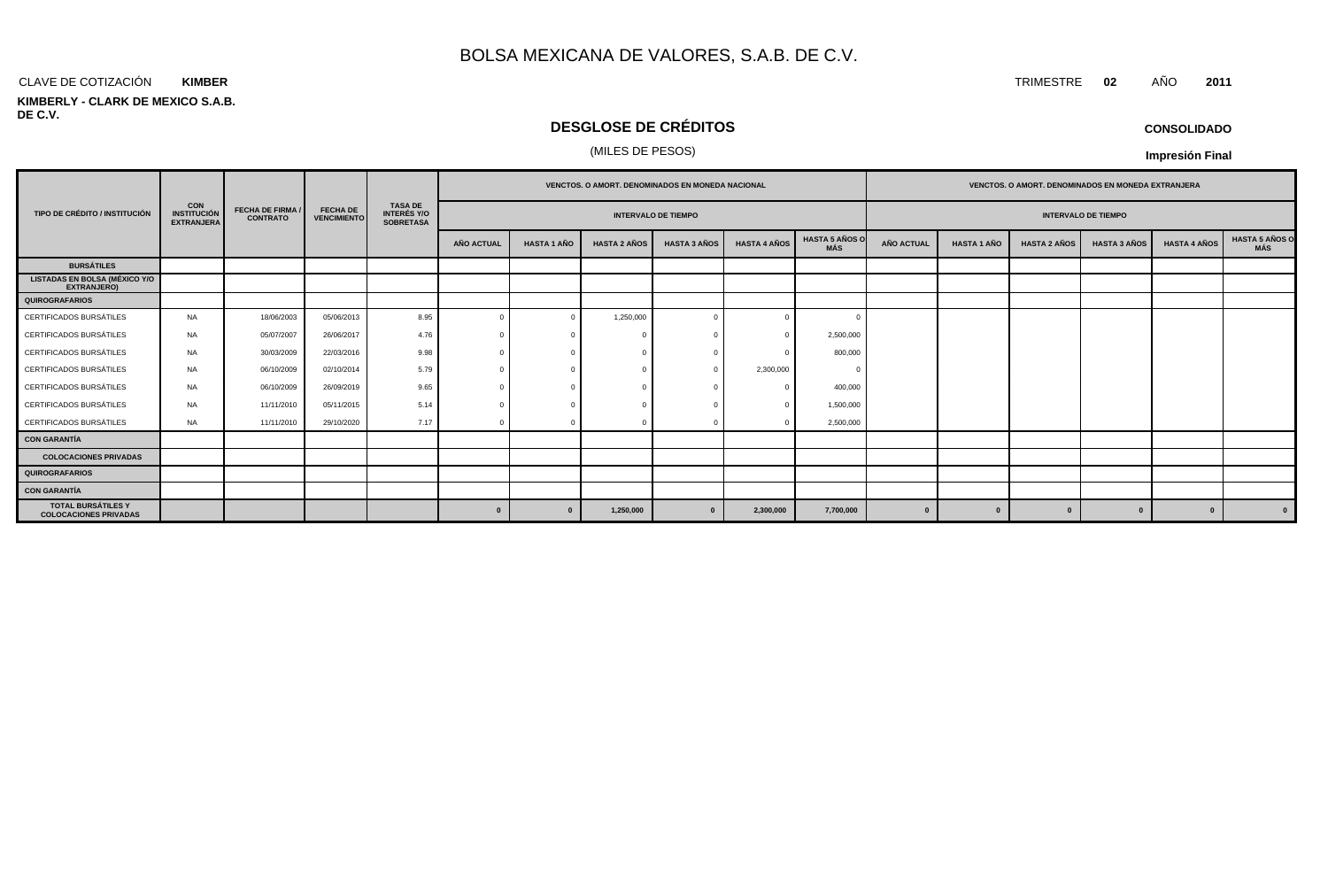#### **KIMBER**

#### **KIMBERLY - CLARK DE MEXICO S.A.B. DE C.V.**

## **DESGLOSE DE CRÉDITOS**

## (MILES DE PESOS)

|                                                                |                                                       | <b>FECHA DE</b><br><b>CONCERTACIÓN</b> | <b>FECHA DE</b><br><b>VENCIMIENTO</b> | VENCTOS. O AMORT. DENOMINADOS EN MONEDA NACIONAL |                    |                            |                     |                     |                              | VENCTOS. O AMORT. DENOMINADOS EN MONEDA EXTRANJERA |                    |                     |                     |                     |                |
|----------------------------------------------------------------|-------------------------------------------------------|----------------------------------------|---------------------------------------|--------------------------------------------------|--------------------|----------------------------|---------------------|---------------------|------------------------------|----------------------------------------------------|--------------------|---------------------|---------------------|---------------------|----------------|
| TIPO DE CRÉDITO / INSTITUCIÓN                                  | <b>CON</b><br><b>INSTITUCIÓN</b><br><b>EXTRANJERA</b> |                                        |                                       |                                                  |                    | <b>INTERVALO DE TIEMPO</b> |                     |                     | <b>INTERVALO DE TIEMPO</b>   |                                                    |                    |                     |                     |                     |                |
|                                                                |                                                       |                                        |                                       | AÑO ACTUAL                                       | <b>HASTA 1 AÑO</b> | <b>HASTA 2 AÑOS</b>        | <b>HASTA 3 AÑOS</b> | <b>HASTA 4 AÑOS</b> | <b>HASTA 5 AÑOS O</b><br>MÁS | <b>AÑO ACTUAL</b>                                  | <b>HASTA 1 AÑO</b> | <b>HASTA 2 AÑOS</b> | <b>HASTA 3 AÑOS</b> | <b>HASTA 4 AÑOS</b> | HASTA 5 AÑOS O |
| <b>PROVEEDORES</b>                                             |                                                       |                                        |                                       |                                                  |                    |                            |                     |                     |                              |                                                    |                    |                     |                     |                     |                |
| VARIOS                                                         | NA                                                    | 01/06/2011                             |                                       | $\Omega$                                         | 1,241,566          | $\overline{0}$             | $\Omega$            | $\overline{0}$      |                              |                                                    |                    |                     |                     |                     |                |
| VARIOS                                                         | <b>NO</b>                                             | 01/06/2011                             |                                       |                                                  |                    |                            |                     |                     |                              | $\Omega$                                           | 1,564,678          | $\mathbf{0}$        | $\Omega$            | $\mathbf 0$         |                |
| <b>TOTAL PROVEEDORES</b>                                       |                                                       |                                        |                                       | $\Omega$                                         | 1,241,566          | $\mathbf 0$                | c                   | $\Omega$            |                              |                                                    | 1,564,678          |                     |                     | $\Omega$            | $\mathfrak{c}$ |
|                                                                |                                                       |                                        |                                       |                                                  |                    |                            |                     |                     |                              |                                                    |                    |                     |                     |                     |                |
| OTROS CRÉDITOS CON COSTO A<br>CORTO Y LARGO PLAZO(S103 Y S30)  |                                                       |                                        |                                       |                                                  |                    |                            |                     |                     |                              |                                                    |                    |                     |                     |                     |                |
|                                                                | NA<br><b>NO</b>                                       |                                        |                                       | $\sqrt{ }$                                       |                    | $\overline{0}$             |                     | $\Omega$            |                              | $\mathbf{0}$                                       | $\Omega$           | $\mathbf{0}$        | C                   | $\mathbf{0}$        |                |
| TOTAL OTROS CRÉDITOS CON<br><b>COSTO A CORTO Y LARGO PLAZO</b> |                                                       |                                        |                                       | $\mathbf{0}$                                     | $\Omega$           | $\overline{0}$             | $\Omega$            | $\mathbf{0}$        | $\Omega$                     | $\Omega$                                           | $\Omega$           | $\Omega$            | $\Omega$            | $\mathbf{0}$        |                |
|                                                                |                                                       |                                        |                                       |                                                  |                    |                            |                     |                     |                              |                                                    |                    |                     |                     |                     |                |
| OTROS PASIVOS CIRCULANTES SIN<br>COSTO (S26)                   |                                                       |                                        |                                       |                                                  |                    |                            |                     |                     |                              |                                                    |                    |                     |                     |                     |                |
| VARIOS<br>VARIOS                                               | <b>NA</b>                                             |                                        |                                       | $\sqrt{ }$                                       | 4,679,849          |                            |                     |                     |                              |                                                    | 64                 |                     |                     |                     |                |
| <b>TOTAL OTROS PASIVOS</b><br><b>CIRCULANTES SIN COSTO</b>     |                                                       |                                        |                                       | $\Omega$                                         | 4,679,849          | $\mathbf{0}$               | $\Omega$            | $\Omega$            |                              |                                                    | 64                 | $\Omega$            |                     | $\Omega$            |                |
|                                                                |                                                       |                                        |                                       |                                                  |                    |                            |                     |                     |                              |                                                    |                    |                     |                     |                     |                |
| <b>TOTAL GENERAL</b>                                           |                                                       |                                        |                                       | $\bf{0}$                                         | 5,921,415          | 1,250,000                  | $\mathbf{0}$        | 2,300,000           | 7,700,000                    | 36,554                                             | 1,564,742          | $\mathbf{0}$        | $\mathbf{0}$        | $\mathbf{0}$        |                |

**CONSOLIDADO**

**Impresión Final**

CLAVE DE COTIZACIÓN TRIMESTRE **02** AÑO **2011**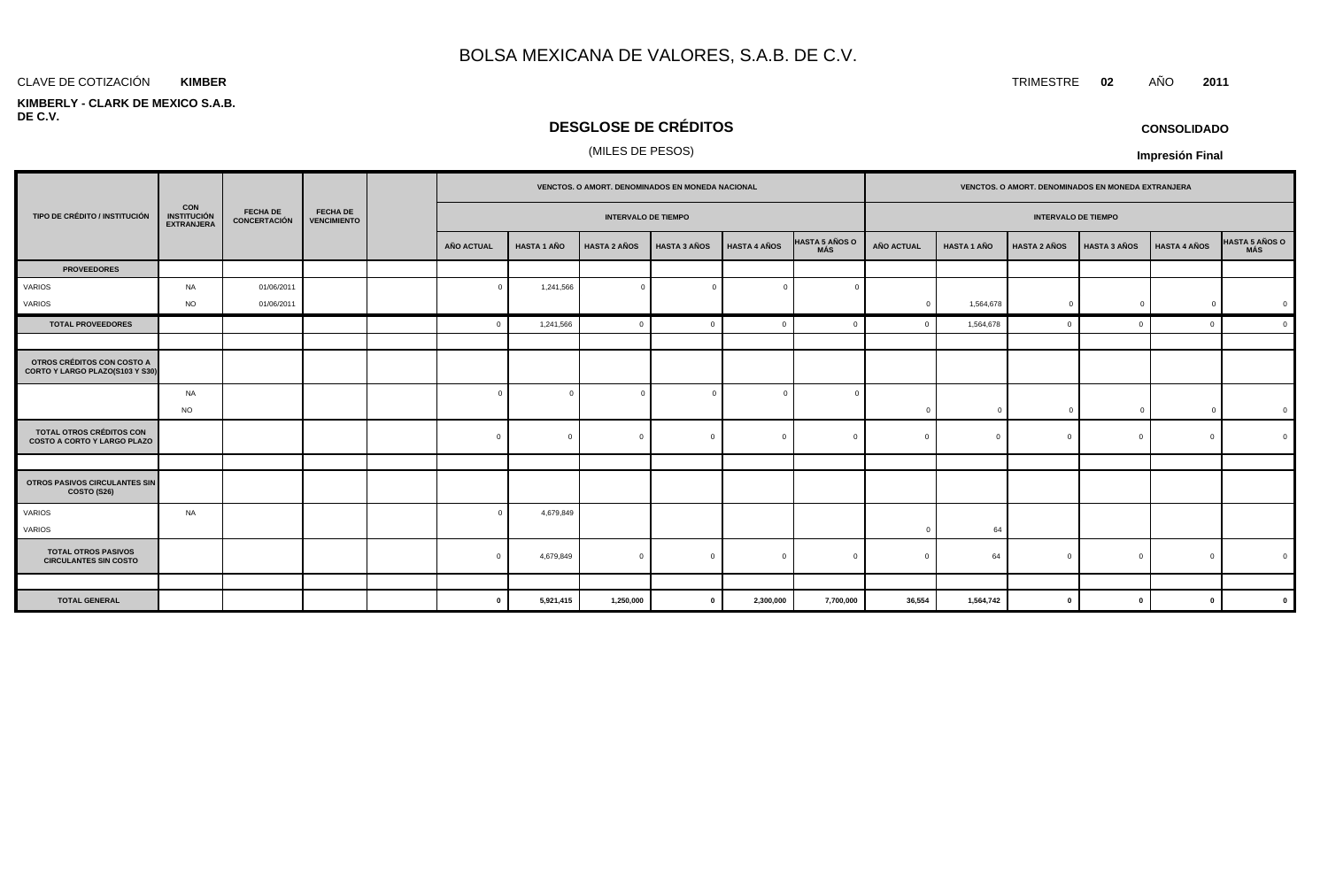#### CLAVE DE COTIZACIÓN: **KIMBER KIMBERLY - CLARK DE MEXICO S.A.B. DE C.V.**

**POSICIÓN MONETARIA EN MONEDA EXTRANJERA**

(MILES DE PESOS)

#### **CONSOLIDADO**

**Impresión Final**

|                               | <b>DÓLARES</b> |              | <b>OTRAS MONEDAS</b> | <b>TOTAL MILES DE</b> |              |
|-------------------------------|----------------|--------------|----------------------|-----------------------|--------------|
| POSICIÓN EN MONEDA EXTRANJERA | <b>DÓLARES</b> | <b>PESOS</b> | <b>DÓLARES</b>       | <b>PESOS</b>          | <b>PESOS</b> |
| <b>ACTIVO MONETARIO</b>       | 75,276         | 881,482      | $\bf{0}$             | $\mathbf{0}$          | 881,482      |
| <b>PASIVO</b>                 | 136,746        | 1,601,296    | 0                    | 0                     | 1,601,296    |
| CORTO PLAZO                   | 136,746        | 1,601,296    | 0                    | $\Omega$              | 1,601,296    |
| <b>LARGO PLAZO</b>            | 0              | 0            | $\mathbf 0$          | 0                     | $\mathbf 0$  |
| <b>SALDO NETO</b>             | $-61,470$      | $-719,814$   | 0                    | 0                     | $-719,814$   |

#### **OBSERVACIONES**

EL TIPO DE CAMBIO UTILIZADO PARA LA CONVERSIÓN DE LOS DÓLARES ES DE \$11.71 PESOS POR DÓLAR.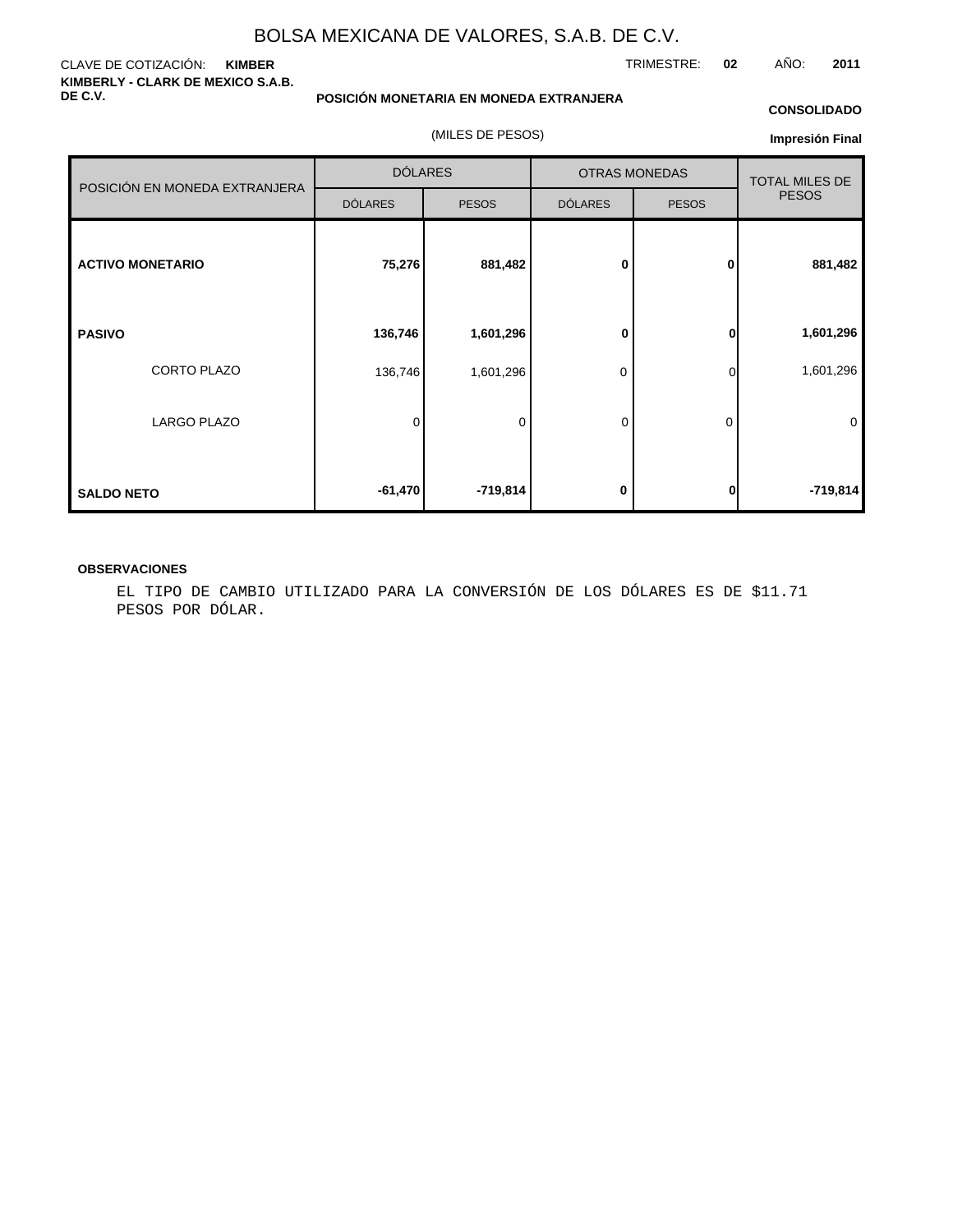|                                                                                                                                                      | BOLSA MEXICANA DE VALORES, S.A.B. DE C.V. |                                     |                                                        |                                    |    |                                          |                                              |
|------------------------------------------------------------------------------------------------------------------------------------------------------|-------------------------------------------|-------------------------------------|--------------------------------------------------------|------------------------------------|----|------------------------------------------|----------------------------------------------|
| CLAVE DE COTIZACIÓN:                                                                                                                                 | <b>KIMBER</b>                             |                                     |                                                        | TRIMESTRE:                         | 02 | AÑO:                                     | 2011                                         |
| KIMBERLY - CLARK DE MEXICO S.A.B.<br>CEDULA DE INTEGRACIÓN Y CÁLCULO<br>DE C.V.<br>DE RESULTADO POR POSICIÓN<br><b>MONETARIA</b><br>(MILES DE PESOS) |                                           |                                     |                                                        |                                    |    |                                          | <b>CONSOLIDADO</b><br><b>Impresión Final</b> |
| <b>MES</b>                                                                                                                                           | <b>ACTIVOS</b><br><b>MONETARIOS</b>       | <b>PASIVOS</b><br><b>MONETARIOS</b> | <b>POSICIÓN</b><br><b>MONETARIA</b><br>(ACTIVA) PASIVA | <b>INFLACIÓN</b><br><b>MENSUAL</b> |    | <b>EFECTO MENSUAL</b><br>(ACTIVO) PASIVO |                                              |
|                                                                                                                                                      |                                           |                                     |                                                        |                                    |    |                                          |                                              |
| <b>TOTAL</b>                                                                                                                                         |                                           |                                     |                                                        |                                    |    |                                          | 0 <sup>1</sup>                               |
|                                                                                                                                                      |                                           |                                     |                                                        |                                    |    |                                          |                                              |
| <b>DATOS INFORMATIVOS</b>                                                                                                                            |                                           |                                     |                                                        |                                    |    |                                          |                                              |
| REPOMO CAPITALIZADO                                                                                                                                  |                                           |                                     |                                                        |                                    |    |                                          |                                              |

**OBSERVACIONES**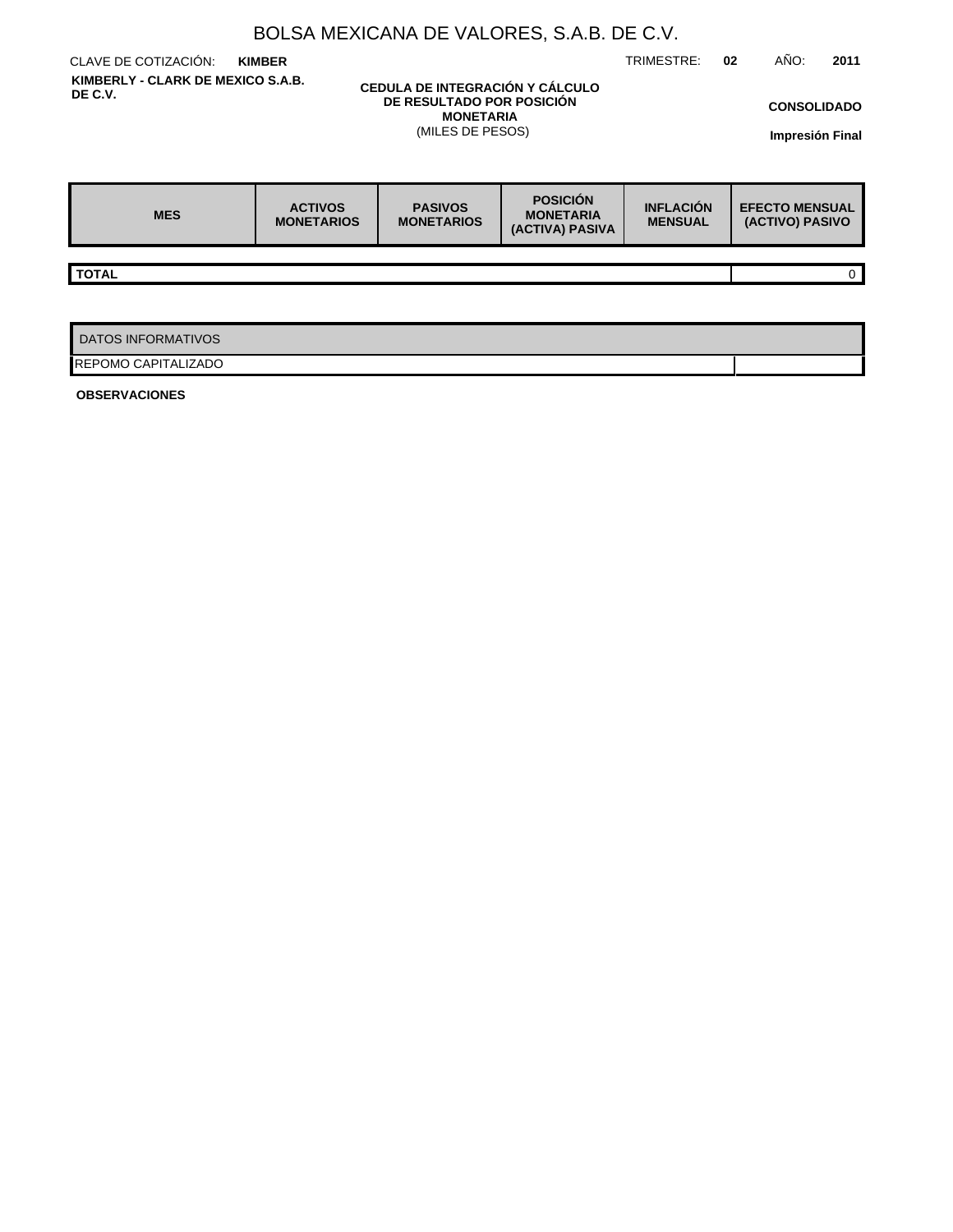**KIMBER**

CLAVE DE COTIZACIÓN: TRIMESTRE: **02** AÑO: **2011**

**INSTRUMENTOS DE DEUDA DE C.V.** PAGINA 1 / 2 **KIMBERLY - CLARK DE MEXICO S.A.B.**

**CONSOLIDADO**

**Impresión Final**

#### LIMITACIONES FINANCIERAS SEGÚN ESCRITURAS DE LA EMISIÓN Y/O TITULO

LAS OBLIGACIONES DE LOS CERTIFICADOS BURSÁTILES, SON DE HACER Y NO HACER; QUE NO INCLUYEN RESTRICCIONES FINANCIERAS.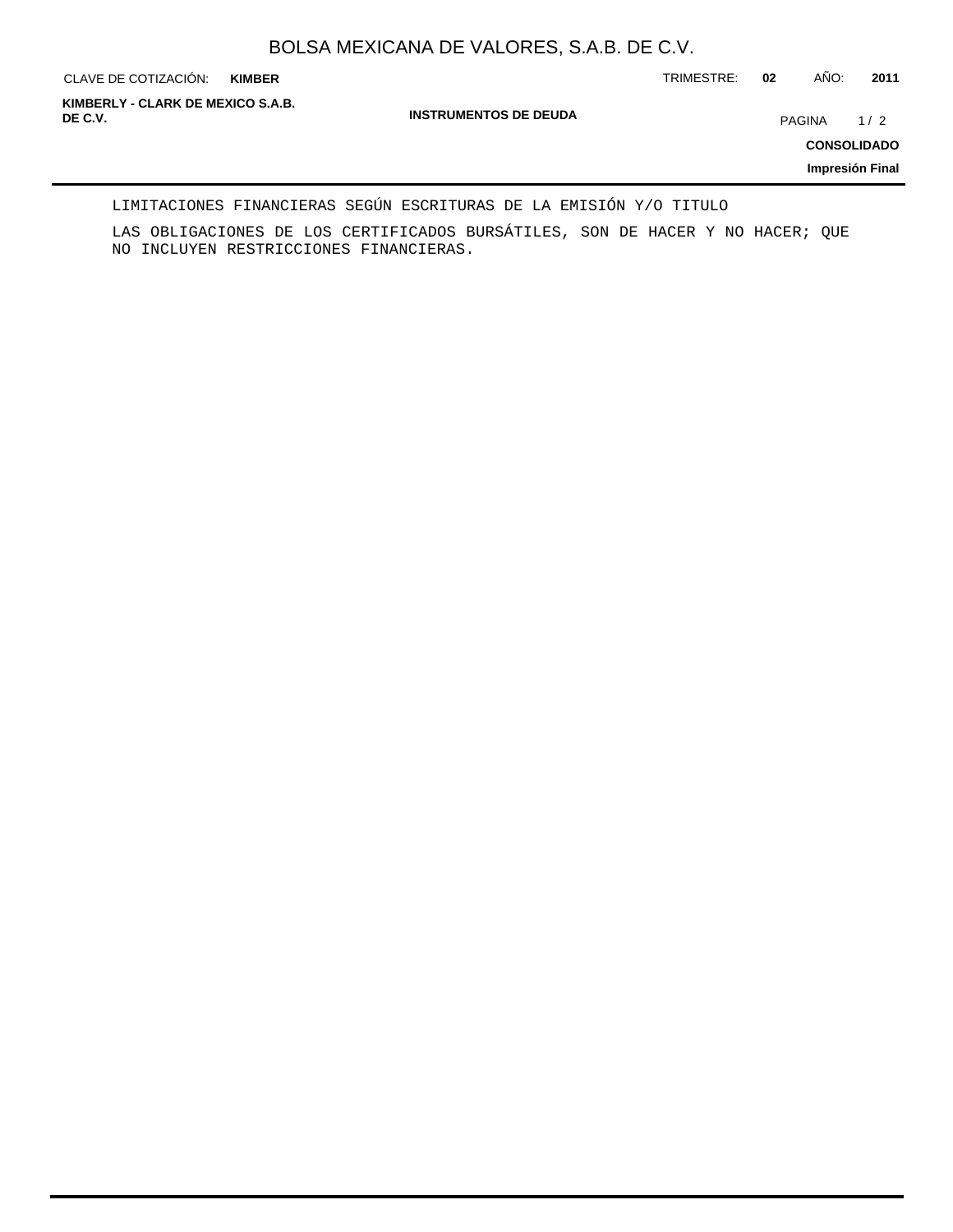| CLAVE DE COTIZACIÓN:                         | <b>KIMBER</b> |                              | TRIMESTRE: | 02            | AÑO: | 2011                                         |
|----------------------------------------------|---------------|------------------------------|------------|---------------|------|----------------------------------------------|
| KIMBERLY - CLARK DE MEXICO S.A.B.<br>DE C.V. |               | <b>INSTRUMENTOS DE DEUDA</b> |            | <b>PAGINA</b> |      | 2/2<br><b>CONSOLIDADO</b><br>Impresión Final |
|                                              |               |                              |            |               |      |                                              |

SITUACIÓN ACTUAL DE LAS LIMITACIONES FINANCIERAS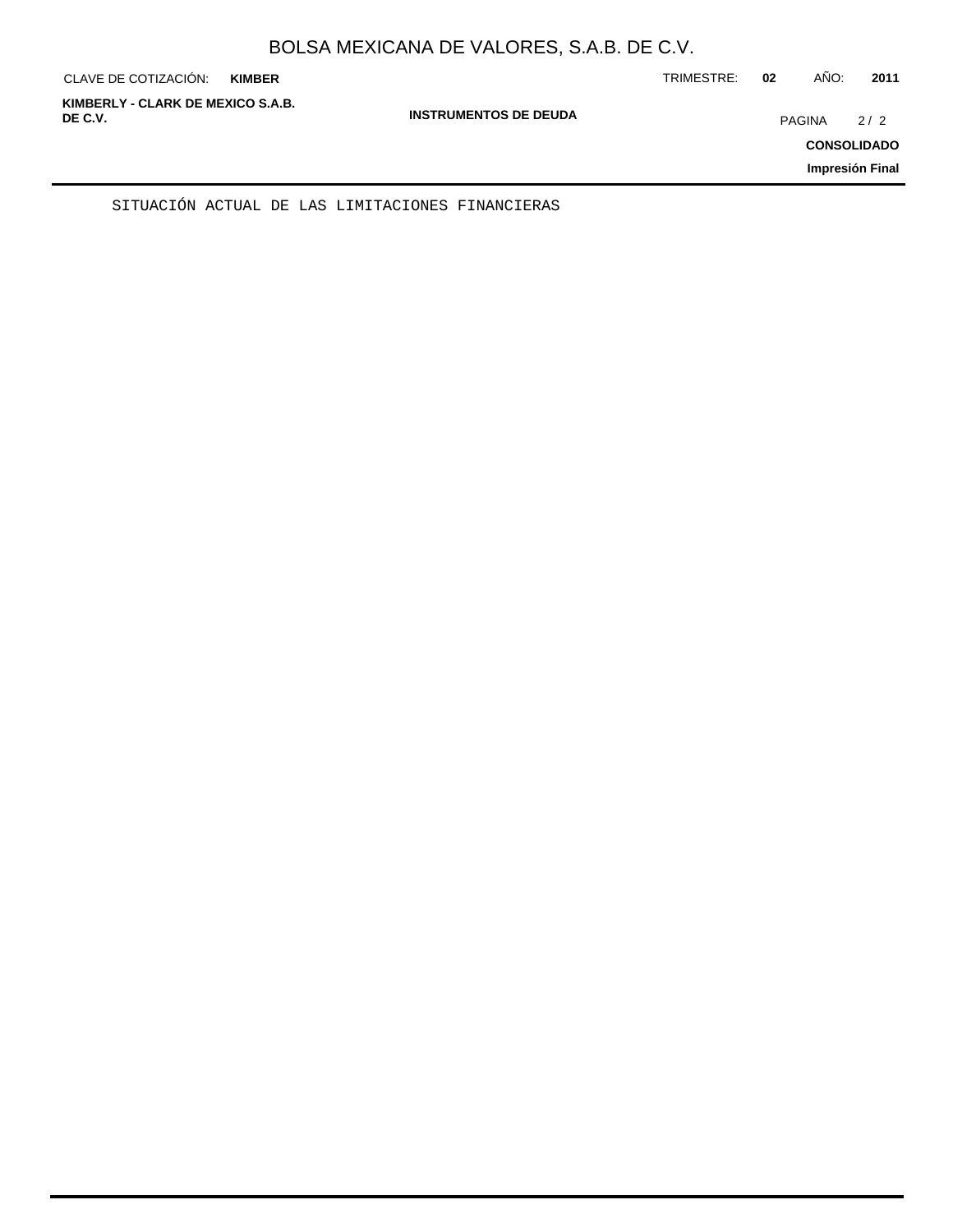CLAVE DE COTIZACIÓN: TRIMESTRE: **02** AÑO: **2011 KIMBER KIMBERLY - CLARK DE MEXICO S.A.B. DE C.V.**

#### **PLANTAS, CENTROS COMERCIALES, DE DISTRIBUCIÓN Y/O SERVICIO**

**CONSOLIDADO**

**Impresión Final**

| <b>PLANTA O CENTRO</b> | <b>ACTIVIDAD ECONOMICA</b>   | ICAPACIDAD INSTALADAI | % DE UTIL. |
|------------------------|------------------------------|-----------------------|------------|
| <b>PLANTA BAJIO</b>    | PRODUCTOS AL CONSUMIDOR      | 0                     | 0.00       |
| PLANTA ORIZABA         | PRODUCTOS AL CONSUMIDOR      | 0                     | 0.00       |
| PLANTA RAMOS ARIZPE    | PRODUCTOS AL CONSUMIDOR      | 0                     | 0.00       |
| PLANTA TLAXCALA        | PRODUCTOS AL CONSUMIDOR      | $\Omega$              | 0.00       |
| PLANTA CUAUTITLAN      | PRODUCTOS AL CONSUMIDOR      | 0                     | 0.00       |
| PLANTA ECATEPEC        | PRODUCTOS AL CONSUMIDOR      | $\Omega$              | 0.00       |
| PLANTA TEXMELUCAN      | PRODUCTOS INSTITUCIONALES    | $\Omega$              | 0.00       |
| <b>PLANTA MORELIA</b>  | PRODUCTOS AL CONSUMIDOR      | 0                     | 0.00       |
| PLANTA TOLUCA          | PRODUC. AL CONSUM. E INSTIT. | 0                     | $\Omega$   |

**OBSERVACIONES**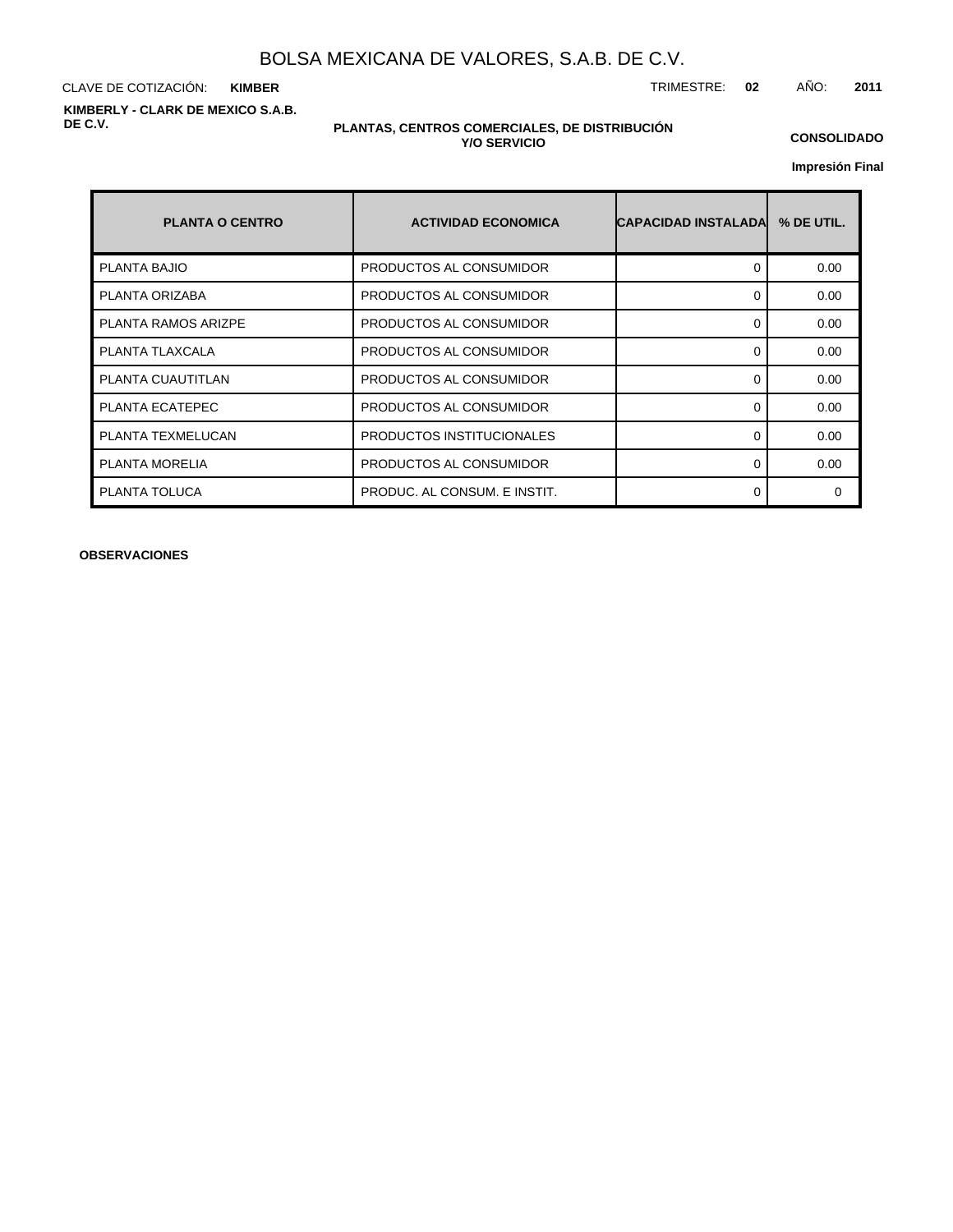CLAVE DE COTIZACIÓN **KIMBER KIMBERLY - CLARK DE MEXICO S.A.B. DE C.V.**

#### **MATERIAS PRIMAS DIRECTAS**

## **CONSOLIDADO**

**Impresión Final**

| <b>MATERIAS PRIMAS</b>              | <b>PRINCIPALES PROVEEDORES</b> | <b>ORIGEN</b> | SUST.<br>NAL. | % COSTO<br><b>PRODUCCION</b><br><b>TOTAL</b> |
|-------------------------------------|--------------------------------|---------------|---------------|----------------------------------------------|
| <b>POLIETILENO</b>                  | POLYCEL, PROPIFLEX             | Nacional      |               | 0.00                                         |
| <b>QUIMICOS</b>                     | POLIQUIMICOS, PROEQSA, SYMRISE | Nacional      |               | 0.00                                         |
| <b>CORRUGADOS</b>                   | <b>GPO INLAND, BIO PAPEL</b>   | Nacional      |               | 0.00                                         |
| <b>FIBRA PARA RECICLAR</b>          | RECYCLE, REPACSA               | Nacional      |               | 0.00                                         |
| <b>ADHESIVOS</b>                    | <b>HENKEL</b>                  | Nacional      |               | 0.00                                         |
| <b>CINTAS Y ELASTOMEROS</b>         | 3M, FIBERS MEXICO HOLDINGS     | Nacional      |               | 0.00                                         |
| <b>CELULOSA DE MADERA</b>           | GP CELL, DOMT, WEY, FIBRIA     | Importación   |               | 0.00                                         |
| <b>FIBRA P/RECICLAR Y RECICLADA</b> | HARMON, INT. PAPER, RECYCLE    | Importación   |               | 0.00                                         |
| POLIACRILATO DE SODIO               | BASF, TOYOTA, STOCKHAUSEN      | Importación   |               | 0.00                                         |
| <b>POLIPROPILENO</b>                | <b>EXXONMOBIL</b>              | Importación   |               | 0.00                                         |

**OBSERVACIONES**

TRIMESTRE **02** AÑO **2011**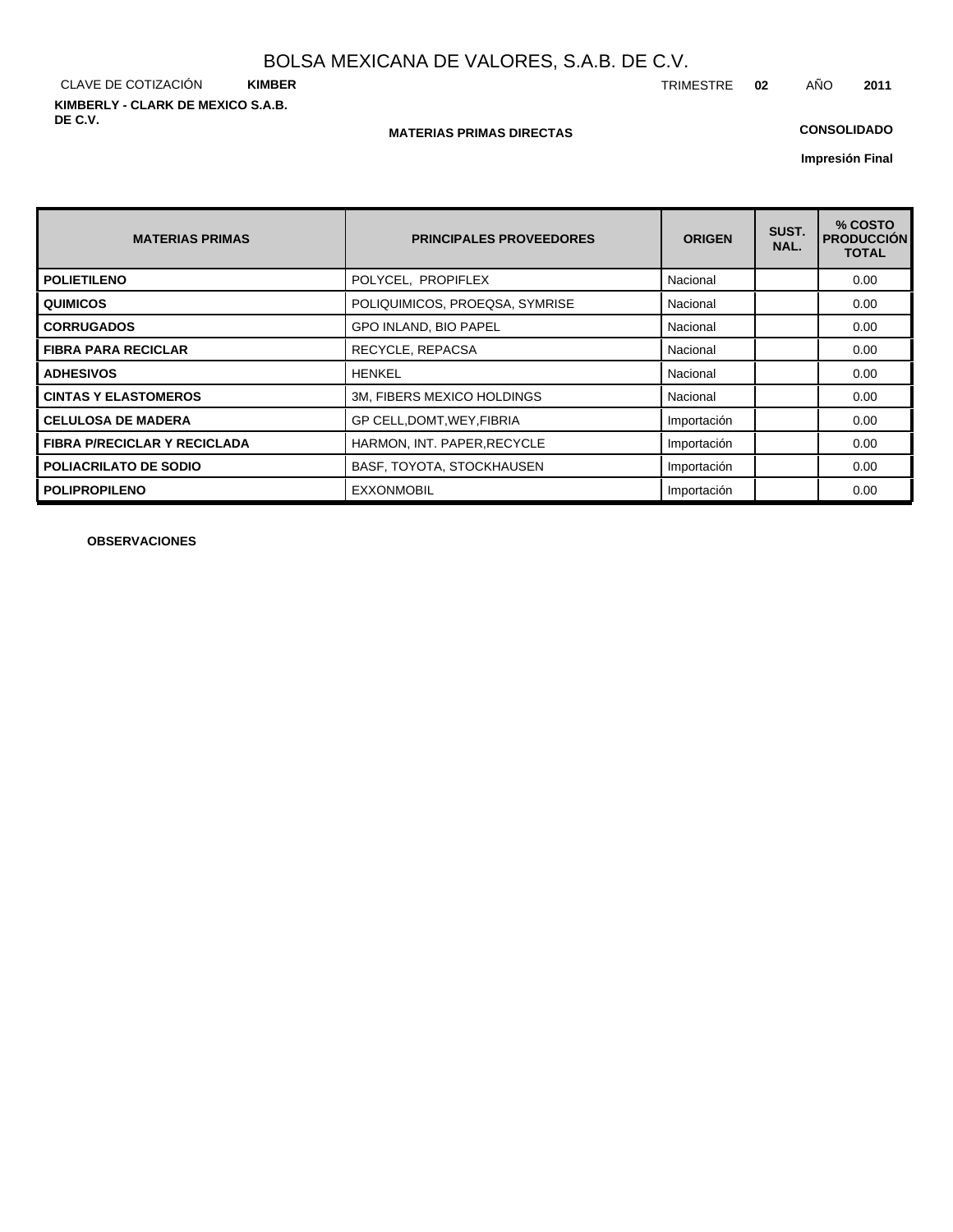VENTAS TOTALES

CLAVE DE COTIZACIÓN TRIMESTRE **02** AÑO **2011 KIMBER**

**KIMBERLY - CLARK DE MEXICO S.A.B. DE C.V.**

# **DISTRIBUCIÓN DE VENTAS POR PRODUCTO**

#### **CONSOLIDADO**

| <b>PRINCIPALES</b>       | <b>VENTAS</b>  |                | % DE PART. | <b>PRINCIPALES</b> |                 |  |
|--------------------------|----------------|----------------|------------|--------------------|-----------------|--|
|                          | <b>VOLUMEN</b> | <b>IMPORTE</b> | MDO.       | <b>MARCAS</b>      | <b>CLIENTES</b> |  |
| <b>NACIONALES</b>        |                |                |            |                    |                 |  |
| PROD. AL CONSUMIDOR      | 0              | 12,298,996     | 0.00       |                    |                 |  |
| <b>EXTRANJERAS</b>       |                |                |            |                    |                 |  |
| <b>INFORMACION TOTAL</b> | $\Omega$       | 763,371        | 0.00       |                    |                 |  |
| <b>TOTAL</b>             |                | 13,062,367     |            |                    |                 |  |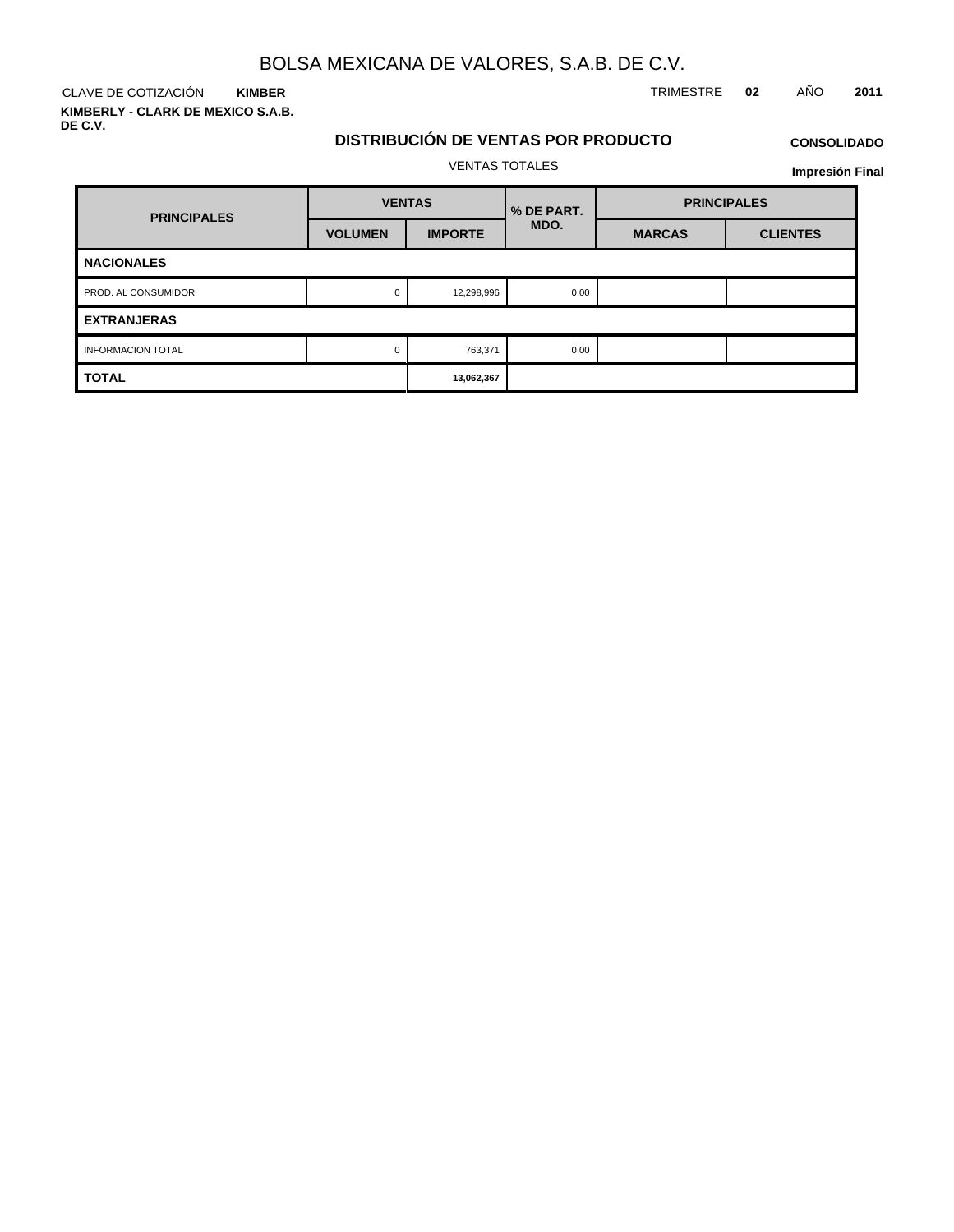CLAVE DE COTIZACIÓN TRIMESTRE **02** AÑO **2011 KIMBER KIMBERLY - CLARK DE MEXICO S.A.B.**

**DE C.V.**

### **DISTRIBUCIÓN DE VENTAS POR PRODUCTO**

## **CONSOLIDADO**

#### VENTAS EXTRANJERAS

**Impresión Final**

| <b>PRINCIPALES</b>                   | <b>VENTAS</b>  |                | <b>DESTINO</b> | <b>PRINCIPALES</b> |                 |  |  |  |
|--------------------------------------|----------------|----------------|----------------|--------------------|-----------------|--|--|--|
|                                      | <b>VOLUMEN</b> | <b>IMPORTE</b> |                | <b>MARCAS</b>      | <b>CLIENTES</b> |  |  |  |
| <b>EXPORTACIÓN</b>                   |                |                |                |                    |                 |  |  |  |
| <b>INFORMACION TOTAL</b>             | 0              | 763,371        |                |                    |                 |  |  |  |
| <b>SUBSIDIARIAS EN EL EXTRANJERO</b> |                |                |                |                    |                 |  |  |  |

| <b>TOTAL</b> | 763,371 |  |  |
|--------------|---------|--|--|
|              |         |  |  |
|              |         |  |  |

**OBSERVACIONES**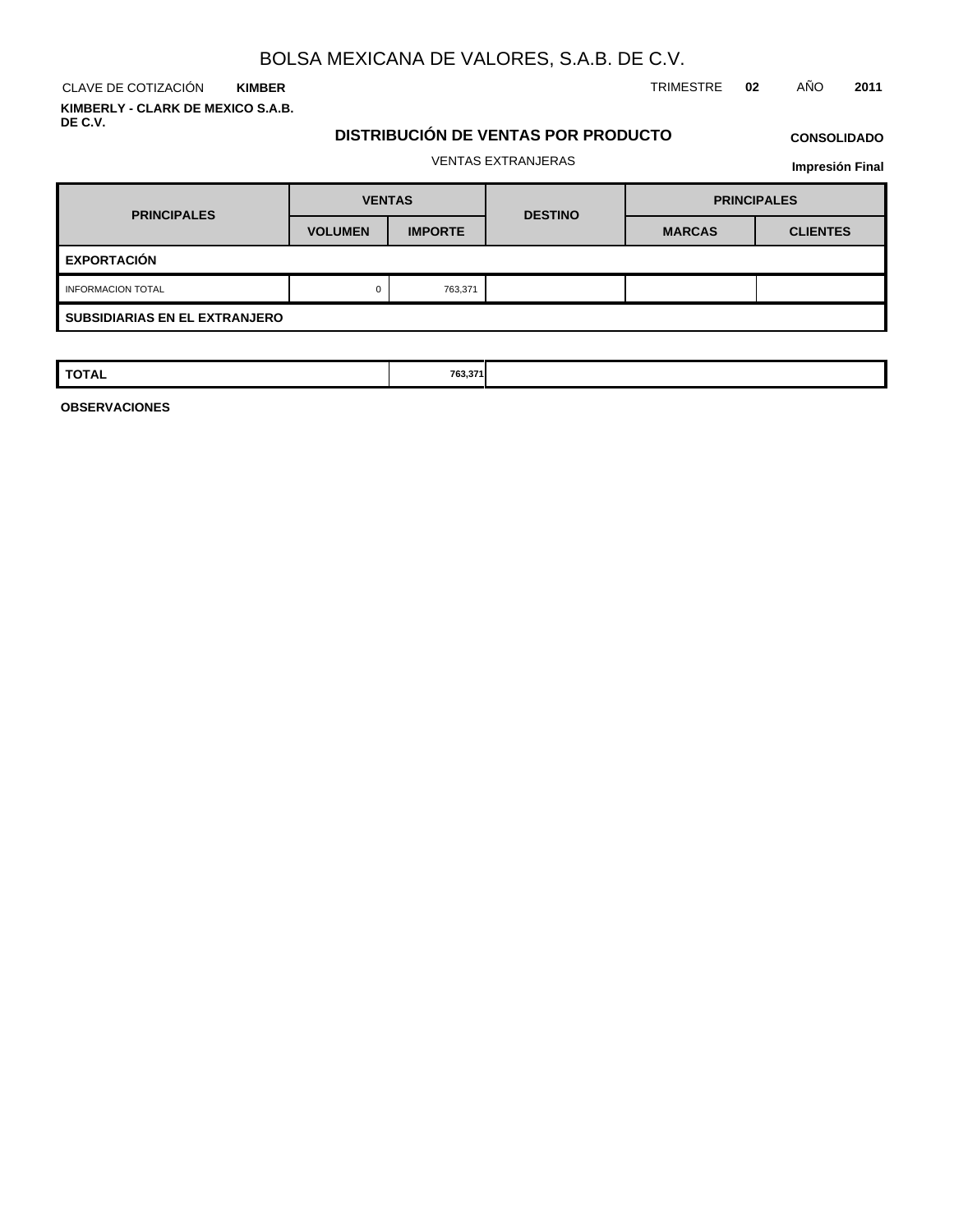| BOLSA MEXICANA DE VALORES, S.A.B. DE C.V. |  |  |  |
|-------------------------------------------|--|--|--|
|-------------------------------------------|--|--|--|

| CLAVE DE COTIZACIÓN:                         | <b>KIMBER</b> |                                                                                       | TRIMESTRE: | 02 | AÑO:               | 2011            |
|----------------------------------------------|---------------|---------------------------------------------------------------------------------------|------------|----|--------------------|-----------------|
| KIMBERLY - CLARK DE MEXICO S.A.B.<br>DE C.V. |               | <b>INFORMACIÓN DE PROYECTOS (Proyecto, Monto)</b><br>Ejercido y Porcentaje de Avance) |            |    | PAGINA             | 1/1             |
|                                              |               |                                                                                       |            |    | <b>CONSOLIDADO</b> |                 |
|                                              |               |                                                                                       |            |    |                    | Impresión Final |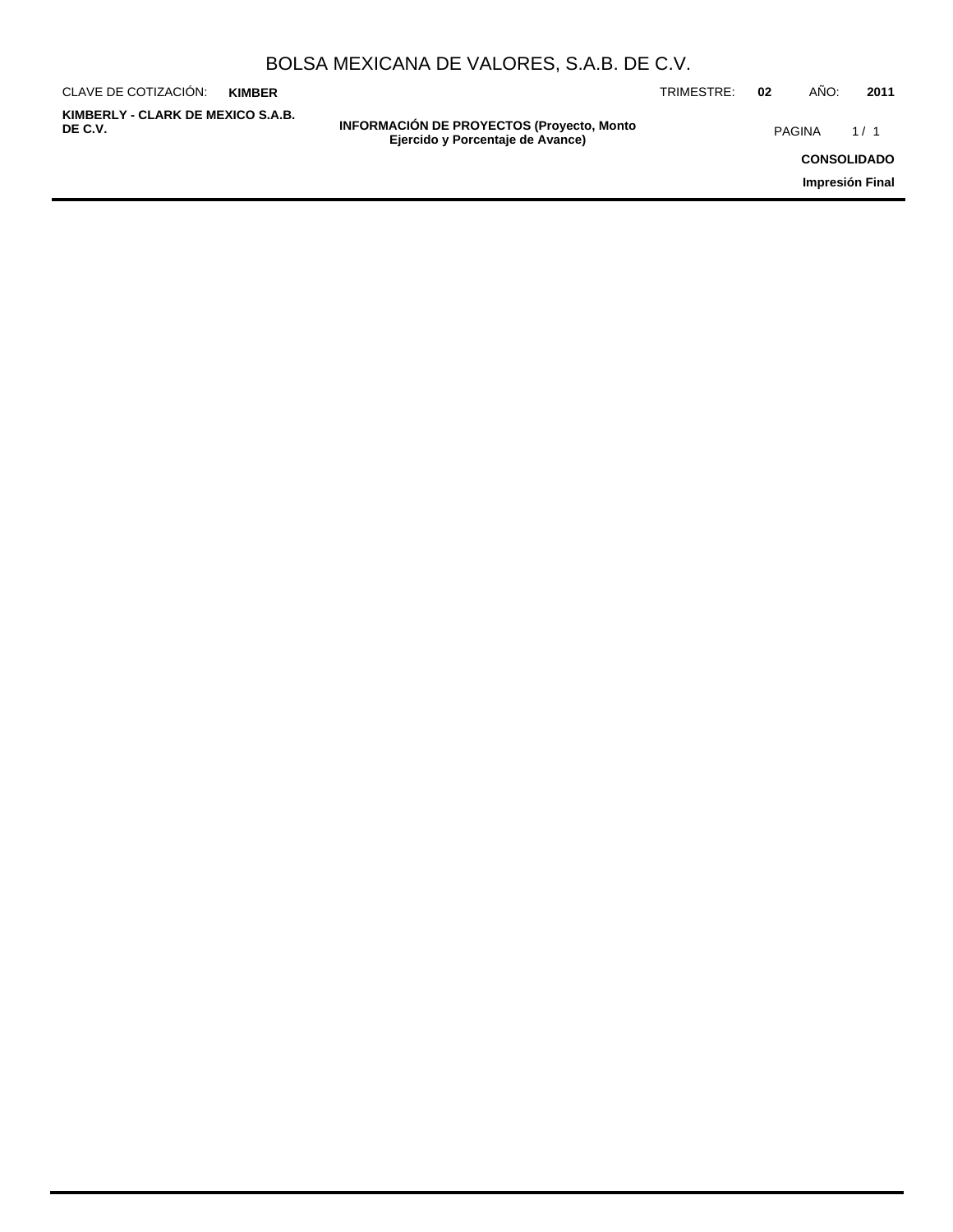**KIMBER**

**KIMBERLY - CLARK DE MEXICO S.A.B. DE C.V.**

**TRANSACCIONES EN MONEDA EXTRANJERA Y CONVERSIÓN DE ESTADOS FINANCIEROS DE OPERACIONES EXTRANJERAS (Información relacionada al Boletín B-15)**

CLAVE DE COTIZACIÓN: TRIMESTRE: **02** AÑO: **2011**

PAGINA 1/1

**CONSOLIDADO**

**Impresión Final**

EN 2010 FUE LIQUIDADA PAPER PRODUCTS TRADE CORPORATION, COMERCIALIZADORA ESTABLECIDA EN EL EXTERIOR PARA PROMOVER LOS PRODUCTOS DE KIMBERLY-CLARK DE MÉXICO, S.A.B. DE C.V.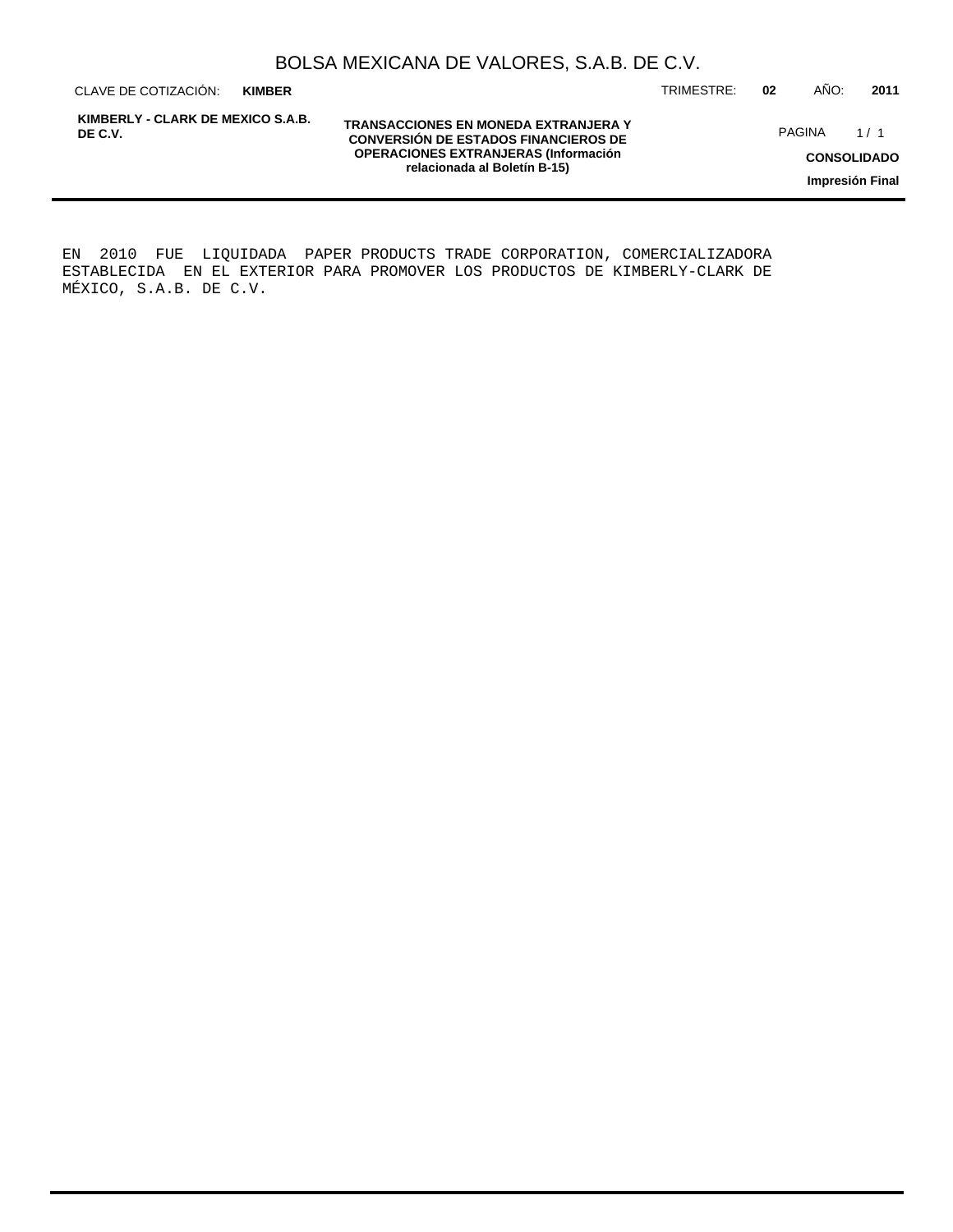TRIMESTRE **02** AÑO **2011**

**KIMBERLY - CLARK DE MEXICO S.A.B. DE C.V.** CLAVE DE COTIZACIÓN **KIMBER**

### **INTEGRACIÓN DEL CAPITAL SOCIAL PAGADO**

**CONSOLIDADO**

**Impresión Final**

| VALOR NOMINAL(\$) VIGENTE<br><b>SERIES</b> |         | <b>CUPÓN</b>    | <b>NUMERO DE ACCIONES</b> |                         |                  |                          | <b>CAPITAL SOCIAL</b> |                 |  |
|--------------------------------------------|---------|-----------------|---------------------------|-------------------------|------------------|--------------------------|-----------------------|-----------------|--|
|                                            |         |                 | <b>PORCIÓN FIJA</b>       | <b>PORCIÓN VARIABLE</b> | <b>MEXICANOS</b> | <b>LIBRE SUSCRIPCION</b> | <b>FIJO</b>           | <b>VARIABLE</b> |  |
| А                                          | 0.00000 | 30 <sup>1</sup> | 550,663,175               | 0                       | 550,663,175      | 01                       | 4,514                 | 0               |  |
| в                                          | 0.00000 | 30 <sub>l</sub> | 507,888,540               |                         | 0                | 507,888,540              | 4,164                 | 0               |  |
| <b>TOTAL</b>                               |         |                 | 1,058,551,715             |                         | 550,663,175      | 507,888,540              | 8,678                 | 0               |  |

**TOTAL DE ACCIONES QUE REPRESENTAN EL CAPITAL SOCIAL PAGADO A LA FECHA DE ENVIO DE LA INFORMACIÓN:** 1,058,551,715

**OBSERVACIONES**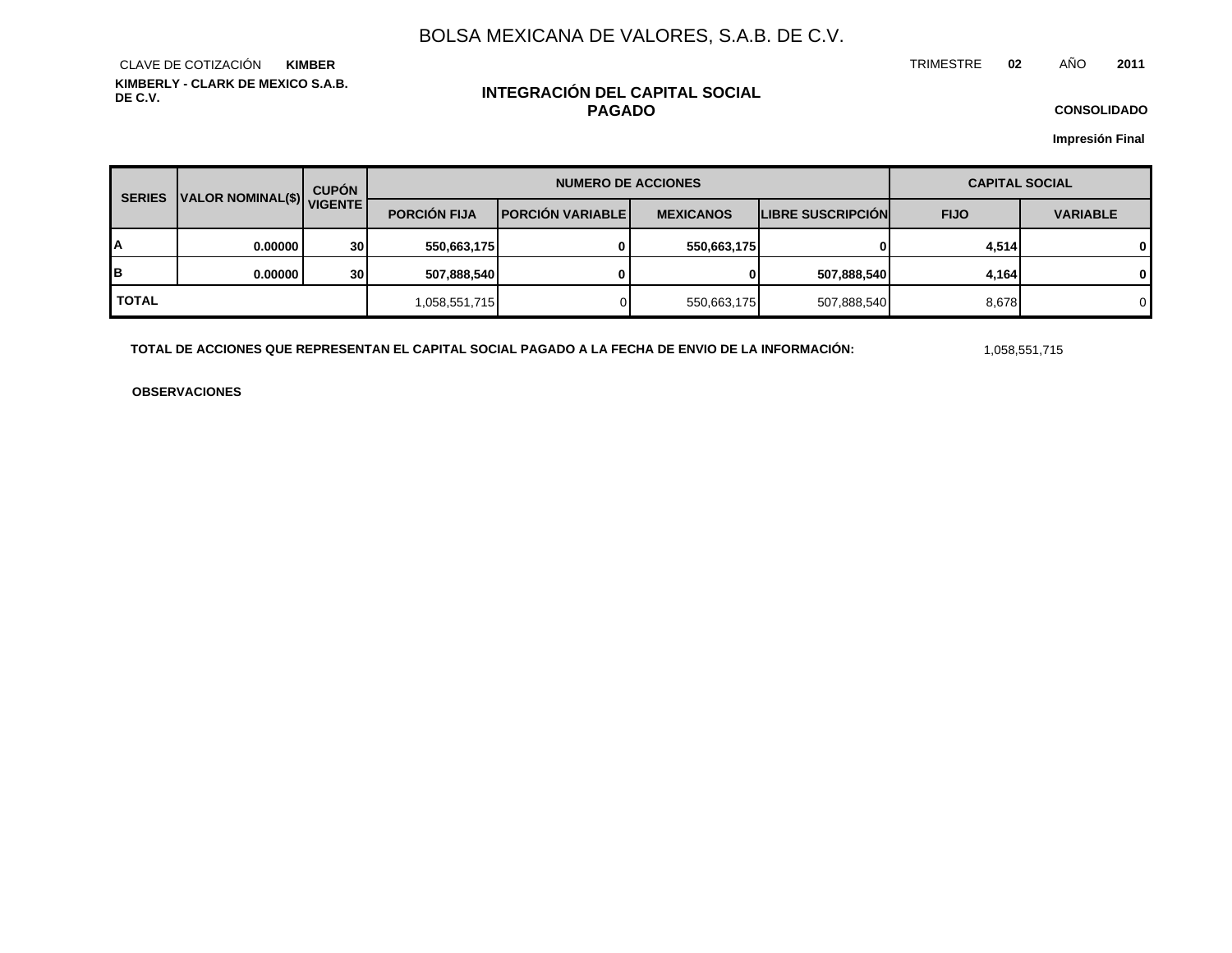**KIMBERLY - CLARK DE MEXICO S.A.B. DE C.V. PAGINA 1999** 

**INSTRUMENTOS FINANCIEROS DERIVADOS**

TRIMESTRE: **02** AÑO: **2011**

 $1/4$ 

**CONSOLIDADO**

**Impresión Final**

INFORMACIÓN CUALITATIVA =======================

KIMBER MANTIENE LA POLÍTICA DE QUE EL USO DE DERIVADOS OBEDEZCA EXCLUSIVAMENTE A FINES DE COBERTURA. LA EMPRESA CUENTA CON PROCEDIMIENTOS INTERNOS Y CONTROLES QUE VERIFICAN QUE DICHOS INSTRUMENTOS FINANCIEROS CUMPLAN CON ESE FIN.

EL PROCEDIMIENTO QUE SIGUE LA COMPAÑÍA PARA LA CONTRATACIÓN DE UN INSTRUMENTO FINANCIERO DERIVADO ES EL SIGUIENTE:

EL TESORERO DE LA COMPAÑÍA REALIZA UN ANÁLISIS DE LOS RIESGOS (VALOR EN RIESGO), LIQUIDEZ Y ALTERNATIVAS DE COBERTURA QUE EXISTEN EN EL MERCADO Y QUE HAN SIDO EXPUESTOS POR LAS DISTINTAS INSTITUCIONES FINANCIERAS CON LAS QUE LA EMPRESA TRABAJA. EL TESORERO LE PRESENTA DICHO ESTUDIO Y SU RECOMENDACIÓN AL DIRECTOR DE FINANZAS EL CUAL ANALIZA Y POSTERIORMENTE SOMETE A CONSIDERACIÓN DEL DIRECTOR GENERAL UNA RECOMENDACIÓN. FINALMENTE, TAL RECOMENDACIÓN ES PRESENTADA AL PRESIDENTE DEL CONSEJO QUIEN DA LA APROBACIÓN O NEGATIVA SOBRE LA CONTRATACIÓN DEL INSTRUMENTO FINANCIERO DERIVADO EN CUESTIÓN.

CUANDO UN DERIVADO HA SIDO CONTRATADO, EL ESQUEMA DE COBERTURA A QUE SE REFIERE, SE PRESENTA AL COMITÉ DE AUDITORÍA INTEGRADO POR CONSEJEROS INDEPENDIENTES Y FINALMENTE SE EXPONE AL CONSEJO DE ADMINISTRACIÓN EN LA SESIÓN INMEDIATA SIGUIENTE, CON EL FIN DE MANTENER DEBIDAMENTE INFORMADOS A LOS CONSEJEROS.

RIESGOS SUJETOS DE COBERTURA ============================

DENTRO DE LA ESTRUCTURA DE COSTOS DE LA COMPAÑÍA, LAS PULPAS Y CELULOSAS, ASÍ COMO EL GAS NATURAL TIENEN UN PAPEL IMPORTANTE; ESTOS DOS COMPONENTES DEL COSTO PUEDEN FUNCIONAR COMO SUBYACENTES EN LA CONTRATACIÓN DE ALGÚN INSTRUMENTO FINANCIERO DERIVADO QUE DE CERTIDUMBRE A LA ADMINISTRACIÓN DE LA COMPAÑÍA SOBRE SU VALOR FUTURO. AL 30 DE JUNIO DE 2011, LA COMPAÑÍA NO CUENTA CON NINGÚN DERIVADO DE COBERTURA SOBRE ESTOS INSUMOS NI SOBRE NINGÚN OTRO COMPONENTE DEL COSTO DE PRODUCCIÓN.

UNA PARTE IMPORTANTE DEL COSTO DE PRODUCCIÓN ESTÁ DENOMINADA EN DÓLARES AMERICANOS. EN EL PASADO LA EMPRESA REALIZÓ OPERACIONES DE COBERTURA SOBRE ESTA DIVISA CON EL FIN DE CUBRIR LA EXPOSICIÓN A FLUCTUACIONES CAMBIARIAS. AL 30 DE JUNIO DE 2011, LA EMPRESA NO CUENTA CON NINGÚN DERIVADO SOBRE EL TIPO DE CAMBIO.

EL 99% DE LA DEUDA DE KIMBER ESTÁ DENOMINADA EN PESOS BAJO LA MODALIDAD DE CERTIFICADOS BURSÁTILES DE LARGO PLAZO CON TASAS FIJAS Y VARIABLES. LA ADMINISTRACIÓN DE LA COMPAÑÍA SE HA PREOCUPADO POR REDUCIR LA EXPOSICIÓN EN VARIACIONES DE TASAS DE INTERÉS SOBRE DICHOS CERTIFICADOS BURSÁTILES BUSCANDO UN EQUILIBRIO ENTRE TASAS. CUANDO EN EL MERCADO MEXICANO SE HAN GENERADO OPORTUNIDADES PARA MANTENER DICHO BALANCE, LA EMPRESA HA RECURRIDO A INSTRUMENTOS FINANCIEROS DERIVADOS PARA LOGRAR DICHO FIN.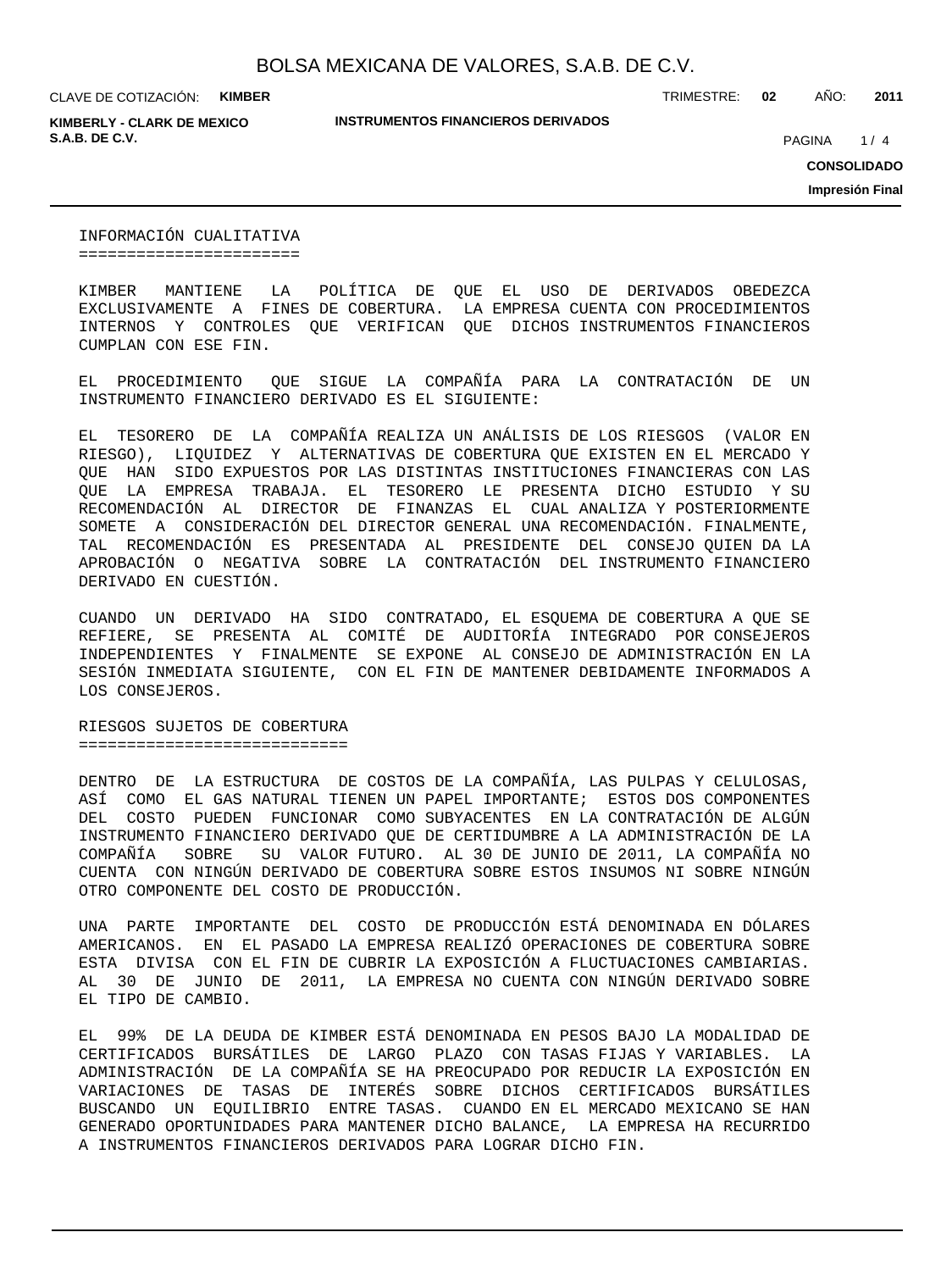TRIMESTRE: **02** AÑO: **2011**

**KIMBERLY - CLARK DE MEXICO S.A.B. DE C.V.** 2/4

#### **INSTRUMENTOS FINANCIEROS DERIVADOS**

 $2/4$ 

**CONSOLIDADO**

**Impresión Final**

LA EMPRESA NO TIENE RESTRICCIONES SOBRE LOS MERCADOS DE NEGOCIACIÓN DONDE SE LLEVEN A CABO DICHOS INSTRUMENTOS FINANCIEROS DERIVADOS, ESTOS ESTARÁN EN FUNCIÓN DE LAS CARACTERÍSTICAS DEL DERIVADO.

KIMBER NO MANTIENE UNA POLÍTICA SOBRE LLAMADAS DE MARGEN NI COLATERALES, ESTAS SE DECIDEN DEPENDIENDO DEL INSTRUMENTO FINANCIERO DERIVADO QUE SE TRATE EN CUESTIÓN.

LOS PROCEDIMIENTOS INTERNOS SON AUDITADOS POR EL AUDITOR INTERNO DE LA COMPAÑÍA Y LAS CIFRAS REFLEJADAS EN LOS ESTADOS FINANCIEROS PRODUCTO DE LAS OPERACIONES CON INSTRUMENTOS FINANCIEROS DERIVADOS SON AUDITADAS POR EL DESPACHO DE AUDITORÍA EXTERNO CON EL QUE CUENTA LA COMPAÑÍA.

SWAP DE TASAS DE INTERÉS POR CRÉDITOS EN MONEDA NACIONAL ========================================================

AL 30 DE JUNIO DE 2011, KIMBER TIENE FINANCIAMIENTOS EN CERTIFICADOS BURSÁTILES POR \$11,250 MILLONES DE PESOS. DE DICHO TOTAL, \$6,300 ESTÁN CONTRATADOS A TASA VARIABLE.

CON LA FINALIDAD DE REDUCIR EL RIESGO EN LAS VARIACIONES EN TASAS DE INTERÉS EL 9 DE JULIO DE 2007 SE REALIZÓ CON EL BANCO NACIONAL DE MÉXICO, S.A. UN CONTRATO DE INTERCAMBIO DE TASAS DE INTERÉS POR UN MONTO DE \$1,500 MILLONES DE PESOS PARA CONVERTIR EL PERFIL DE PAGO DE INTERÉS VARIABLE A TASA FIJA DE 8.01% ANUAL Y CON VENCIMIENTOS MENSUALES. LA FECHA DE VENCIMIENTO DE ESTE CONTRATO ES EL 26 DE JUNIO DE 2017. ESTOS 1,500 MILLONES FORMAN PARTE DE UNA EMISIÓN DE CERTIFICADOS BURSÁTILES POR 2,500 MILLONES EMITIDOS EN 2007, LOS CUALES PAGAN INTERESES A TIIE – 10 PUNTOS BASE.

DEBIDO A QUE TANTO EL IMPORTE COMO LOS VENCIMIENTOS DEL CAPITAL Y LOS PAGOS DE INTERÉS SON IGUALES A LA PORCIÓN DEL CRÉDITO, SE DESIGNÓ A ESTE CONTRATO COMO INSTRUMENTO DE COBERTURA DE FLUJOS DE EFECTIVO. EL PORCENTAJE DE COBERTURA SOBRE LA PARTE DE DEUDA EN TASA VARIABLE ES DEL 24%.

KIMBER HA MANTENIDO LA POLÍTICA DE USAR A LA MISMA INSTITUCIÓN FINANCIERA CON LA QUE SE CONTRATA EL INSTRUMENTO FINANCIERO DERIVADO COMO AGENTE DE CÁLCULO O VALUADOR, EN ESE SENTIDO LA COMPAÑÍA RECIBE INFORMACIÓN MENSUAL SOBRE EL VALOR RAZONABLE DE DICHO INSTRUMENTO.

LA COMPAÑÍA CUENTA CON LÍNEAS DE CRÉDITO SUFICIENTES QUE REDUCEN LA POSIBILIDAD DE UNA LLAMADA DE MARGEN POR LA CONTRAPARTE, DE LA MISMA MANERA DICHAS LÍNEAS DE CRÉDITO PUEDEN FUNCIONAR COMO COLATERAL EN CASO DE SER NECESARIO. AL 30 DE JUNIO DE 2011, LA COMPAÑÍA NO HA OTORGADO GARANTÍA ALGUNA EN RELACIÓN AL INSTRUMENTO FINANCIERO DERIVADO.

LA COMPAÑÍA RECONOCE TODOS LOS ACTIVOS O PASIVOS QUE SURGEN DE LAS OPERACIONES CON INSTRUMENTOS FINANCIEROS DERIVADOS EN EL BALANCE GENERAL A VALOR RAZONABLE, INDEPENDIENTEMENTE DEL PROPÓSITO DE SU TENENCIA. EL VALOR RAZONABLE SE DETERMINA CON PRECIOS DE MERCADO RECONOCIDOS Y CON BASE EN TÉCNICAS DE VALUACIÓN ACEPTADAS EN EL ÁMBITO FINANCIERO.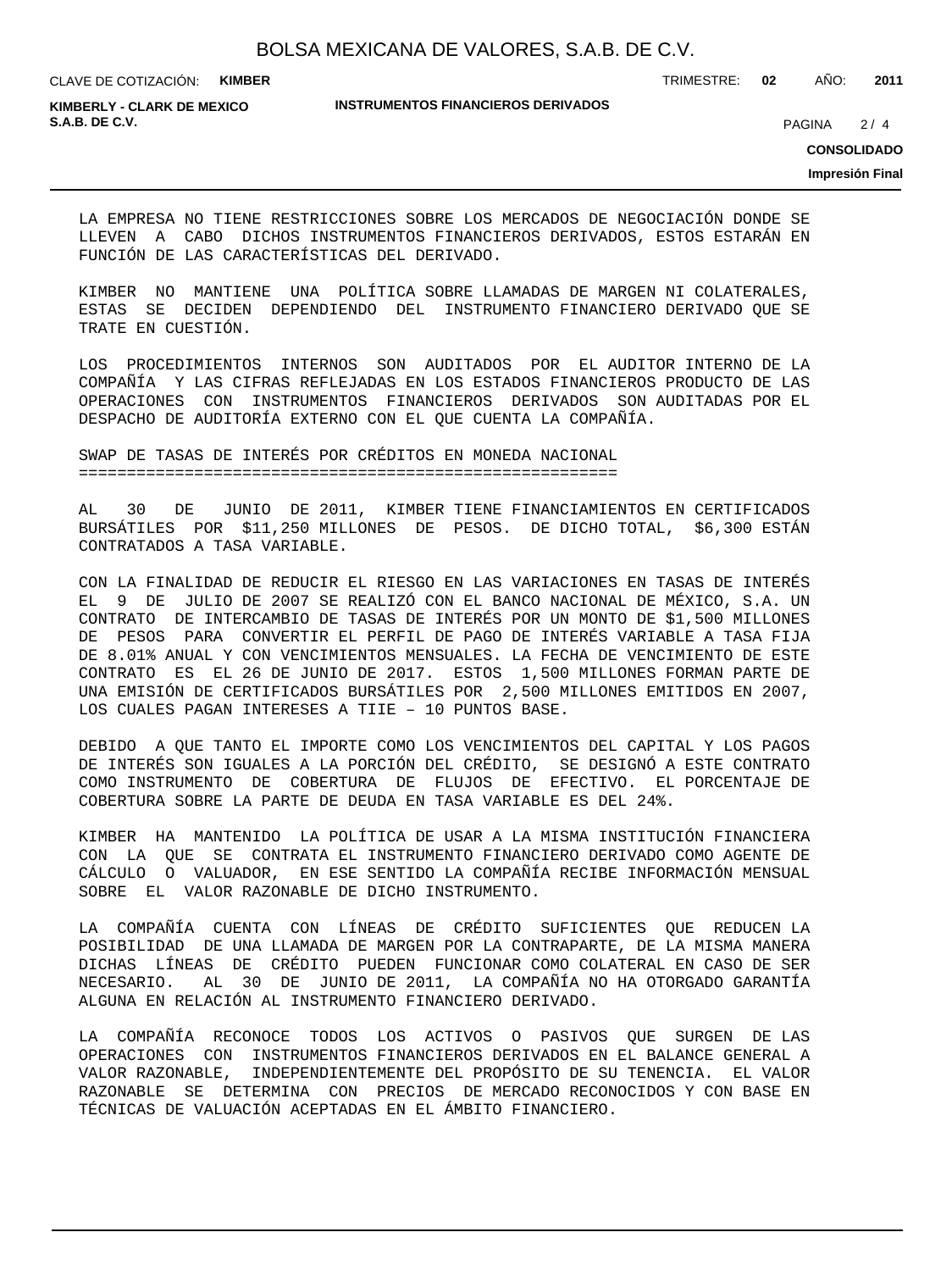**KIMBERLY - CLARK DE MEXICO S.A.B. DE C.V.** 2004 **PAGINA 2006** 2006 **PAGINA** 2006 2007 **PAGINA** 2006 2007 **PAGINA** 2007 2008 2014

**INSTRUMENTOS FINANCIEROS DERIVADOS**

TRIMESTRE: **02** AÑO: **2011**

 $3/4$ 

**CONSOLIDADO**

**Impresión Final**

INFORMACIÓN DE RIESGOS EN EL USO DE DERIVADOS E INFORMACIÓN CUANTITATIVA ========================================================================

LA COMPAÑÍA CUENTA CON RECURSOS PROPIOS Y LÍNEAS DE CRÉDITO NO COMPROMETIDAS CON DIVERSAS INSTITUCIONES FINANCIERAS LAS CUALES PUDIERA ACCESAR PARA ATENDER CUALQUIER NECESIDAD DERIVADA DE REQUERIMIENTOS POR EL USO DE DERIVADOS. AL 30 DE JUNIO DE 2011, LA POSICIÓN DE EFECTIVO DE LA COMPAÑÍA ES DE \$5,912 MILLONES DE PESOS.

A LA FECHA DE ESTE REPORTE NO SE HA IDENTIFICADO NINGÚN RIESGO O CONTINGENCIA FUTURA EN LA POSICIÓN DEL INSTRUMENTO FINANCIERO DERIVADO, DE LA MISMA MANERA NO EXISTE NINGUNA EVENTUALIDAD O CAMBIO EN EL VALOR DEL SUBYACENTE QUE IMPLIQUE QUE EL USO DEL DERIVADO ACTUALMENTE CONTRATADO DIFIERA DEL ORIGINALMENTE CONTRATADO NI QUE IMPLIQUE LA PÉRDIDA PARCIAL O TOTAL DE LA COBERTURA, POR LO TANTO, LA COMPAÑÍA ESTIMA NO ASUMIR NUEVAS OBLIGACIONES CON RELACIÓN A ESTE DERIVADO.

EL VALOR RAZONABLE DE ESTE CONTRATO ES UN PASIVO A LARGO PLAZO POR \$112.4 MILLONES DE PESOS Y LA CONTRAPARTIDA NETA DE IMPUESTOS SE PRESENTA COMO PARTE DEL RESULTADO INTEGRAL EN EL CAPITAL CONTABLE. DURANTE 2011 SE RECONOCIÓ UN EFECTO NETO DESFAVORABLE EN EL RESULTADO INTEGRAL DE FINANCIAMIENTO POR \$24.6 MILLONES DE PESOS.

DURANTE EL TRIMESTRE, NO SE VENCIÓ NI SE CERRÓ NINGÚN INSTRUMENTO FINANCIERO DERIVADO. DE LA MISMA MANERA, NINGUNA LLAMADA DE MARGEN FUE RECIBIDA DURANTE DICHO PERIODO.

AL 30 DE JUNIO DE 2011, NO SE HA PRESENTADO NINGÚN INCUMPLIMIENTO CON RELACIÓN A ESTE INSTRUMENTO FINANCIERO DERIVADO.

AUN CUANDO DICHO INSTRUMENTO FINANCIERO DERIVADO NO ESTÁ NI REMOTAMENTE CERCANO A LOS LÍMITES IMPUESTOS POR LA CNBV PARA PRESENTAR LA TABLA 1, ESTÁ SE ADJUNTA EN ARAS DE ACLARAR AÚN MÁS LA INFORMACIÓN A NUESTROS INVERSIONISTAS.

(CIFRAS EN MILLONES DE PESOS)

| TIPO      | FINES     | MONTO    |                     | VALOR DEL ACTIVO | VALOR           |       | MONTOS     | COLATERAL  |
|-----------|-----------|----------|---------------------|------------------|-----------------|-------|------------|------------|
| DE        | DE        | NOCIONAL | SUBYACENTE/         |                  | RAZONABLE       |       | DE         | /LINEAS DE |
| DERIVADO, | COBERT.   | /VALOR   | VARIABLE DE         |                  |                 |       | VENC.      | CREDITO/   |
| VALOR     | U OTROS   | NOMINAL  | REFERENCIA          |                  |                 |       | <b>POR</b> | VALORES    |
| $\Omega$  | FINES     |          | TRIM.               | TRIM.            | TRIM.           | TRIM. | AÑO        | DADOS EN   |
| CONTRATO  | TALES     |          | ACTUAL              | ANT.             | ACTUAL          | ANT.  |            | GARANTÍA   |
|           | COMO      |          |                     |                  |                 |       |            |            |
|           | NEGOCIAC. |          |                     |                  |                 |       |            |            |
|           |           |          |                     |                  |                 |       |            |            |
| SWAP      | COBER-    | \$1,500  | TIEE                | TIIE             | $$112.4 \$56.0$ |       | N/A        | N/A        |
| DE        | TURA      |          | $-0.10$ % $-0.10$ % |                  |                 |       |            |            |
| TASA      |           |          |                     |                  |                 |       |            |            |
| DE        |           |          |                     |                  |                 |       |            |            |
| INTERÉS   |           |          |                     |                  |                 |       |            |            |